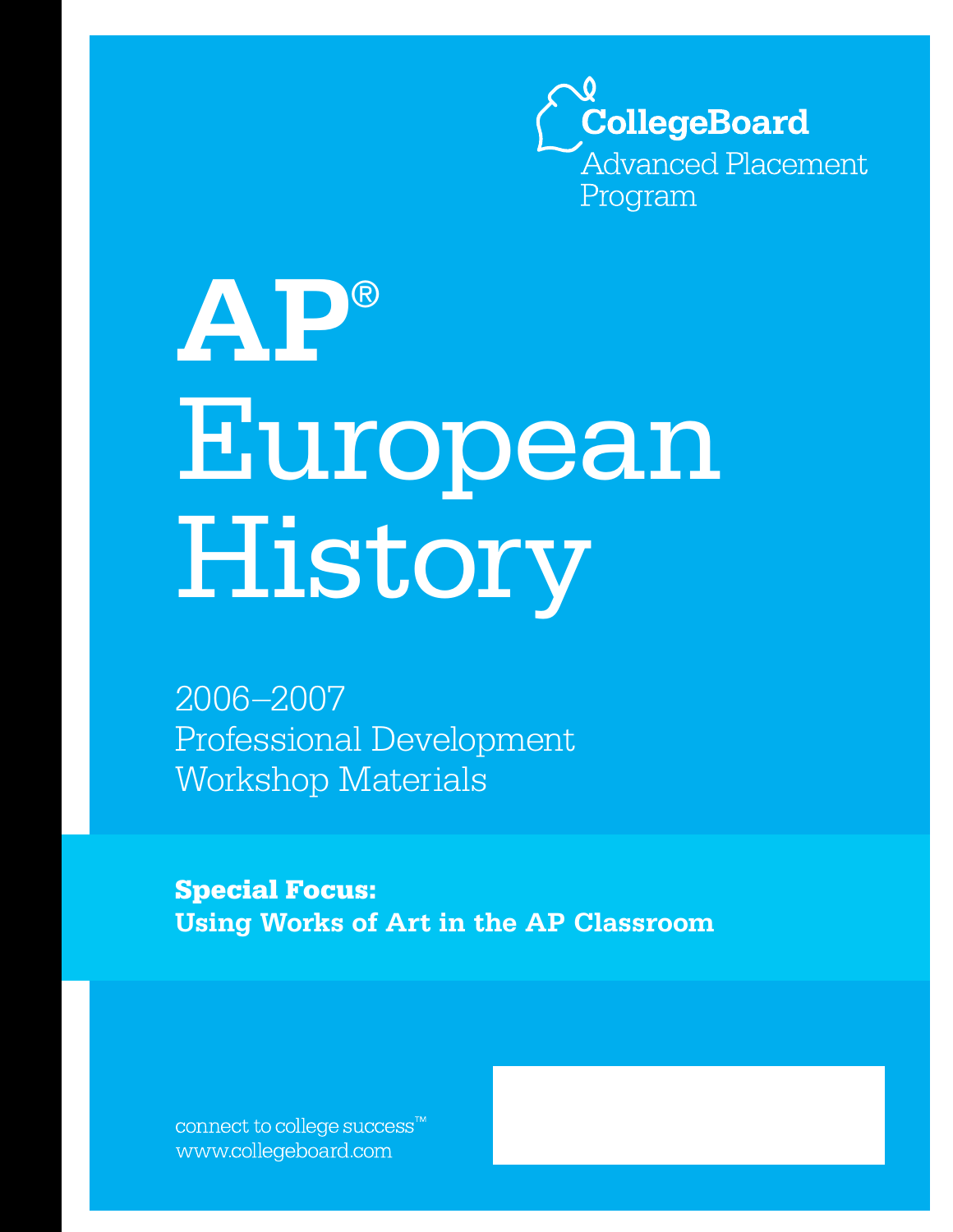CollegeBoard Advanced Placement Program

# AP® European History

2006–2007 Professional Development Workshop Materials

**Special Focus: Using Works of Art in the AP Classroom**

connect to college success<sup>TM</sup> www.collegeboard.com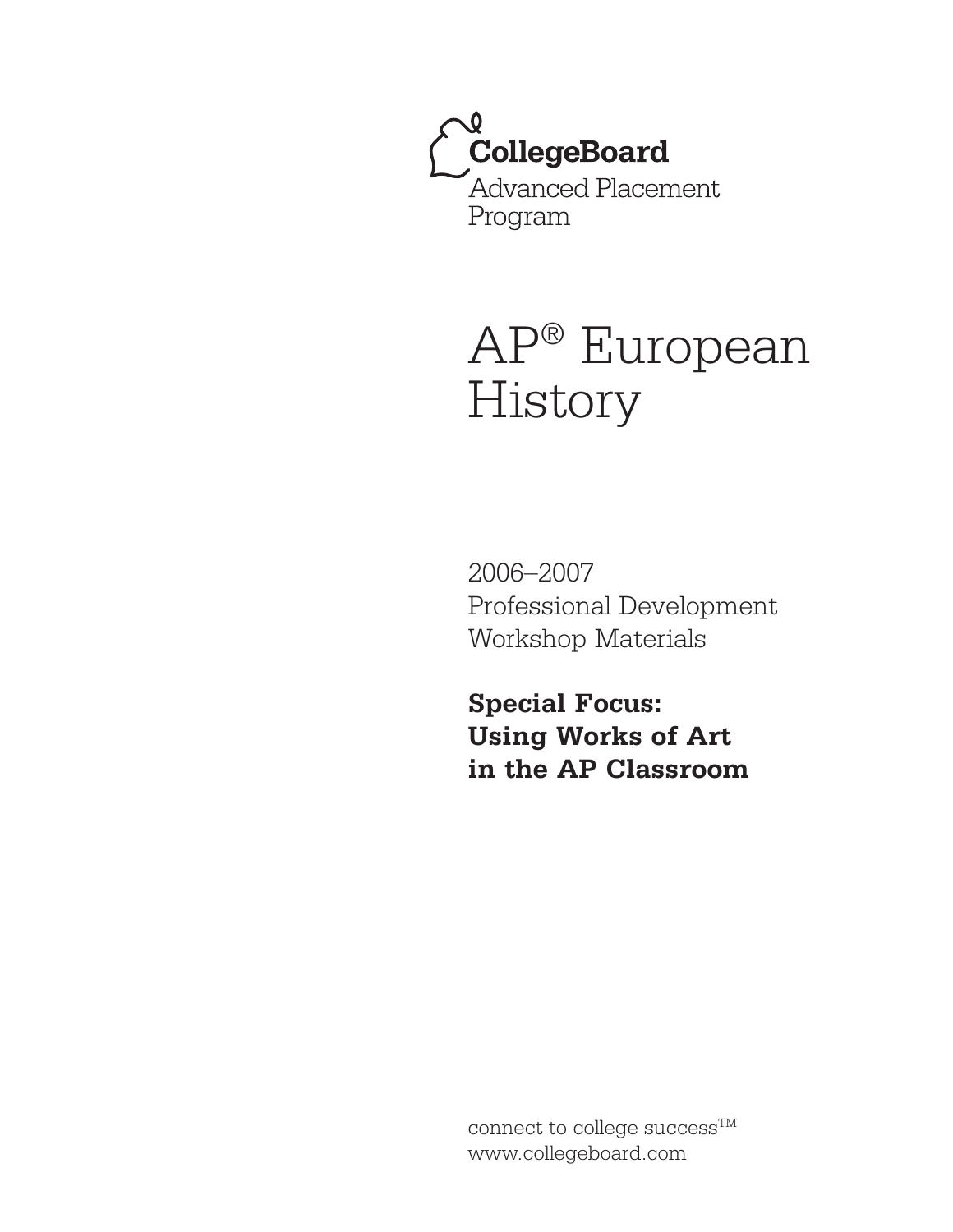### **The College Board: Connecting Students to College Success**

The College Board is a not-for-profit membership association whose mission is to connect students to college success and opportunity. Founded in 1900, the association is composed of more than 5,000 schools, colleges, universities, and other educational organizations. Each year, the College Board serves seven million students and their parents, 23,000 high schools, and 3,500 colleges through major programs and services in college admissions, guidance, assessment, financial aid, enrollment, and teaching and learning. Among its best-known programs are the SAT®, the PSAT/NMSQT®, and the Advanced Placement Program® (AP®). The College Board is committed to the principles of excellence and equity, and that commitment is embodied in all of its programs, services, activities, and concerns.

#### **Equity Policy Statement**

The College Board and the Advanced Placement Program encourage teachers, AP Coordinators, and school administrators to make equitable access a guiding principle for their AP programs. The College Board is committed to the principle that all students deserve an opportunity to participate in rigorous and academically challenging courses and programs. All students who are willing to accept the challenge of a rigorous academic curriculum should be considered for admission to AP courses. The Board encourages the elimination of barriers that restrict access to AP courses for students from ethnic, racial, and socioeconomic groups that have been traditionally underrepresented in the AP Program. Schools should make every effort to ensure that their AP classes reflect the diversity of their student population. For more information about equity and access in principle and practice, contact the National Office in New York.

© 2006 The College Board. All rights reserved. College Board, AP Central, APCD, Advanced Placement Program, AP, AP Vertical Teams, CollegeEd, Pre-AP, SAT, and the acorn logo are registered trademarks of the College Board. Admitted Class evaluation Service, connect to college success, MyRoad, SAT Professional Development, SAT Readiness Program, Setting the Cornerstones, and The Official SAT Teacher's Guide are trademarks owned by the College Board. PSAT/NMSQT is a registered trademark of the College Board and National Merit Scholarship Corporation. All other products and services may be trademarks of their respective owners. Permission to use copyrighted College Board materials may be requested online at: www.collegeboard.com/inquiry/cbpermit.html.

**Visit the College Board on the Web: www.collegeboard.com. AP Central is the official online home for the AP Program and Pre-AP: apcentral.collegeboard.com.**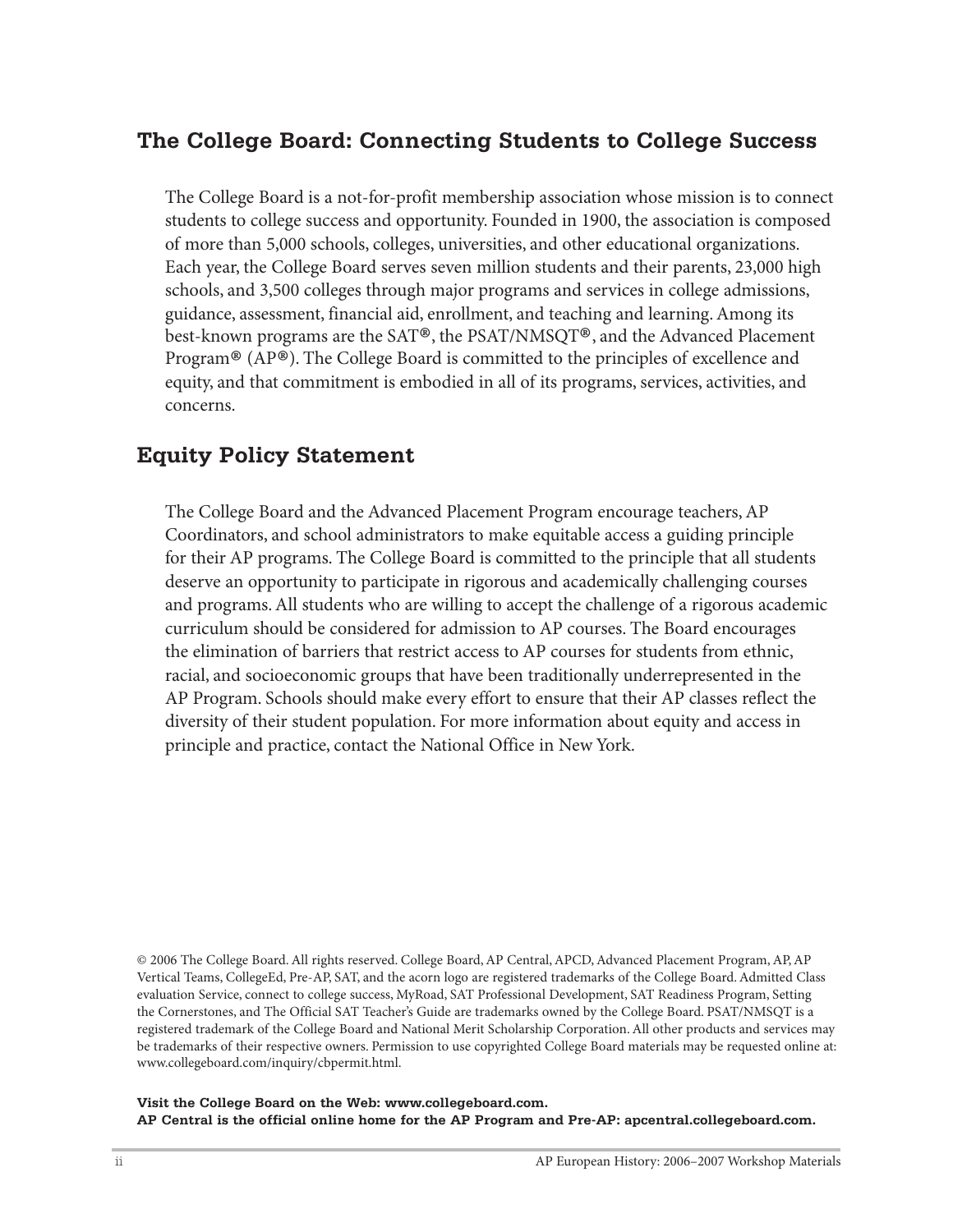# **Special Focus: Using Works of Art in the AP Classroom**

| Introduction                                                             |    |
|--------------------------------------------------------------------------|----|
|                                                                          |    |
| Art for History's Sake                                                   |    |
|                                                                          |    |
| Jacques-Louis David and the French Revolution                            |    |
|                                                                          |    |
| Madonnas Through the Centuries                                           |    |
|                                                                          | 24 |
| Strike a Pose: Using Portraits to Analyze Political and Social Status    |    |
| in European Society                                                      |    |
|                                                                          |    |
| Of Palaces and Princes: Understanding Politics, Society and Architecture |    |
|                                                                          | 47 |
|                                                                          |    |
|                                                                          |    |
|                                                                          |    |

 **Important Note:** The following set of materials is organized around a particular theme, or "special focus," that reflects important topics in the AP European History course. The materials are intended to provide teachers with resources and classroom ideas relating to these topics. The special focus, as well as the specific content of the materials, cannot and should not be taken as an indication that a particular topic will appear on the AP Exam.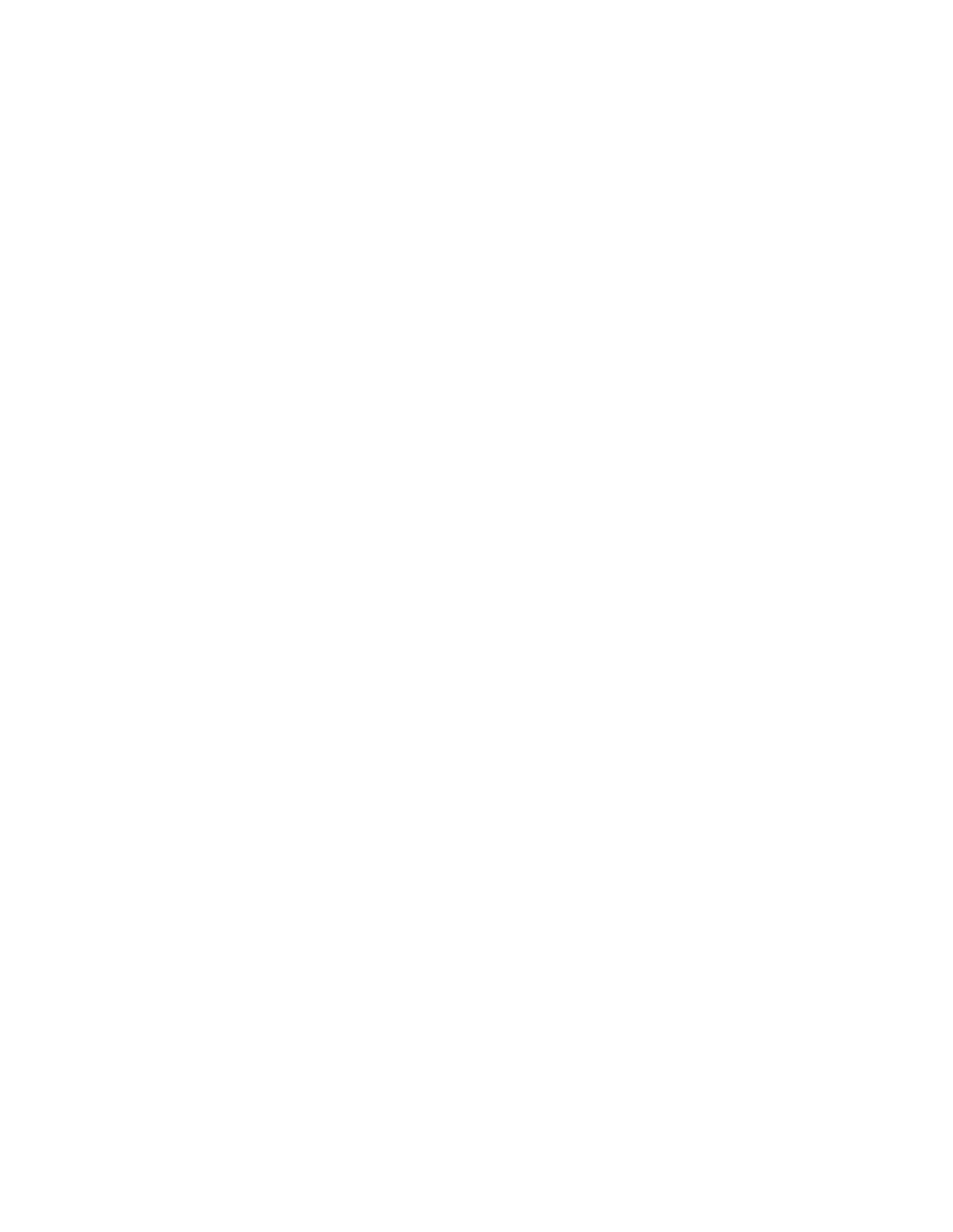# **Introduction**

Patricia Pierson Peterson Evanston, Illinois

> The venerable art historian E. Baldwin Smith wrote in *Egyptian Architecture as Cultural Expression* (1938) that ancient buildings, when viewed in terms of "social needs, conventions, and aspirations," are "a tangible record of human endeavor" and therefore a "form of history." Yet high school teachers are reluctant to use portraits, landscapes, buildings, or monuments as teaching devices to demonstrate "social needs, conventions, and aspirations." The purpose of the five articles that follow is to show how art may be used in the classroom.

> History is rich in examples of changing cultural standards and interests; for instance, the very existence of portraiture exemplifies the growing interest in the individual during the late medieval and early modern periods. Philip II's palace, the Escorial, serves as a perfect image of the king's personality, especially his intense religiosity and his need for order and detail.

> Another equally revealing example of cultural patterns reflecting broader trends may be found in war monuments. In the nineteenth century, military conflicts were glorified and their monuments were Roman triumphal arches and representations of the gods of war, with no mention of the thousands who died in battle. After World Wars I and II, war monuments went out of style, and those that were built showed a dramatic change in form. In the United States, for example, the Vietnam Veterans Memorial in Washington, D.C., features only a sad list of those who died. The Korean War Veterans Memorial portrays the fatigue, grime, and suffering of war.

> The use of art in history has its limitations, of course. It rarely shows much about the artists and architecture and little about "the common man." In contrast to the Escorial, Sanssouci—Frederick the Great's pleasure pavilion—shows nothing about the man himself, except his desire to copy French culture. The goal of the following essays is thus to explore both the uses and the limitations of using artwork in an AP European History classroom.

The five articles that follow show something about how art may be used to enrich and enliven the AP European History curriculum. Jack Stovel's article "Madonnas Through the Centuries" deals with changing images of the Madonna and child in artistic style and their reflection of attitudes toward religion, gender, and society. "Of Palaces and Princes: Understanding Politics, Society, and Architecture," by Gordon Mork, gives a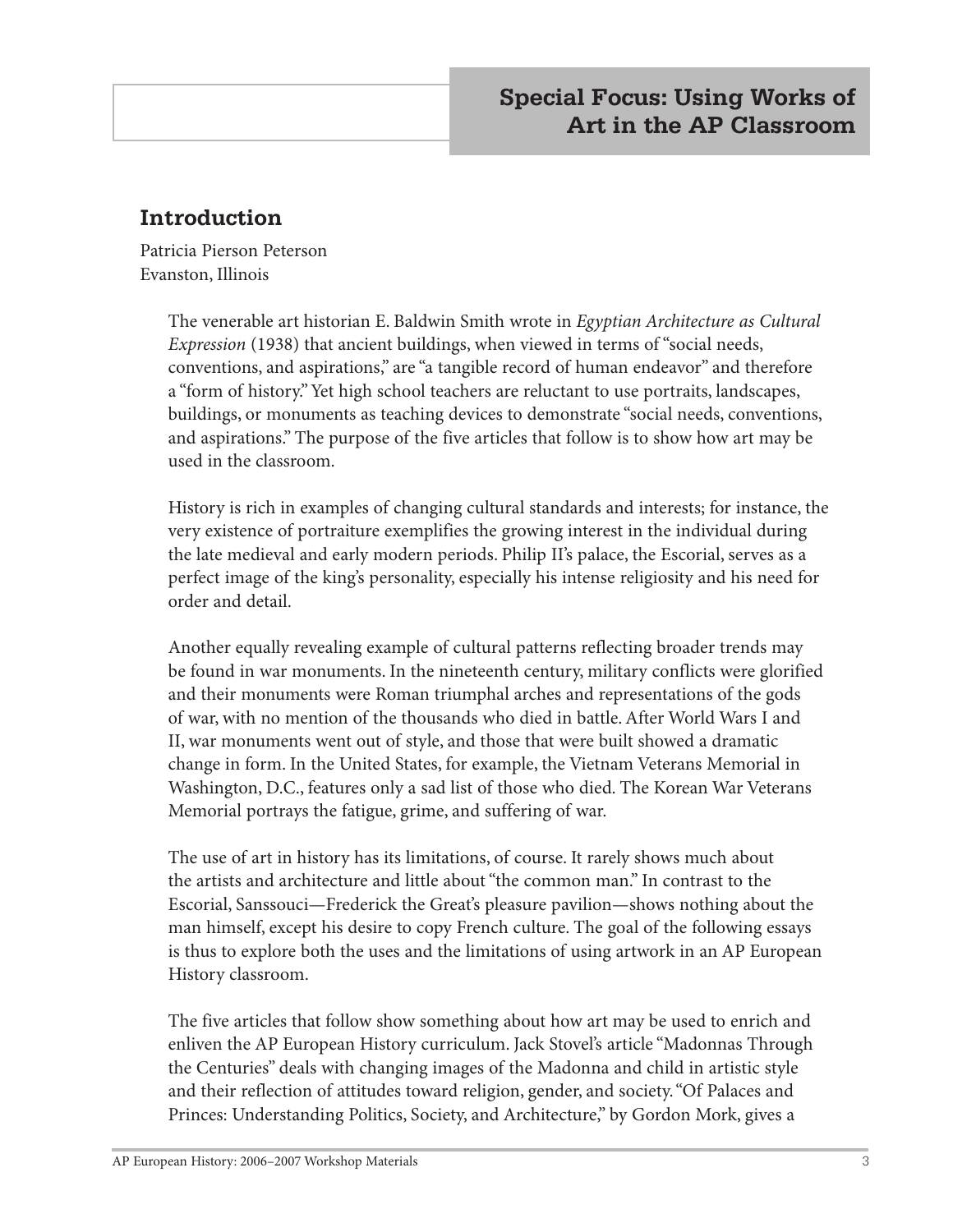comparative look at architecture and monarchy, referring to three absolute monarchs. Susan Bittmann's "Strike a Pose: Using Portraits to Analyze Political Power and Social Status in European Society" illustrates the value of using portraiture in teaching history. "Art for History's Sake," by George Fain, shows how teachers may use art to reflect the social, economic, and political trends of an era. "Jacques-Louis David and the French Revolution," by Jack Stovel, uses the paintings of David to trace the volatile political currents in France during the Revolutionary and Napoleonic eras.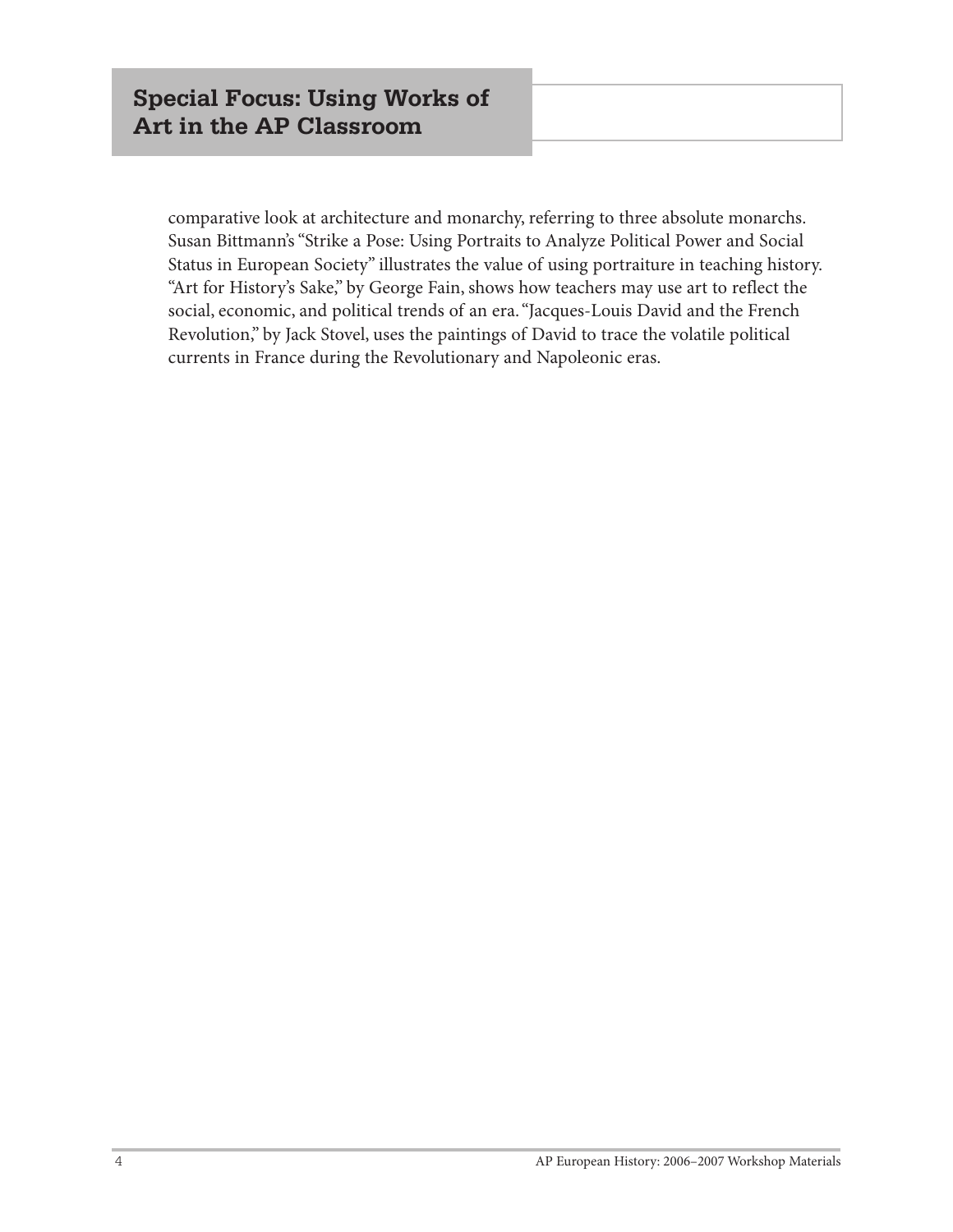# **Art for History's Sake**

George Fain University of South Carolina Upstate Spartanburg, South Carolina

Like many teachers who were trained and educated primarily in political and diplomatic history, when I first began teaching AP® European History I saw the teaching of art as a daunting task. Yet, the standards for a well-developed AP European History class are clear: cultural and social history are integral dimensions of that class. The *AP European History Course Description* states in the Intellectual and Cultural Themes section that the following ideas are to be covered:

- **•** Major trends in literature and art
- **•** Intellectual and cultural developments and their relationship to social values and political events

As a frustrated AP European History teacher I had to develop some process for integrating this art into the course curriculum. Comprehending the purpose and methodology of using art in an AP European History class is the first step to creating that integration.

The AP European History teacher must understand that he or she is not, in fact, teaching art history in the sense of discussing artistic style, technique, or method. Leave those lessons to your peer, the AP Art History teacher. Rather, art in the history class should be used as a mirror that helps reflect the broader aspects of political, economic, and social developments of specific eras.

Without convenient contemporary film clips or other broad media formats from an historical era, the only visual reflections of an epoch's mood, philosophy, or social viewpoints are to be found in the tangible paintings, sculpture, and architecture of that time. Clearly, artists would not have created great works reflecting ideas that were unimportant to the minds of the day. Perhaps great art can be seen as the pop culture of an earlier era, reflecting the morals, mores, and philosophies of an epoch.

Therefore, it becomes the teacher's job to help students use art to identify or clarify an era's significant introspection, thus helping the student better understand the historical period.

Since, in many cases, this cross-cultural approach to art may be a student's first introduction to the concept, it is necessary to have the proper materials that enable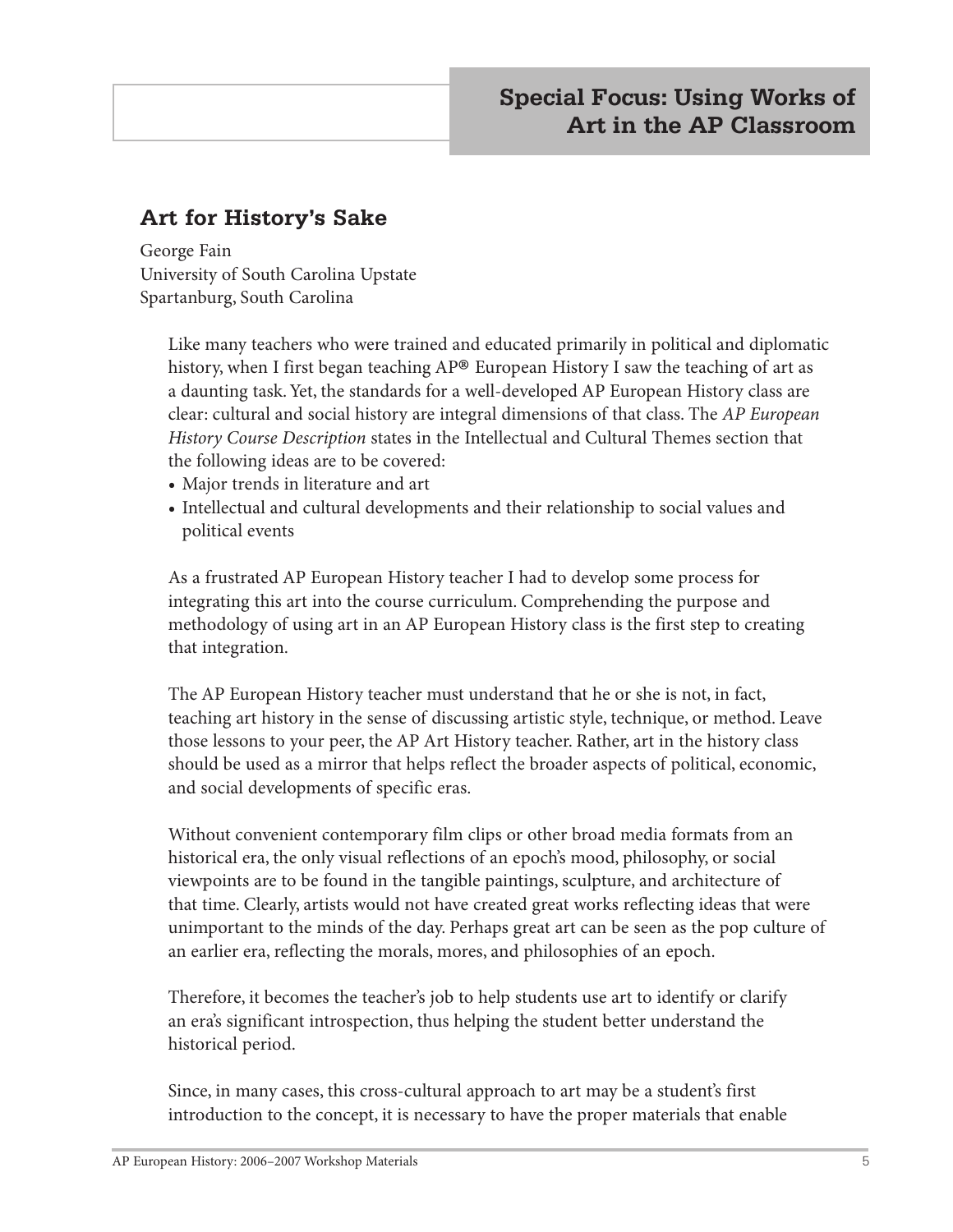the instructor to utilize art in the proper format. A teacher will probably find it nearly impossible to teach art without some sort of visuals to supplement the discussions.

Fortunately, most good college textbooks have excellent inserts and explanations that usually reflect the best examples of various schools of art for various periods of time. In addition, there are commercially available books, filmstrips, videos, and DVDs that take the study of art to greater depth. Some of these are:

- **•** *Civilisation* (video: BBC/Time-Life)
- **•** *Landmarks of Western Art* (video: Kultur)
- **•** *Sister Wendy's Story of Painting* (video: BBC/CBS-Fox*)*

All of the above are excellent video formats of great art movements, but all tend to approach the subject from the aspect of the art major, not the history student.

- **•** *History Through Art* (video: Clearvue*)*
- **•** *The Annotated Mona Lisa* (book: by Carol Strickland, Andrews McMeel Publishing)

The above works, on the other hand, attempt to approach art from political, social, and economic vantage points, perhaps benefiting the AP European History teacher even more. Nonetheless, the history teacher will almost always have to adapt the media's presentation to his or her needs in the classroom.

Perhaps one of the most beneficial methods for the teacher is to study the various ways in which art has been used in former AP European History Exam essays. From this vantage point, the instructor can create the proper type of lesson plan for these and other units.

One example of the use of art in the AP European History Exam has been for the student to use specific artworks (of their own choosing) to support and clarify philosophies or attitudes of a specific era. A good example of this approach would be a question from the 2004 Exam:

Analyze the influence of humanism on the visual arts in the Italian Renaissance. Use at least three specific works to support your analysis.

Clearly, the question is testing the students' knowledge of Italian Renaissance humanism, but is requiring the student to prove their understanding by applying the philosophy to specific artworks.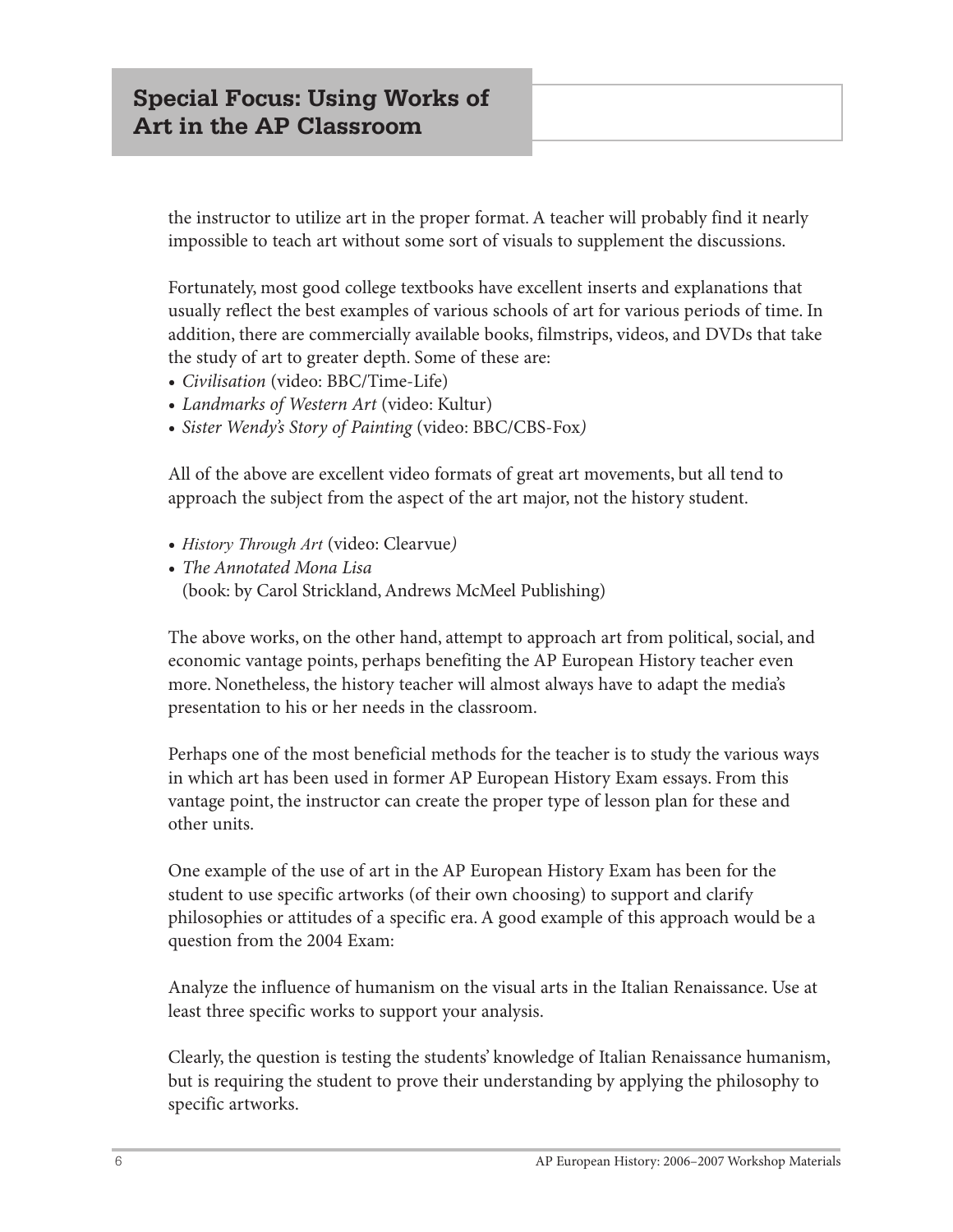The task of the teacher would be to create a lesson plan that covers a topic as basic as Italian Renaissance humanism and then to help the student make the connection to the art of the era. Logically, such a process in creating this connection can work with any other historical era and its representative artworks.

While teaching AP European History for over 25 years in a public high school, I have used lesson plans like the following to help integrate the art into the political, economic, or even philosophical discussions.

#### **Lesson Plan One**

#### **Step One**

Clarify the meaning of the concept of humanism (or romanticism, or enlightenment, etc.). This task in itself is a necessary component regardless of its application to the art. The following excerpt from *European History on File\** (a most wonderful publication in itself) is a good start that I have used:

Characteristics of Humanism 14th–16th Centuries Glorification of humanity and its abilities Optimism about life—regarding it as an opportunity rather than a torment to endure in order to earn a place in heaven Critical study of the works of classical Greek and Roman writers Search for new knowledge through close observation of nature Encouragement of education and development of the individual as a fully rounded person with a range of skills, sensitivity to the arts, moral integrity, and courage Search for principles of law and government for the new nation-states

#### **Step Two**

Using the above descriptive list, provide visual examples and help students recognize the humanistic aspects of works of art. For example:

- **•** Michelangelo's *David*:
	- Clearly a glorification of physical humanity
	- Similar in form to the admired works of Greeks and Romans
	- David as a fully developed "Renaissance man" with a range of skills: warrior, king, poet

<sup>\*</sup> History on File, Facts on File, Inc., ISBN 0-8160-3480-X.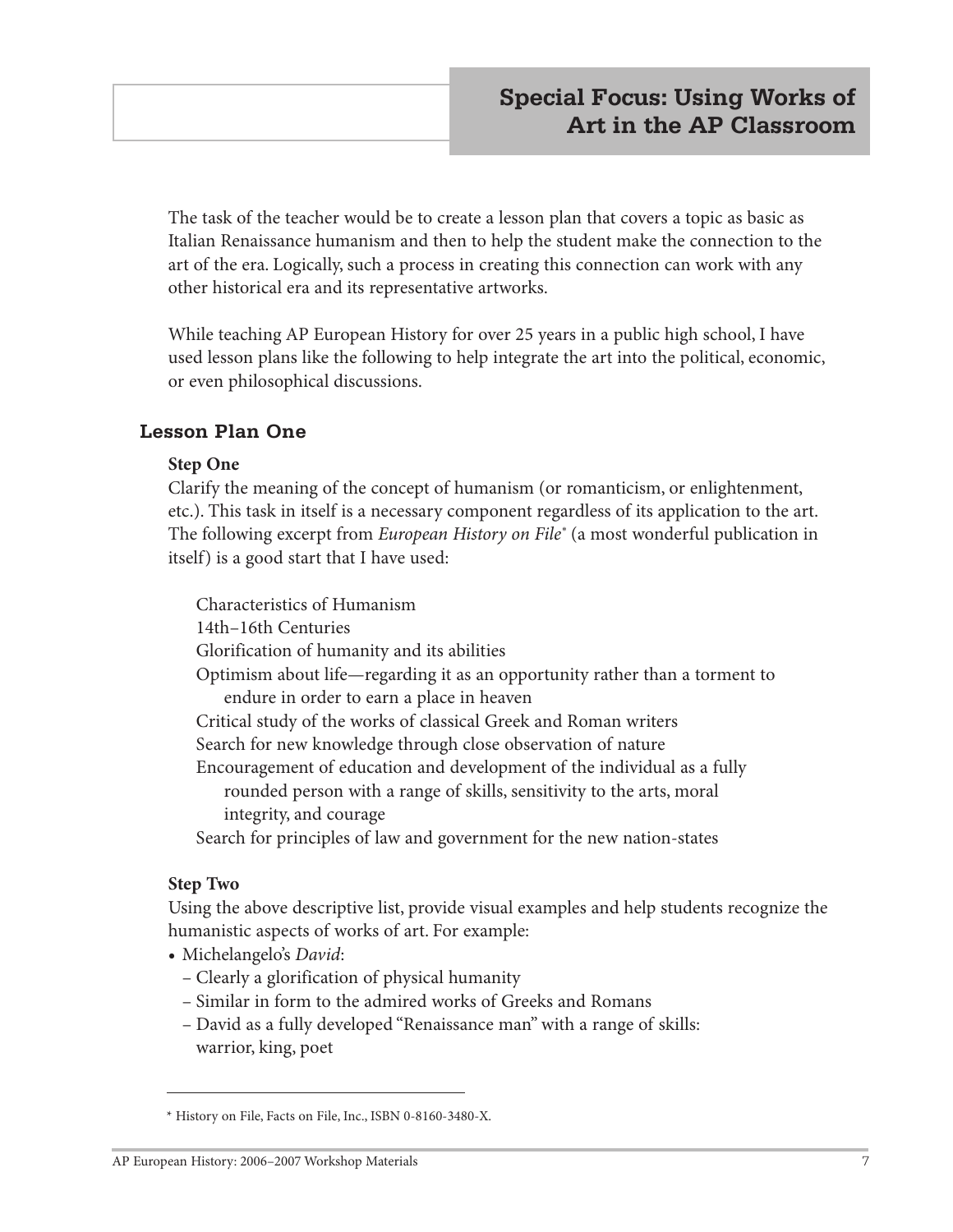# **Special Focus: Using Works of Art in the AP Classroom**

- **•** Sistine Chapel ceiling:
	- Glorifying Man's creation
	- Optimistic view of life as God gives great abilities to Man
- **•** Da Vinci's *Last Supper*
	- Reflecting the individuality and uniqueness in each character in the work as each reacts in a different manner
- **•** Raphael's *School of Athens*
	- Praising the knowledge and works of Greek and Romans thinkers
	- Stressing the ability of Man to reach great intellectual heights

#### **Step Three**

Once the teacher-directed connections have been made, provide other works of art (da Vinci's *Mona Lisa* always creates a spirited debate) and allow the students themselves to attempt to make the connection between the philosophy and the visuals without the aid of the teacher.

The list could go on and on, based on the teacher's interests, strong points, and the availability of supportive media.

Notice that the particular lesson plan uses the most well-known works and does not delve into more esoteric works of Italian art. Most high school European history students, unfortunately, have very little contact with historical artworks and may be unfamiliar with the most well-known pieces. It is best to teach them to walk before they run and to avoid the more obscure works for the time being.

Another example of using art as a questioning tool is actually the reverse of the one just discussed. In this format, students are given specific artworks (paintings, photos, prints, etc.) that may not be well known to them. In reality, prior knowledge of the given artworks is not important to the task.

The student's responsibility is to interpret the works from specific viewpoints.

An excellent example of this type of question is one that can be found in the 1999 AP Exam. The students were given two pictures. In this case, one picture was the pristine interior of a nineteenth-century bourgeois parlor. The other picture was of a squalid urban slum of the early industrial era.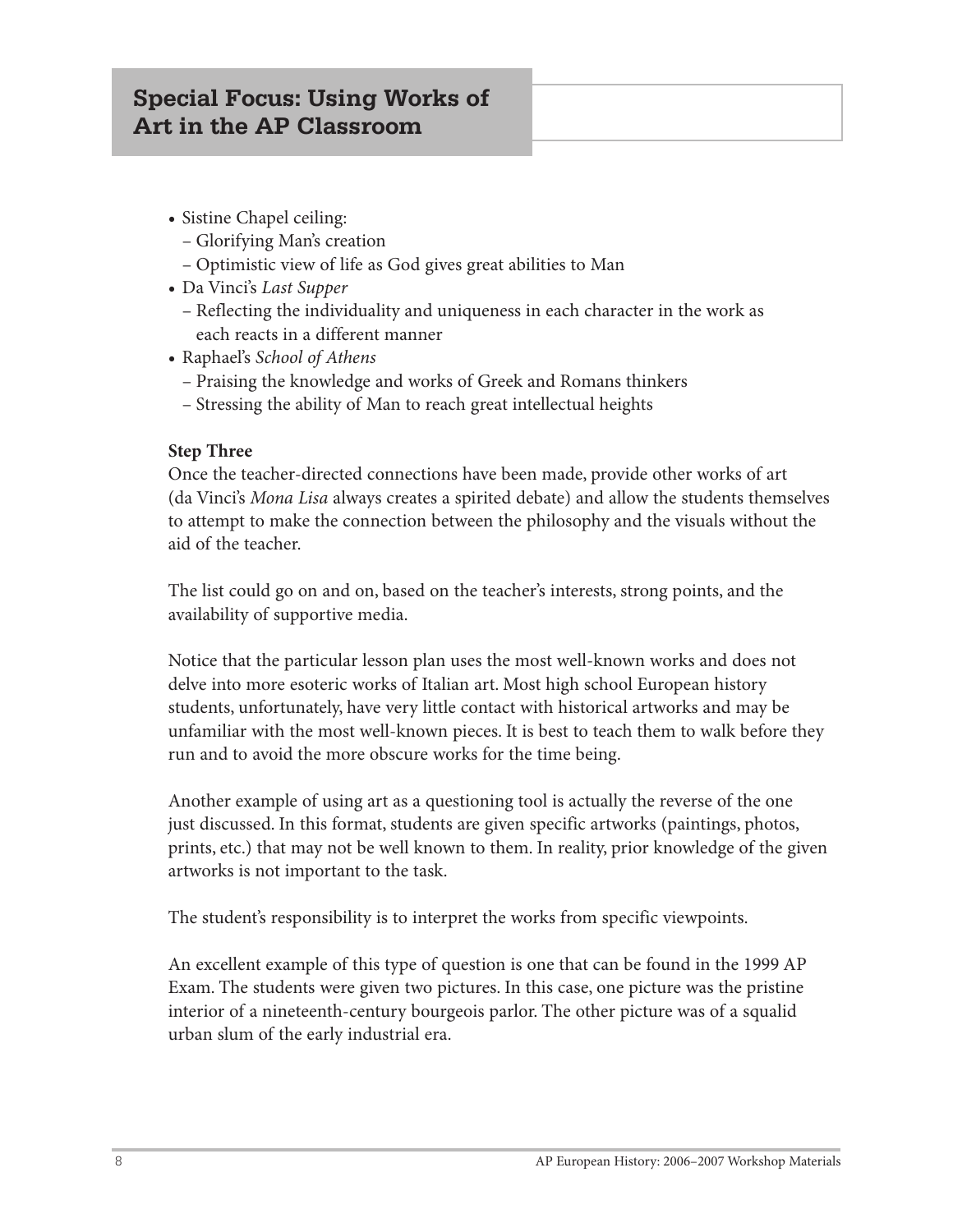The attached question reads:

Contrast how a Marxist and a Social Darwinist would account for the differences in the conditions of these two mid-nineteenth-century families.

In this case, the question is actually measuring the student's knowledge of the nineteenthcentury philosophies of Marxism and Social Darwinism. (The ability to use the term "contrast" is also being evaluated here, as well.)

It is in responding to this type of question that a student must have been taught to interpret and manipulate the art and not just to repeat what they "see." In this format, or any other of this ilk, the student must demonstrate a mature understanding of the two political/economic concepts and then to use specifics from the pictures to prove their point. The following lesson plan might be useful in this regard.

#### **Lesson Plan Two**

#### **Step One**

Teach the philosophy, economic viewpoint, or whatever topic is apropos. For example, we can use the original basic tenets of Marx:

- **•** The class struggle of Haves and Have Nots
- **•** The exploitation of the factory working proletariat
- **•** The greed of the industrial bourgeoisie
- **•** The evils of capitalism

Of course, the teacher could use any historical philosophy or concept in the place of Marxism.

#### **Step Two**

Provide visuals in any form—paintings, prints, etc.—and ask the students to interpret the works through the eyes of the Marxist (using our example above). This, in fact, is one of the best learning tools. It requires students to use higher level thinking skills to go beyond what *they* see and to interpret a visual through the eyes of someone else with historically important opinions.

#### **Step Three**

Later, ask students to interpret artworks from differing vantage points (for example, through the eyes of the Marxist and the Social Darwinist in the above example). This serves to increase their ability to think abstractly.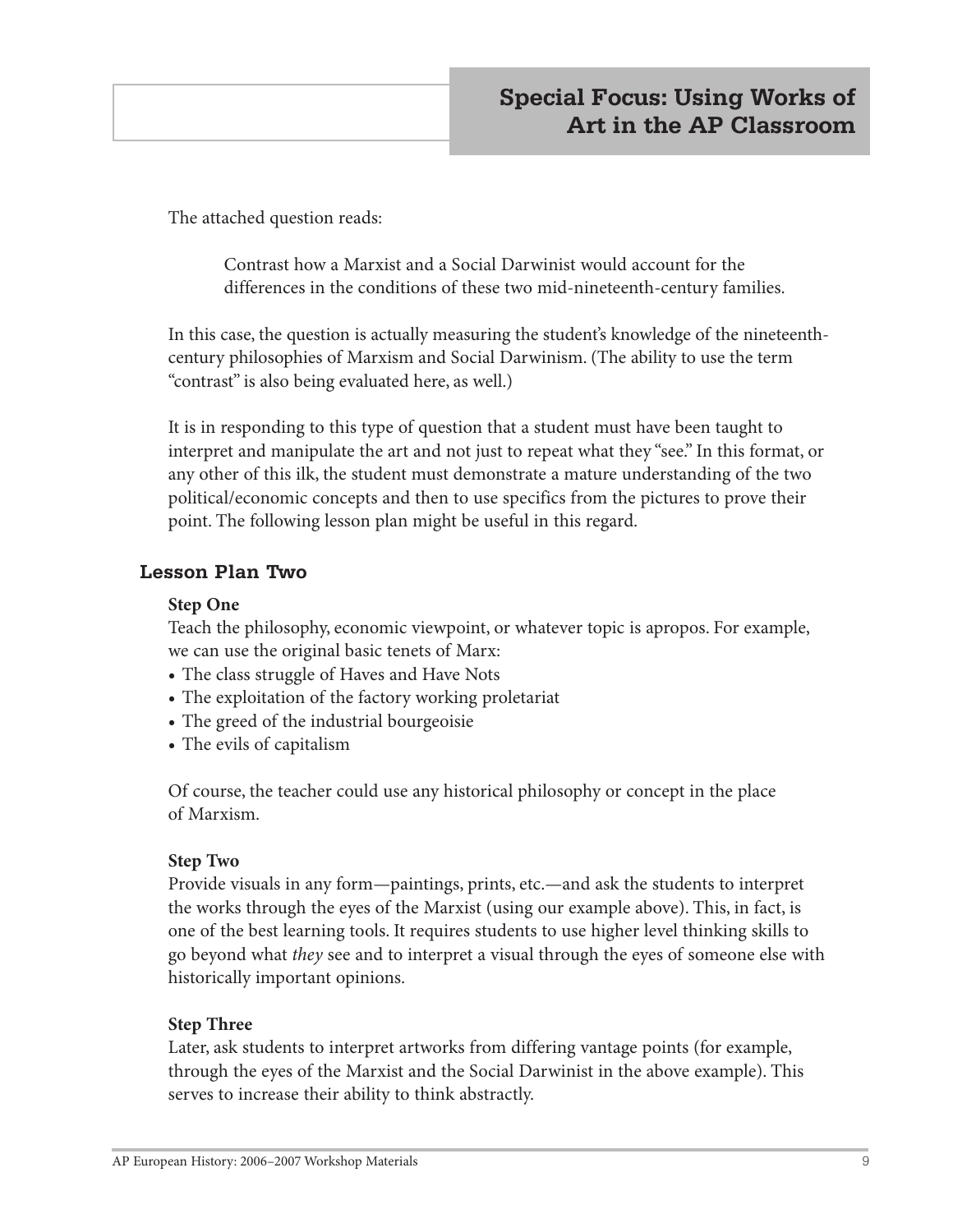A close research of past AP European History Exam free-response questions will uncover other such questions that use art to interpret and reflect upon other aspects of history:

- **•** In 1990, students were asked to evaluate **social** life based on a sixteenth-century Brueghel painting, *Peasant Dance*, and a nineteenth-century Seurat work, *Sunday Afternoon at La Grande Jatte*.
- **•** On the 1984 exam, they were asked to contrast the Spanish **political** implications of a Goya painting, *The Third of May, 1808* and Picasso's *Guernica*.
- **•** Knowledge of Reformation-era **religious** differences was tested by comparing architectural visuals of Protestant and Catholic churches (1992 exam).

In all of these questions, the student's knowledge of the eras was being tested.

Clearly, using art in an AP European History class opens the doors to so many new and innovative ways to discuss the political, social, and economic venues of the period being studied. Don't be afraid to integrate art into the classroom. It makes the eras so much more visible.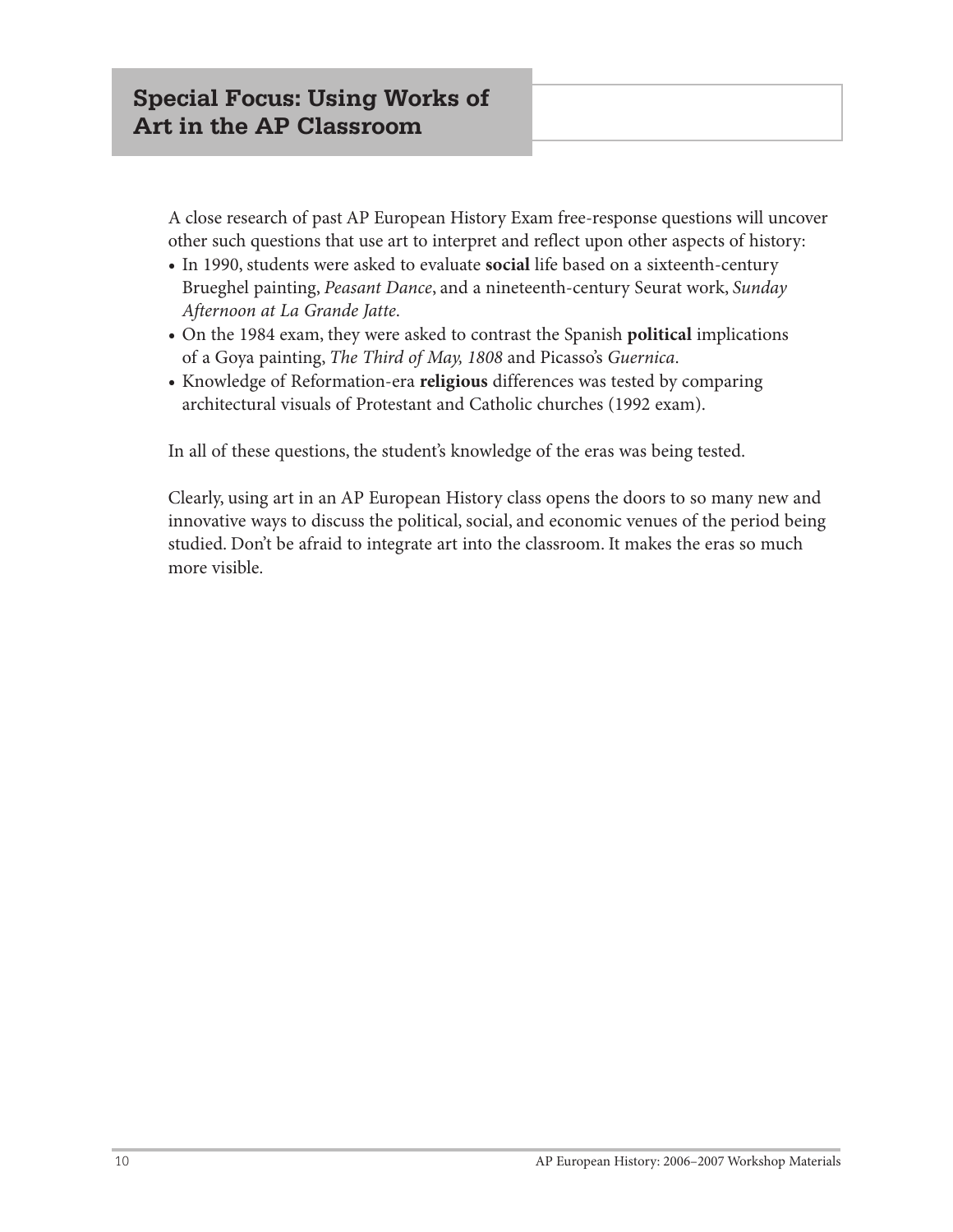# **Jacques-Louis David and the French Revolution**

Jack Stovel Castilleja School Palo Alto, California

#### **Objectives**

The student will be able to:

- 1. Identify the sequence of events in the French Revolution and Napoleonic eras from the art of one painter, Jacques-Louis David
- 2. Describe shifts in public attitudes toward the events of the French Revolution and Napoleonic eras
- 3. Discuss how the art of Jacques-Louis David reflected or supported political developments during the French Revolution and Napoleonic eras

#### **For the Teacher**

#### **Background Material**

Jacques-Louis David (1748–1825, pronounced Jhak-Lwe Dah-*Veed*) was the painter par excellence of the French Revolutionary era. His neoclassical style is accessible to students, making him an ideal vehicle for studying the shifting currents of the revolutionary era in France. David was also a member of the National Convention and voted for the death of Louis XVI. Later, he became Napoleon's court painter. Through David's works, students can follow the course of the revolution in France.

For general background and primary sources on the French Revolution, go to the excellent Web site, Liberty, Equality, Fraternity: Exploring the French Revolution at: www.chnm.gmu.edu/revoluton/index.html. This site contains a very helpful article on how to read images that is particularly useful for teachers and students. The article is primarily concerned with popular images rather than fine art. However, David understood well the power of popular images and later in his life designed various artifacts to promulgate his beliefs.

#### **Thematic Applications**

The College Board's *AP European History Course Description* suggests themes that might be treated in AP European History. If "Major trends in literature and the arts" is one of the themes you stress, you might want to use Jacques-Louis David as the focus for studying the neoclassical movement. If you emphasize "Intellectual and cultural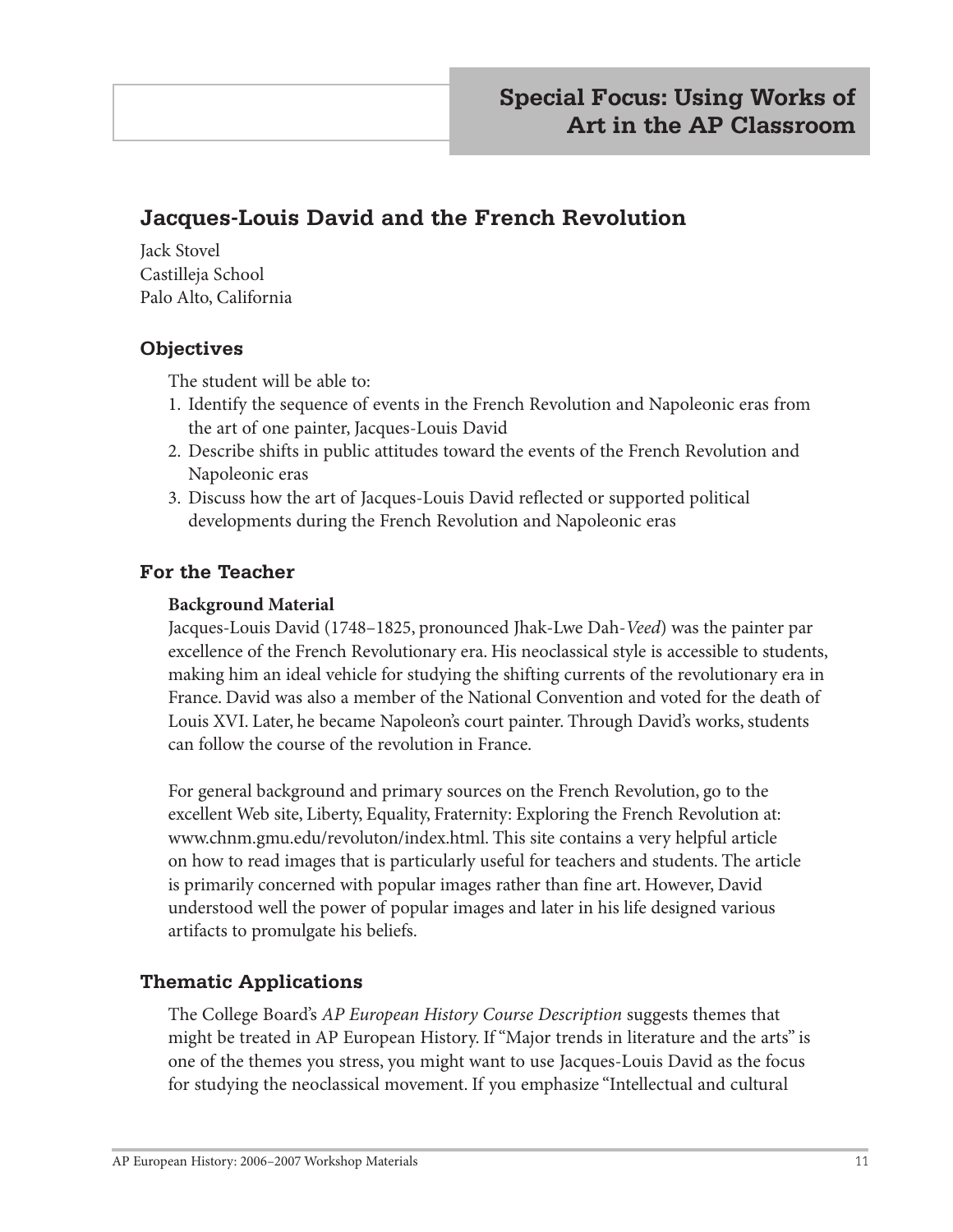developments and their relationship to social values and political events," then David's use of neoclassicism and his treatment of Napoleon are clearly related to political events.

Other relevant themes for this lesson are "The diffusion of new intellectual concepts among different social groups," "Changes in elite and popular culture," "The evolution of political elites and development of political parties and ideologies," "The extension and limitation of rights and liberties," and "Forms of political protest, reform, and revolution."

#### **Chronological Outline**

While there is a widely accepted set of chronological periods for the French Revolutionary era, David may or may not fit neatly into them. Most textbooks list chronologies of the revolutionary era.

| 1780s           | Financial crises, aristocratic resurgence, failing harvests, riots                                                                                                                      |
|-----------------|-----------------------------------------------------------------------------------------------------------------------------------------------------------------------------------------|
| 1789            | Estates General meets (5 May)<br>Tennis Court oath (20 June)<br>Bastille stormed (14 July)<br>Declaration of Rights of Man and Citizen (26 August)<br>March to Versailles (5-6 October) |
| 1791            | New constitution proclaimed (3 September)                                                                                                                                               |
| 1792<br>$1793-$ | War of First Coalition begins (April)<br>September massacres<br>National Convention (20 September to 1795)<br>Reign of Terror                                                           |
| 1794            |                                                                                                                                                                                         |
| 1795            | Constitution of Year III (22 August)<br>Directory established                                                                                                                           |
| 1799            | Coup d'etat of Brumaire brings Napoleon Bonaparte to power (9 November)<br>Constitution of Year VIII                                                                                    |
| 1804            | Napoleon I proclaimed emperor of the French (18 May)                                                                                                                                    |
| 1814            | Defeated by allies, Napoleon abdicates (11 April) and is exiled to Elba                                                                                                                 |

Here is a brief one: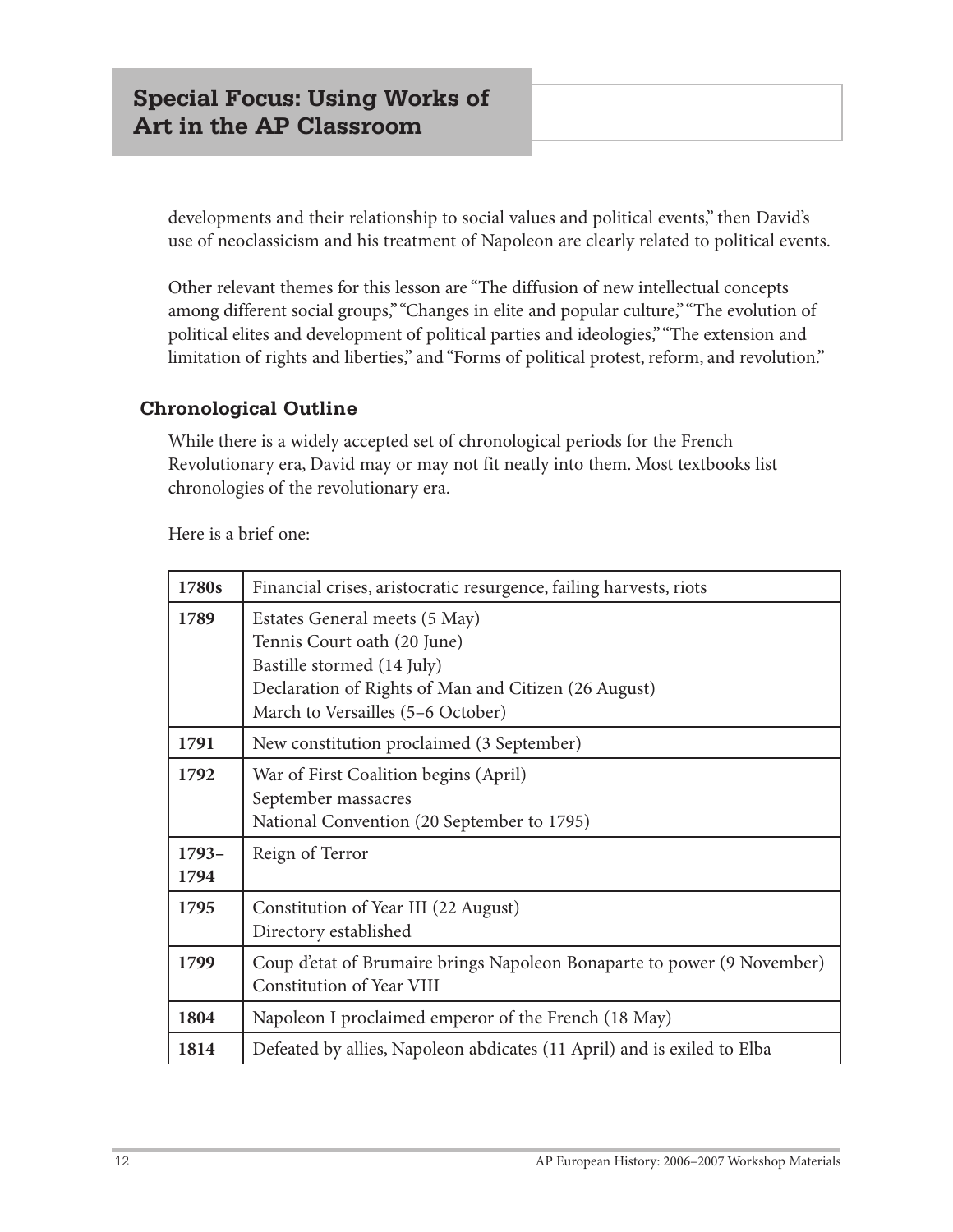| 1815 | Napoleon returns (20 March)             |
|------|-----------------------------------------|
|      | Defeated at Waterloo                    |
|      | Exiled to St. Helena                    |
|      | Bourbon monarchy restored (Louis XVIII) |

Lists of events such as this should be used as signposts rather than ends in themselves. In studying Jacques-Louis David, students might think of a chronology more like the following:

- 1. Growing discontent among all groups with the regime for being decadent, disinterested in the welfare of any set of the population except themselves, and self-perpetuating. This leads to . . .
- 2. The revolutionary optimism of the summer of 1789. Soon, revolutionary excesses  $(1793-1794)$  contribute to a ...
- 3. Falling out of the revolutionary leaders and to widespread disillusion with the revolution itself.
- 4. A period of drift (1795–1799) is followed by . . .
- 5. The rise of Napoleon (1799), who appears to some as the savior of the revolution's ideals. Soon . . .
- 6. Napoleon seizes power for himself (1804). In a series of wars, the allies defeat him, and the Bourbons return to the French throne (1814–1815).

Students need to integrate these more general trends with the specific events from a conventional, more detailed chronology.

#### **Jacques-Louis David Biography**

Do an Internet search for Jacques-Louis David. Some of the sites you will find are:

- Artchive: www.artchive.com/artchive/D/david.html
- **•** CGFA: cgfa.sunsite.dk/jdavid/jdavid\_bio
- **•** Getty Museum: www.getty.edu/art/collections/bio/a544-1.html
- **•** Web Museum: www.ibiblio.org/wm/paint/auth/david
- **•** Wikipedia: en.wikipedia.org/wiki/Jacques-Louis\_David

From these sites, you can construct a succinct biography of Jacques-Louis David.

Some of the Web biographies of Jacques-Louis David and some of the comments about the images themselves provide bits and pieces about the classical subjects David painted. Without knowledge of these stories, students will be less able to understand the political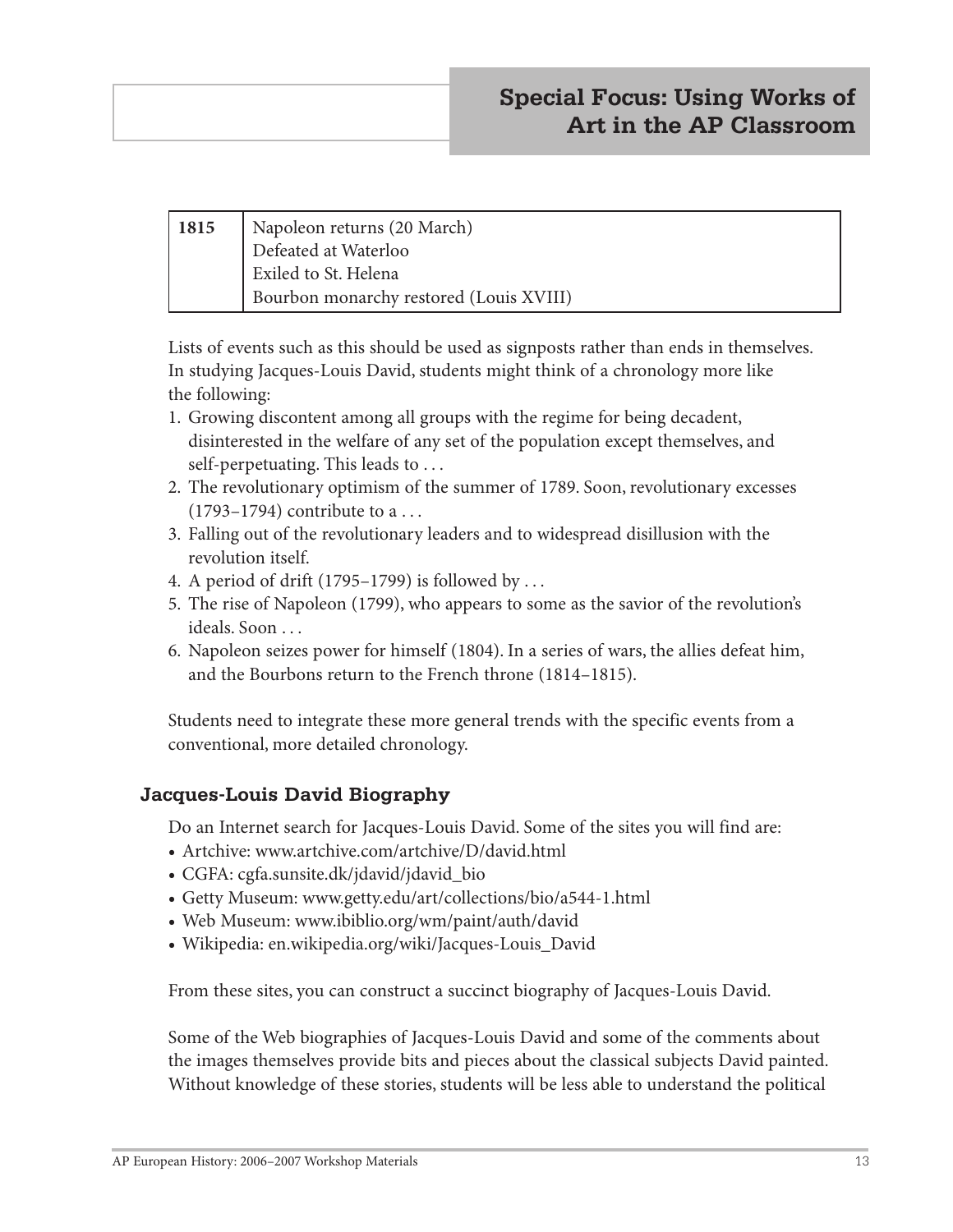implications of David's paintings. See the "Teaching Strategies for Using the Images" section (below) for some of these stories.

**Neoclassical** is an artistic style that evolved in response to the baroque and rococo styles, which artists thought had become frivolous, overly ornate, and decadent. Some artists associated these traits with the ancien régime (the old regime, especially that of Louis XIV in France). Some artists sought to encourage civic virtues of Roman purity in their viewers as an antidote to courtly corruption. Artistically, neoclassical painters tended toward recreating balanced compositions typical of Renaissance artists, which they imagined emulated classical styles. They freely used the dramatic light and dark effects of the baroque style when it suited them, however.

In addition to Jacques-Louis David, Jean-Auguste-Dominique Ingres, Pierre-Paul Prud'hon, and Nicolas Poussin were French neoclassical painters. Neoclassicism emerged when archeological finds in mid-eighteenth-century Italy reawakened interest in classical Roman styles and, by extension, classical Greek architecture. The *philosophes* of the European Enlightenment supported study of Roman and Greek texts. The Age of Reason wasn't an age of church building. Sainte-Geneviève in Paris was begun in 1757. (St. Geneviève was the patron saint of Paris because she encouraged its citizens to fast and scourge themselves to deflect the impending attack of Attila the Hun in the mid-fifth century. Her church would have been a significant religious statement.) It was unfinished at the outbreak of the revolution, when it was altered, renamed the Pantheon, and used as a tomb for revolutionary heroes, who were later exhumed to be replaced by Napoleon's marshals. Some churches and chapels that were built experimented with great colonnades from Doric to Corinthian, but these proved quite expensive compared to the Gothic style, which had become traditional.

In North America, architectural neoclassicism is called "Greek Revival." Jefferson's Monticello is one example. In the middle third of the nineteenth century, an eclectic classicism, the Gothic revival, and the excitement of new building materials of iron, brick, and glass combined to eclipse neoclassical architecture. Painters also soon quickly tired of neoclassical rationalism. They incorporated the irrational, individualistic, emotional, visionary spirit of the early nineteenth century into what became known as romanticism.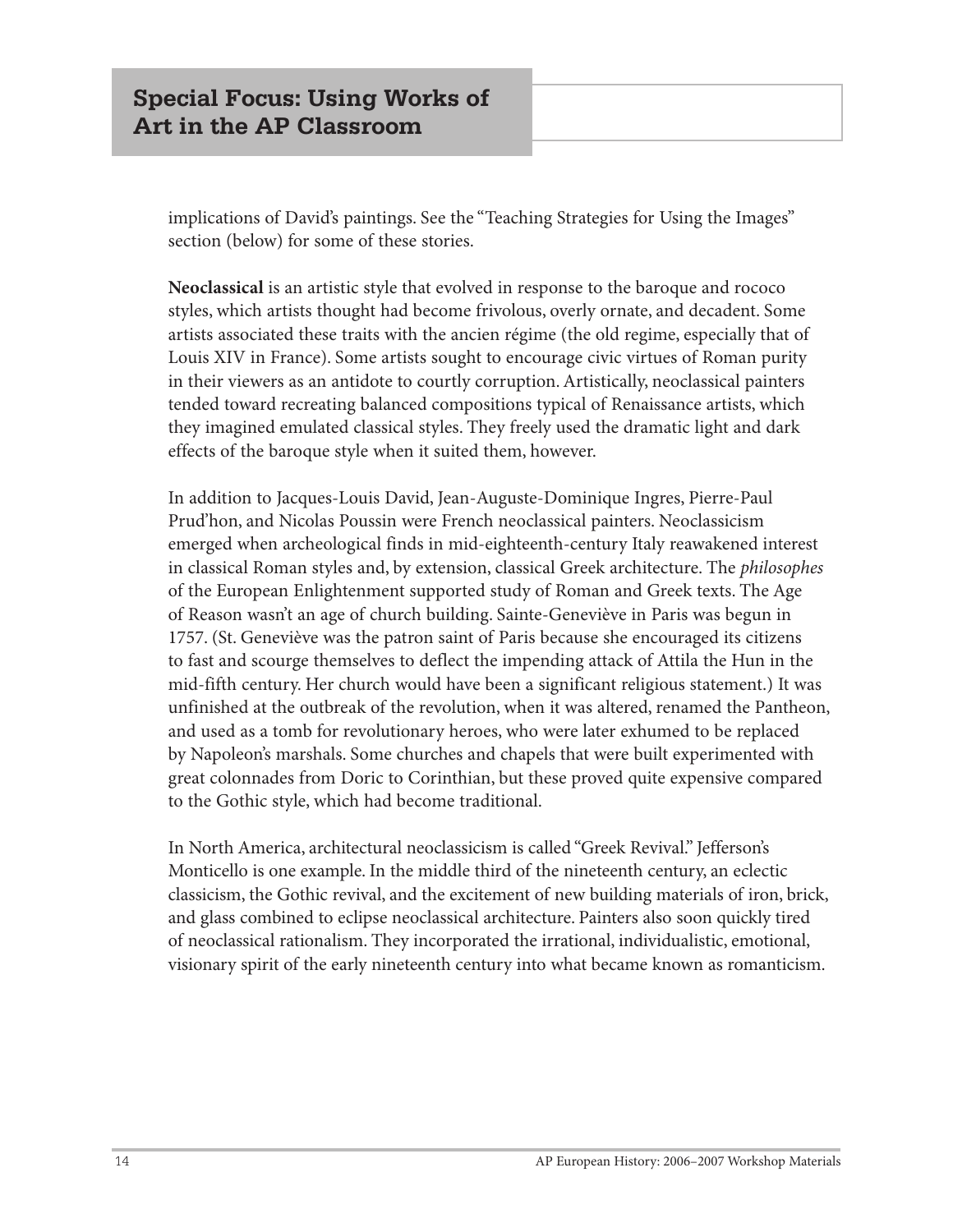#### **Partial List of Works by Jacques-Louis David**

| $1778-$<br>1779 | <b>Funeral of Patroclus:</b><br>www.abcgallery.com/D/david/david54.html                                                    |
|-----------------|----------------------------------------------------------------------------------------------------------------------------|
| 1780            | Portrait of Count Stanislas Potocki:<br>www.abcgallery.com/D/david/david19.html                                            |
| 1783            | Andromache Mourning Hector:<br>www.abcgallery.com/D/david/david51.html                                                     |
| 1783            | Portrait of Doctor Alphonse Leroy:<br>www.abcgallery.com/D/david/david21.html                                              |
| 1784            | The Oath of the Horatii:<br>www.bc.edu/bc_org/avp/cas/his/CoreArt/art/resourcesb/dav_oath.jpg                              |
| 1788            | The Love of Paris and Helen:<br>www.abcgallery.com/D/david/david22.html                                                    |
| 1787            | The Death of Socrates:<br>www.law.umkc.edu/faculty/projects/ftrials/socrates/socrates.HTM                                  |
| 1788            | Monsieur Lavosier and His Wife:<br>www.metmuseum.org/Works_Of_Art/viewOne.asp?dep=11&viewMode=1<br>&item=1977.10           |
| 1789            | The Lictors Bring to Brutus the Bodies of His Sons:<br>www.bc.edu/bc_org/avp/cas/his/CoreArt/art/resourcesb/dav_brutus.jpg |
| 1790            | The Marquise D'Orvilliers:<br>www.euro-art-gallery.com/david/pages/jld12.htm                                               |
| 1791            | The Tennis Court Oath (sketch):<br>www.abcgallery.com/D/david/david53.html                                                 |
| 1793            | The Death of Marat:<br>www.usc.edu/schools/annenberg/asc/projects/comm544/library/images/<br>144bg.jpg                     |
| 1793            | Marie Antoinette on the Way to the Guillotine:<br>www2.oakland.edu/users/ngote/images-full/david-marie-antoinette.jpg      |
| 1794            | Self-Portrait:<br>www.abcgallery.com/D/david/david30.html                                                                  |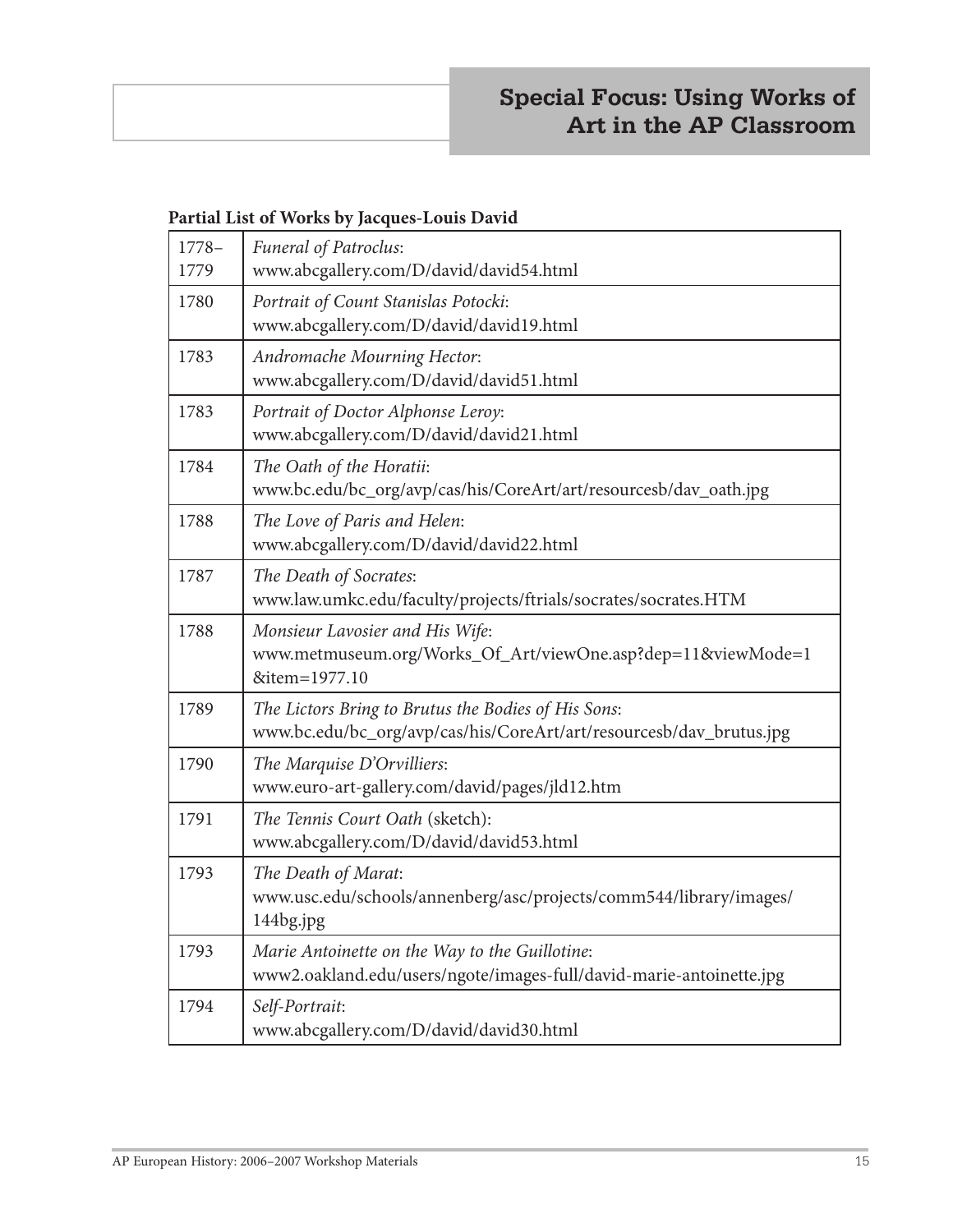# **Special Focus: Using Works of Art in the AP Classroom**

| $1796-$<br>1799  | The Sabine Women:<br>www.artchive.com/artchive/d/david/david_sabine.jpg                                                                                                                  |
|------------------|------------------------------------------------------------------------------------------------------------------------------------------------------------------------------------------|
|                  | www.bc.edu/bc_org/avp/cas/his/CoreArt/art/resourcesb/dav_rape.jpg                                                                                                                        |
| 1795             | Monsieur Seriziat:<br>www.artchive.com/artchive/d/david/david_seriziat.jpg                                                                                                               |
| 1795             | Portrait of André-Antoine Bernard:<br>www.getty.edu/art/collections/objects/o497.html                                                                                                    |
| 1798             | Bonaparte (unfinished):<br>www.euro-art-gallery.com/david/pages/jld10 and<br>cgfa.sunsite.dk/jdavid/p-jdavid27.htm                                                                       |
| 1799             | Madame de Verninac: www.artchive.com/artchive/d/david/david_verninac.jpg                                                                                                                 |
| 1800             | Madame Recamier:<br>www.artchive.com/artchive/d/david/recamier.jpg                                                                                                                       |
| 1800             | Napoleon at St. Bernard (Napoleon Crossing the Alps):<br>www.artofeurope.com/david/dav1.jpg                                                                                              |
| $1806 -$<br>1807 | Consecration of the Emperor Napoleon I and Coronation of the Empress<br>Josephine in the Cathedral of Notre-Dame de Paris on 2 December 1804:<br>www.abcgallery.com/D/david/david10.html |
| 1804             | Portrait of Suzanne Le Pelletier de Saint-Fargeau:<br>www.abcgallery.com/D/david/david37.html                                                                                            |
| 1810             | Countess Daru:<br>www.artchive.com/artchive/d/david/david_daru.jpg                                                                                                                       |
| 1811             | Count Français de Nantes:<br>www.euro-art-gallery.com/david/pages/jld17.htm                                                                                                              |
| 1812             | Napoleon in His Study:<br>www.ibiblio.org/wm/paint/auth/david/napoleon-study.jpg                                                                                                         |
| 1816             | General Gerard:<br>www.mezzo-mondo.com/arts/mm/france19/david/DJL009.html<br>www.artchive.com/artchive/D/david/david_gerard.jpg.html                                                     |
| 1816             | Count de Turenne:<br>locutus.ucr.edu/~cathy/artists/dav2.html                                                                                                                            |
| 1818             | Telemachus and Eucharis:<br>www.getty.edu/bookstore/images_smp/david-page1.jpg                                                                                                           |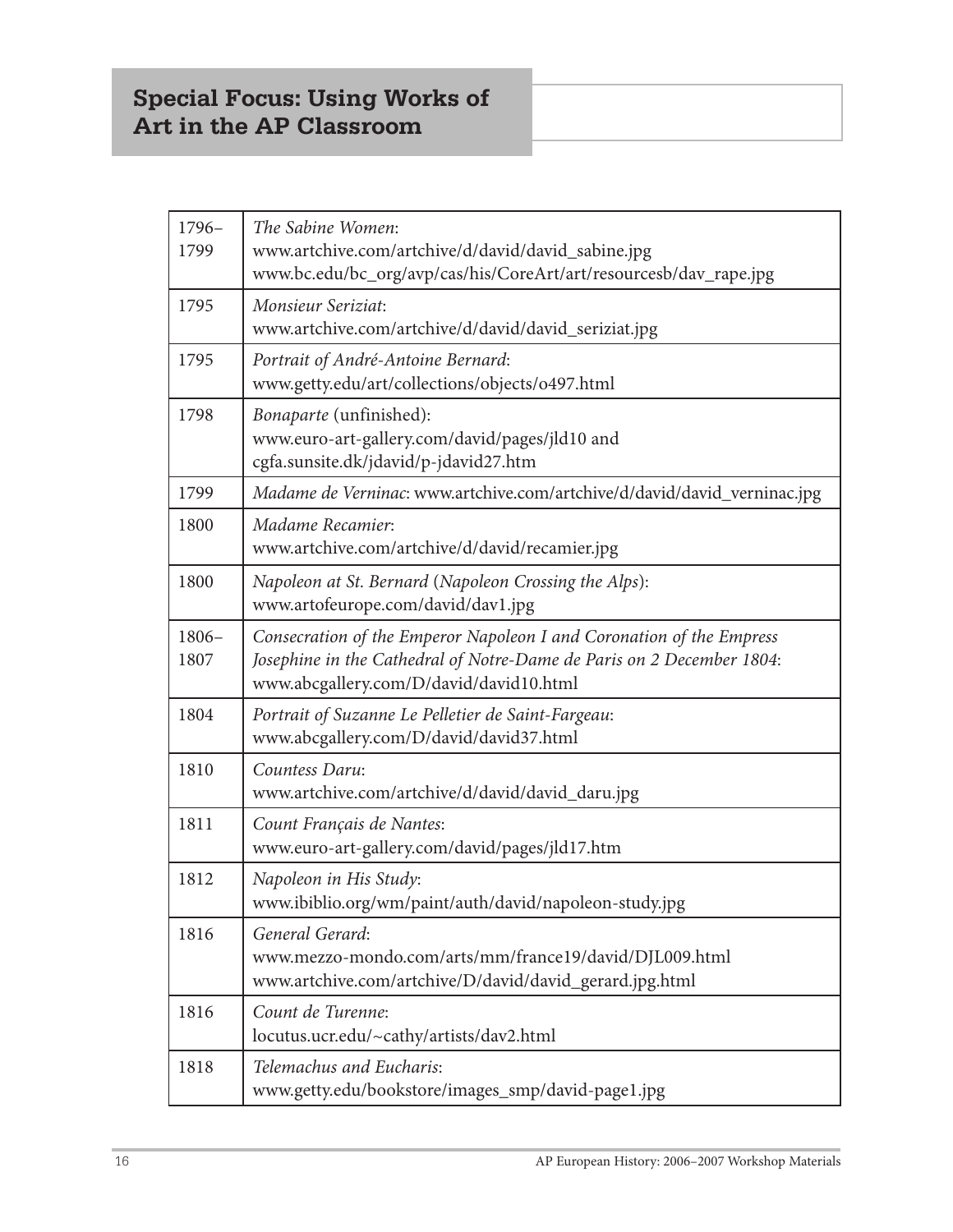**Note:** There may well be multiple Web addresses for each of Jacques-Louis David's works. Generally, the size of the image (number of pixels) is what varies from site to site. Some versions may be better than others for certain purposes. An Internet image search will turn up lots of samples. Also, Web sites come and go, and servers are sometimes down, just as library books may be circulating, defaced, or lost.

#### **Teaching Strategies for Using the Images**

Much depends on what learning strategies you choose to employ. You can create an illustrated lecture by downloading images from the Web and showing them to your class, you can put the images on your class Web site, or you can print out the images and pass them around. As a class discussion, a homework assignment, or a topic for a student report, you can have the students hazard guesses (hypothesize) about what David is up to. Students could write a biography of Jacques-Louis David from books or the Web, using at least three sources.

#### **Illustrated Lecture and Lesson Plan: Teacher Preparation**

Select images you wish to use and prepare how they will be presented to the class. For example, the following dozen or so would give students enough images to work with:

*Portrait of Dr. Alphonse Leroy* (1783)—Early portrait *Oath of Horatii* (1784)—Republican virtues, sacrifice for country *The Death of Socrates* (1787)—Fidelity to civic virtues *The Lictors Bring to Brutus the Bodies of His Sons* (1789)—Strict adherence to civic values over family connections *Tennis Court Oath* (1791)—Revolutionary hagiography *Marie Antoinette on the Way to the Guillotine* (1793)—Hasty sketch *Death of Marat* (1793)—Tragic death of simple man *Sabine Women* (1796–1799)—Conciliation with former antagonists for good of nation *Bonaparte* (unfinished) (1798)—Young visionary looks to the future *Napoleon at St. Bernard* (*Napoleon Crossing the Alps*) (1800)—Dashing military hero (note inscriptions on rocks: Hannibal, Bonaparte) *Napoleon in His Study* (1812)—Enlightened leader *Consecration of Napoleon and Coronation of Josephine* (1806–1807)—Restoring grandeur to France *Count de Turenne* (1816)—Forthright depiction of a noble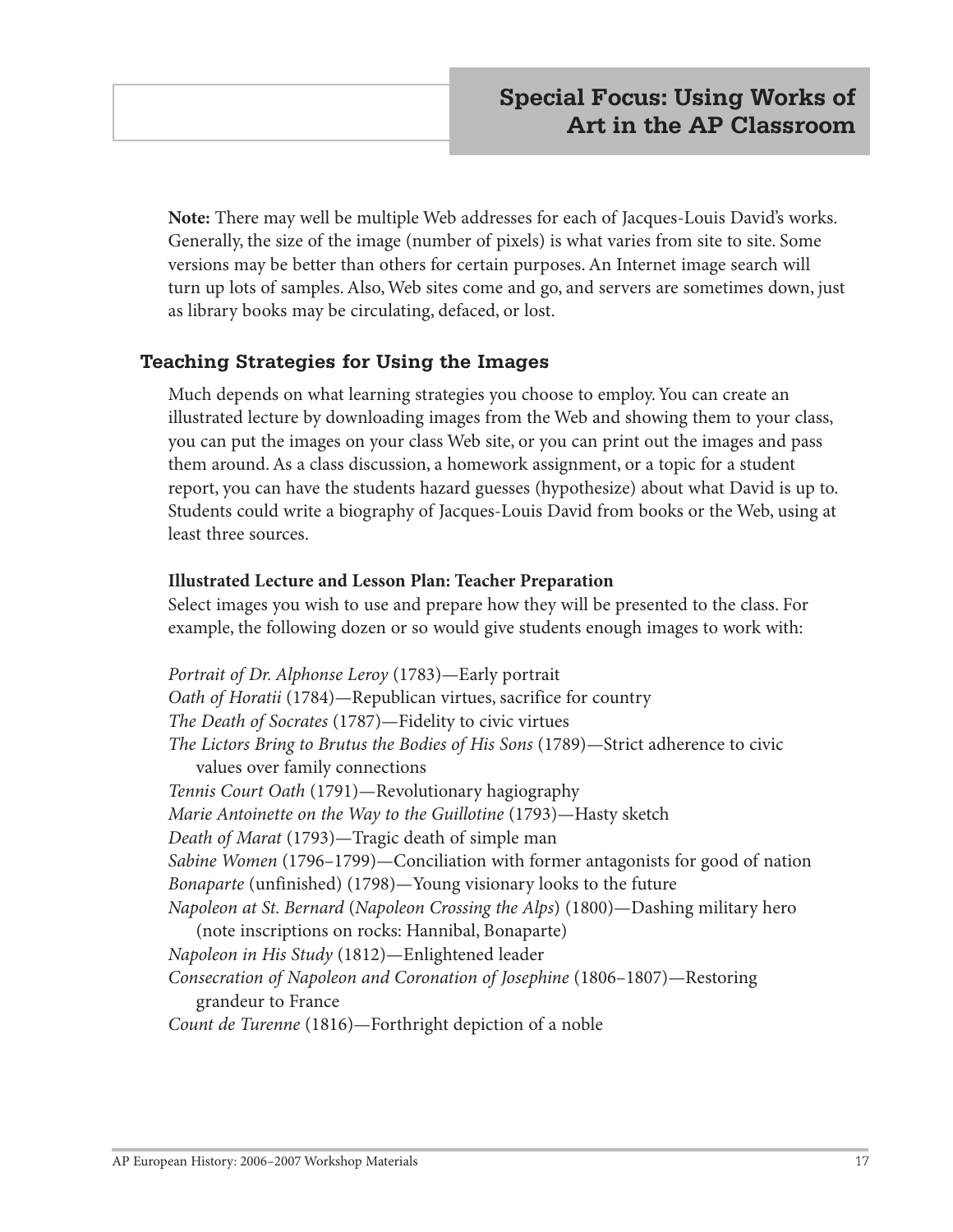Prepare questions for each image to focus students' attention, based on the suggestions below.

#### **Student Preparation**

If you want to use Jacques-Louis David to introduce the shifting currents of the era, students need little formal preparation. If the students remember their U.S. history, presumably they know that there was a revolution in France and that somehow Napoleon emerged out of the upheaval. That should be sufficient for the moment. In using David to introduce the French Revolutionary era, remember that you may not be covering the conventional chronology.

If you want to use David as a review to help the students fix the revolution in their minds, then students should have read their textbooks on the French Revolution and Napoleon and participated in the normal class regarding the period.

#### **In-Class Activities**

**Note:** The questions below are only suggestions. They indicate a general line of questioning aimed at eliciting from students what they see in the images and speculations on the evolution of Jacques-Louis David's opinions.

View and discuss the portraits in the following order:

1. *Portrait of Dr. Alphonse Leroy* (1783)—Early portrait

Ask the students what they see. They might notice its difference from earlier styles such as baroque, rococo, and mannerism. The light shines on the subject, and the background is in shadow, thus connecting us to the subject. Students also might notice the clarity of David's draftsmanship. Dr. Leroy's eyes gaze directly at us. Suggest the students follow David's treatment of eyes. Students should see David first as an artist and should see that his work communicates in the language of painting.

2. *Oath of Horatii* (1784)—Republican virtues, sacrifice for country If the students cannot remember the story of the Horatii, remind them that the Horatii triplets were selected by the Romans to represent them in combat against their rival city, Alba Longa. The Albans also selected triplets, the sons of the Curatii. The six fought, and only one of the Horatii brothers survived; thus Rome was considered the victor. The Horatii sacrificed their family for the sake of Rome. David shows the three young men preparing for combat, with their sisters (one of whom was betrothed to one of the Curatii triplets) grieving in the corner for what is about to occur. Clearly, this picture is an invitation to sacrifice for your country. It is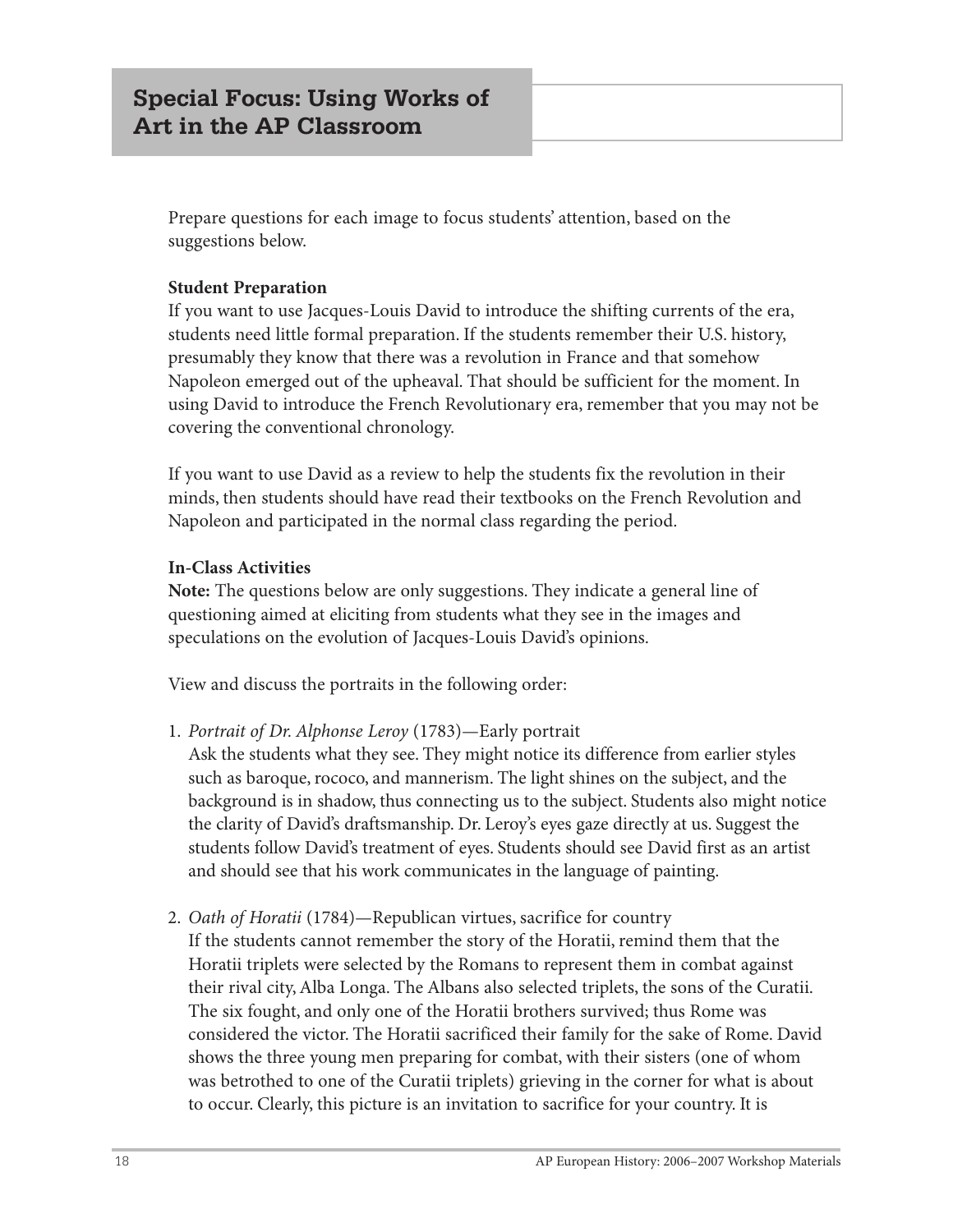interesting to note that Louis XVI commissioned it. Louis, like his forebears and many other European monarchs, considered himself the first citizen of the state.

3. *The Death of Socrates* (1787)—Fidelity to civic virtues

The students might not know the story of Socrates's trial and death. Remind them that the great Athenian philosopher Socrates had been convicted of corrupting the youth of Athens by his teachings, which stressed incessant questioning. According to Athenian custom, the convicted and the prosecution each proposed a sentence. The court chose one to impose. Most Athenians thought Socrates would choose banishment, but instead he proposed that a banquet be held in his honor; the prosecution called for the death sentence. The court chose death. Even then, Socrates might have escaped Athens with the help of his supporters. Reasoning that the soul was immortal and that faithfulness to the laws of the city was a paramount virtue, he refused their help. David shows him pointing upward toward heaven, which has been taken to indicate his teaching that the soul is immortal. Socrates sits nobly, lit as if by the sun, while his followers writhe in despair. He continues to declaim, even as he reaches for the cup of hemlock that will kill him. Some could interpret *The Death of Socrates* as advocating submission to the state under any circumstances, but in reality David is asking the state to live up to its highest calling by embodying reason, and calling upon citizens to resist unjust authority.

Both the clearly drawn images and balanced composition indicate the primacy of reason. Ask students how both the subject matter and the viewing public might receive the style. (Incidentally, just who were the viewing public? The elite probably made up the audience for David's work. The subject matter would have been familiar to them but not to the masses who had not received any formal education. It was this elite that proved to be the vanguard of the revolution, though popular discontent was a major force in the course of events. See the Liberty, Equality, Fraternity Web site mentioned earlier for more information.)

4. *The Lictors Bring to Brutus the Bodies of His Sons* (1789)—Strict adherence to civic values over family connections

Check for student understanding by asking the students how this painting is similar to the preceding two. In both style and subject matter, it harks back to classical Roman culture and promulgates the values of sacrifice and civic duty. Brutus had participated in an uprising that vanquished the monarchy and established the Roman Republic in 509 BC. Even though he was a nephew of the king Tarquinius, as a consul of the new republic, Brutus had to impose a sentence on his two sons, who were convicted of plotting to restore the monarchy. Brutus sentenced his own sons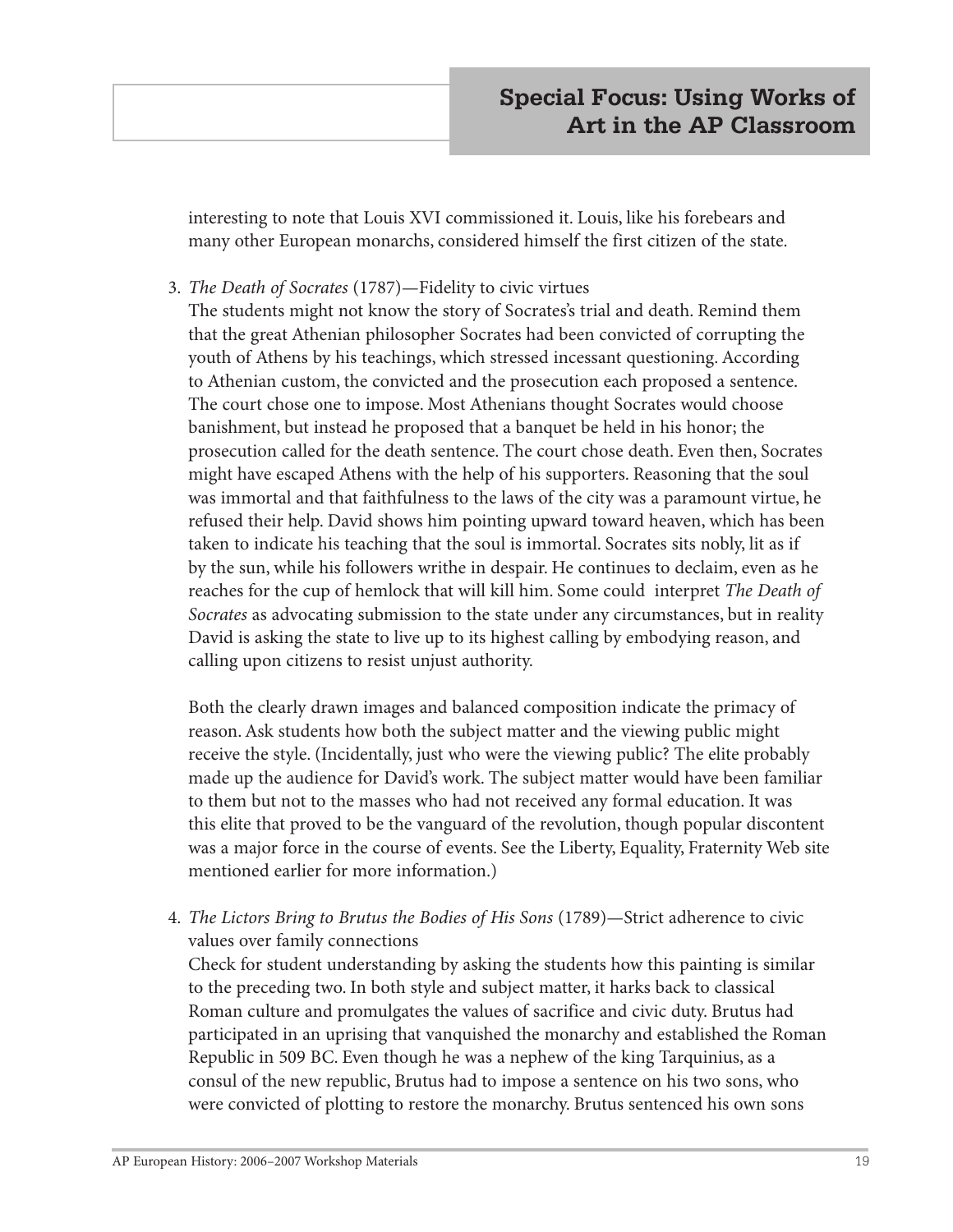to death for their conspiracy. David is showing the extraordinary sacrifices that citizens must make to establish and maintain a republic. As a footnote, the Brutus who was reluctant to assassinate Julius Caesar in 44 BC was goaded by his fellow conspirators about not living up to his famous namesake.

5. *The Tennis Court Oath* (1791)—Revolutionary hagiography

This is a sketch—ask the students why it isn't a finished painting. Actually, there is a finished painting, but the sketch conveys the immediacy of the event. Its composition is somewhat different from the preceding works. Why? Who are the figures in the center of the sketch? Why are they huddled together? And why are they in a tennis court? What might that signify? (Sticking together, which was what *The Tennis Court Oath* called for.) Who is looking in the window? What is their importance?

- 6. *Marie Antoinette on the Way to the Guillotine* (1793)—Hasty sketch Who was Marie Antoinette? What might she have symbolized to the French people, especially by 1793? (Foreigner, inconvenient remnant of the monarchy.) Another sketch—why a sketch? (Hasty, immediate.) What feeling about Marie Antoinette do you get from this sketch? Compare your feeling about Marie Antoinette from this sketch to your feeling about earlier figures by David. Are you more or less sympathetic toward her than to most other figures? Why do you think David tried to convey these feelings?
- 7. *Death of Marat* (1793)—Pietà-like image of dead revolutionary This intense portrait of a single, dead individual differs from the grand history paintings David executed a few years earlier. Why do you think he changed his focus to a solitary figure? Look at the way the figure is arranged. Limp in death, it retains a serene majesty. Does this remind you of other motifs or subjects? (Pietà, Christ descending from the cross.) What might David be suggesting by this similarity? (Unjust death, martyr, saintly figure, secular representation of divinity—strange for a person devoted to reason.) Marat was a fiery leader of the radical Jacobin Club, of which David was actually president. He suffered from a skin disease and spent hours a day in a bath to soothe his sores. David had visited him the day before Charlotte Corday, a young Girondist sympathizer from the provinces, assassinated him, and so David knew the setting. Although David began this painting a few days after Marat was killed, Marat's body was too decomposed for an accurate portrait, and so David worked from his memory and his imagination.
- 8. *Bonaparte* (unfinished) (1798)—Young visionary looks to the future David met Napoleon in late 1797 and was immediately enthralled. Napoleon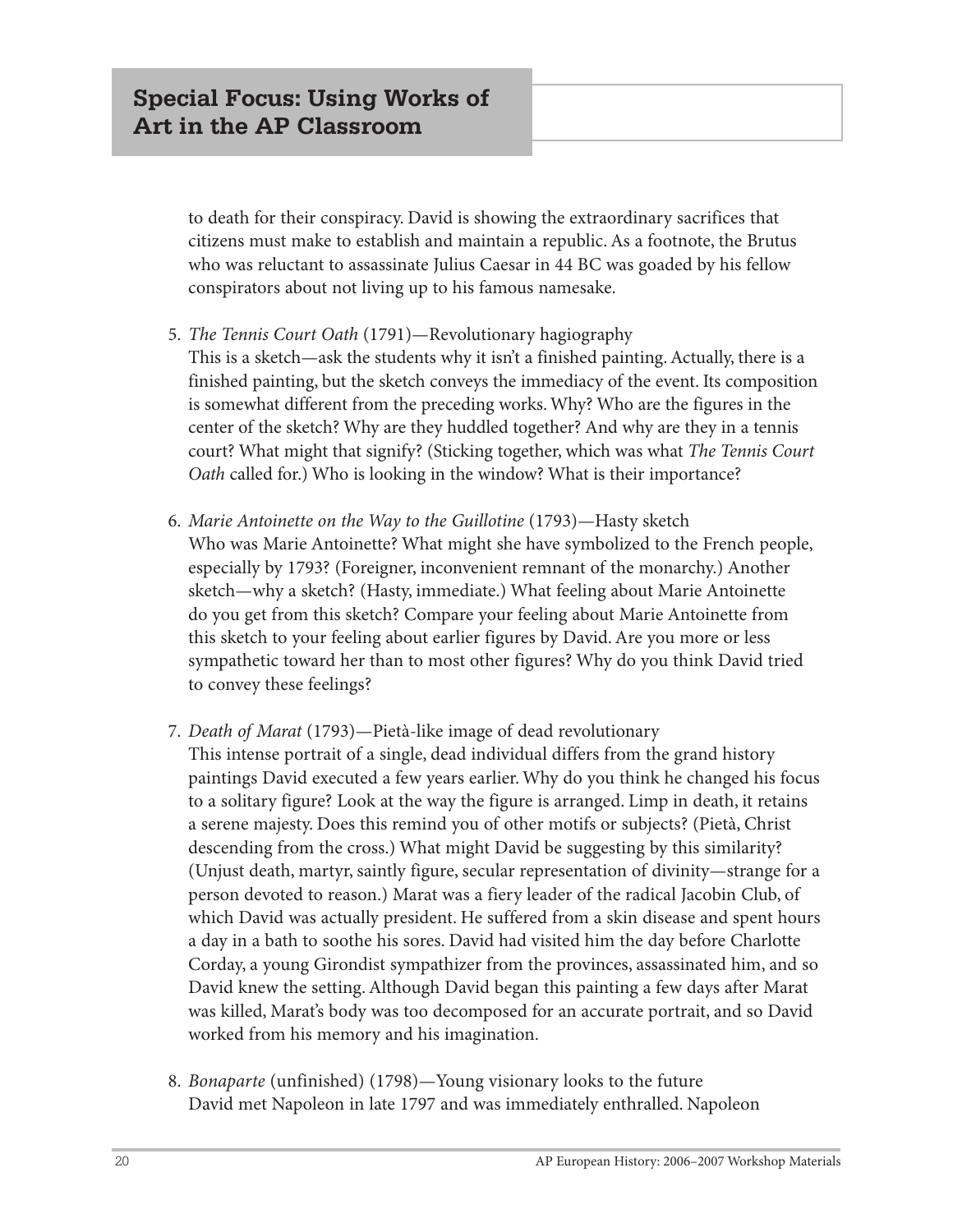consented to sit for only one session, and David was able to produce this partially completed portrait. Ask students: what impression of Napoleon does David convey? How does he convey the impression? (The eyes. The unfinished nature of the sketch conveys dynamism, and focuses on the subject, who appears unencumbered by any background.)

9. *The Sabine Women* (1794–1799)—Conciliation with former antagonists for good of nation

David worked on this painting for five years. In fact, he turned down an invitation from Napoleon to join him on his ill-fated Egyptian expedition to work on this monumental canvas. (The finished painting measures over 12 by 17 feet.) Ask the students what is going on here. Who are the central figures? What is their relation to one another? (Woman has interposed herself between two warriors, other figures are obscure.) The story dates from the earliest years of the founding of Rome. The first Romans were a ragtag band of men who followed Romulus. They had no wives, so they stole women from the neighboring Sabine tribe. Romulus married Hersilia, daughter of the Sabine king, Tatius, and they lived together happily, as did many other Roman men and Sabine women. Hersilia and Romulus had two children. The Sabines attacked the Romans to get back their women. Hersilia pleaded to her father and her husband to stop their fighting and live in peace. How would this story relate to post-Thermidorean France? (Enemies need to put aside antagonisms for the good of the city/nation.)

10. *Napoleon at St. Bernard* (*Napoleon Crossing the Alps*) (1800)—Spirited, almost romantic hero-leader

How is this different from David's earlier paintings? (Single subject, calm face at eye of dynamic motion—rearing horse, stormy sky, treacherous terrain.) In case anyone might miss the message about Napoleon being a dynamic leader, David inscribed the names Hannibal and Karolus Magnus (Charlemagne) on the rocks below the name Napoleon. The light shines on Napoleon, and his faceless soldiers are dwarfed by Napoleon's majesty.

11. *Consecration of Napoleon and Coronation of Josephine* (1806–1807)—Restoring grandeur to France

This again is a monumental canvas, 20 by 30 feet, but the central figure (Napoleon) stands out clearly against the lighted column. He is raising a crown higher than the pope's head to place it on his queen, Josephine. The viewer's eye is swept gently upward to the right from the crowd to Napoleon and to the crucifix. David has rendered the grandeur of Notre-Dame in Paris faithfully; it seems a fitting stage for Napoleon. What has happened to the revolution, to the Age of Reason?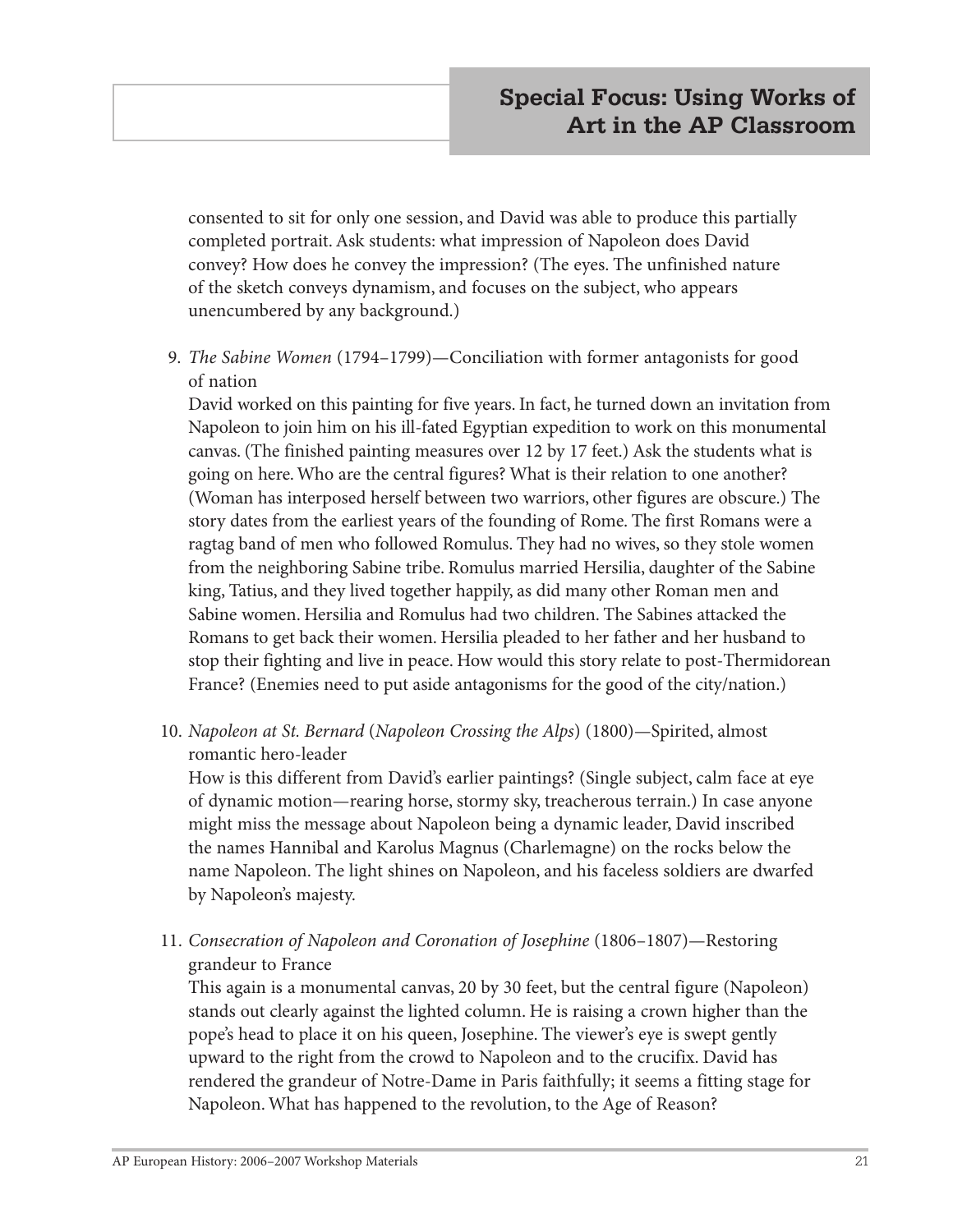- 12. *Napoleon in His Study* (1812)—Leader burdened by constant warfare David painted this from memory, since Napoleon would not pose for him. How has he portrayed Napoleon this time? (Somewhat tired but resolute leader, surrounded by charts, dispatches, maps, and, of course, a sword.) The clock reads 4:12, presumably a.m., because Napoleon was an early riser. The candle has almost burned out, which symbolizes time passing, if not running out.
- 13. *Count de Turenne* (1816)—Forthright depiction of a noble Who is this man? What can we tell about him from this painting? (Middle-aged, civilian clothing, direct.) In short, David has given us a very sympathetic and accomplished portrait. Turenne had been an officer in Napoleon's army and was banished by the Restoration of the Bourbons.

In sum, students should be able to trace the French Revolution through Jacques-Louis David's works. They might like to know that David was the director of all the revolutionary festivals, including the Festival of the Supreme Being in 1794. He also was on the Committee of General Security, where he personally signed about 300 death warrants for people accused of counterrevolutionary activities. His wife was so disgusted by his participation in the Reign of Terror that she divorced him. They were reconciled in later years.

#### **Evaluation**

Assign a short essay in which the students identify the sequence of events in the French Revolution and Napoleonic eras, describe the shifts in attitudes toward the events, and discuss how the art of Jacques-Louis David reflected these eras.

#### Or:

Give the students a representative sample of Jacques-Louis David's works and have them arrange the art chronologically and describe why they arranged them as they did, using the terms of the French Revolution and Napoleonic era.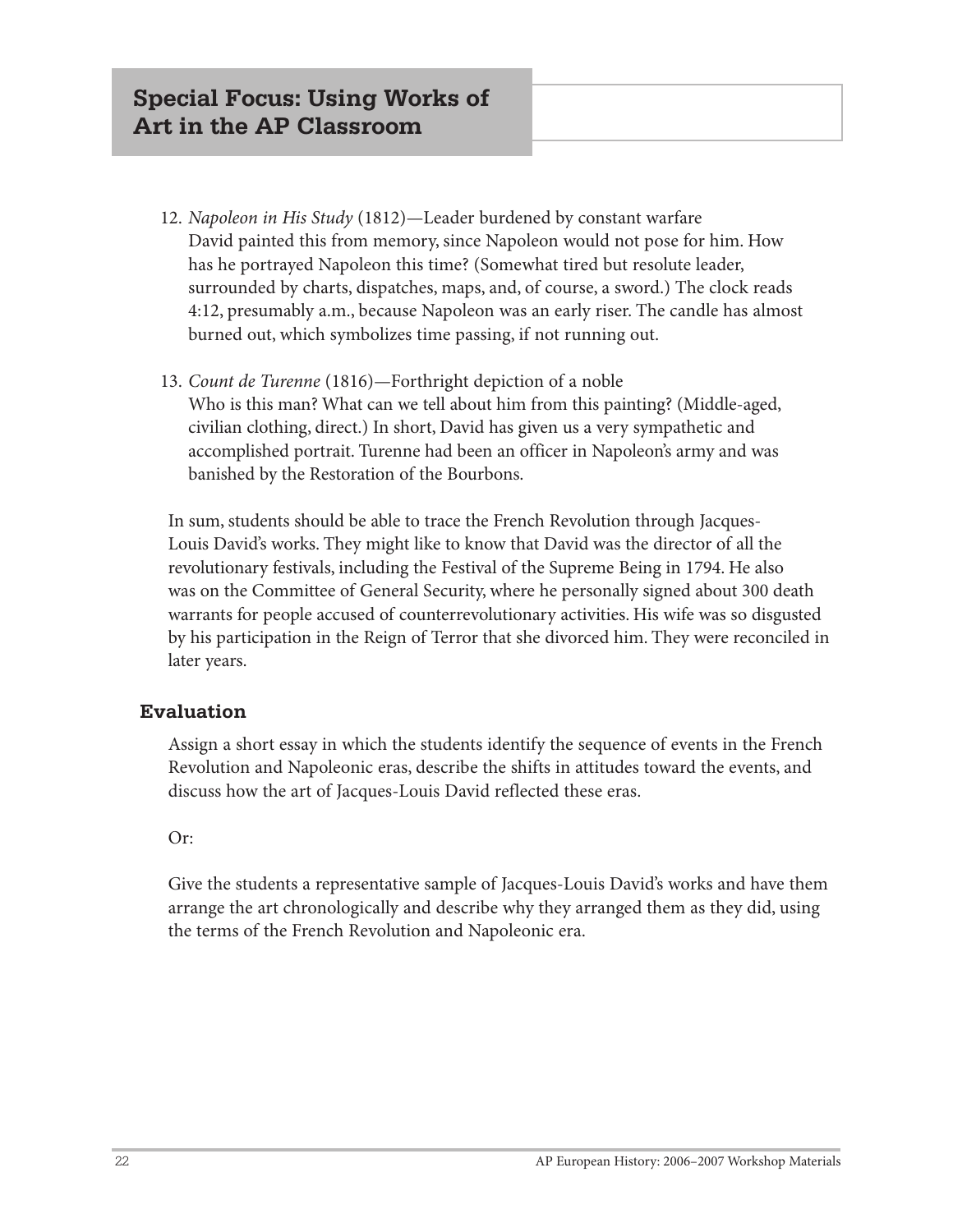#### **Partial Bibliography**

In addition to sources mentioned above, here are two helpful Web sites: www.dl.ket.org/latinlit/historia/people/index.htm#heroes www.bc.edu/bc\_org/avp/cas/his/CoreArt/art/neocl\_dav.html

One helpful book: De Nanteuil, Luc. *David*. New York: Harry N. Abrams, Inc., 1990.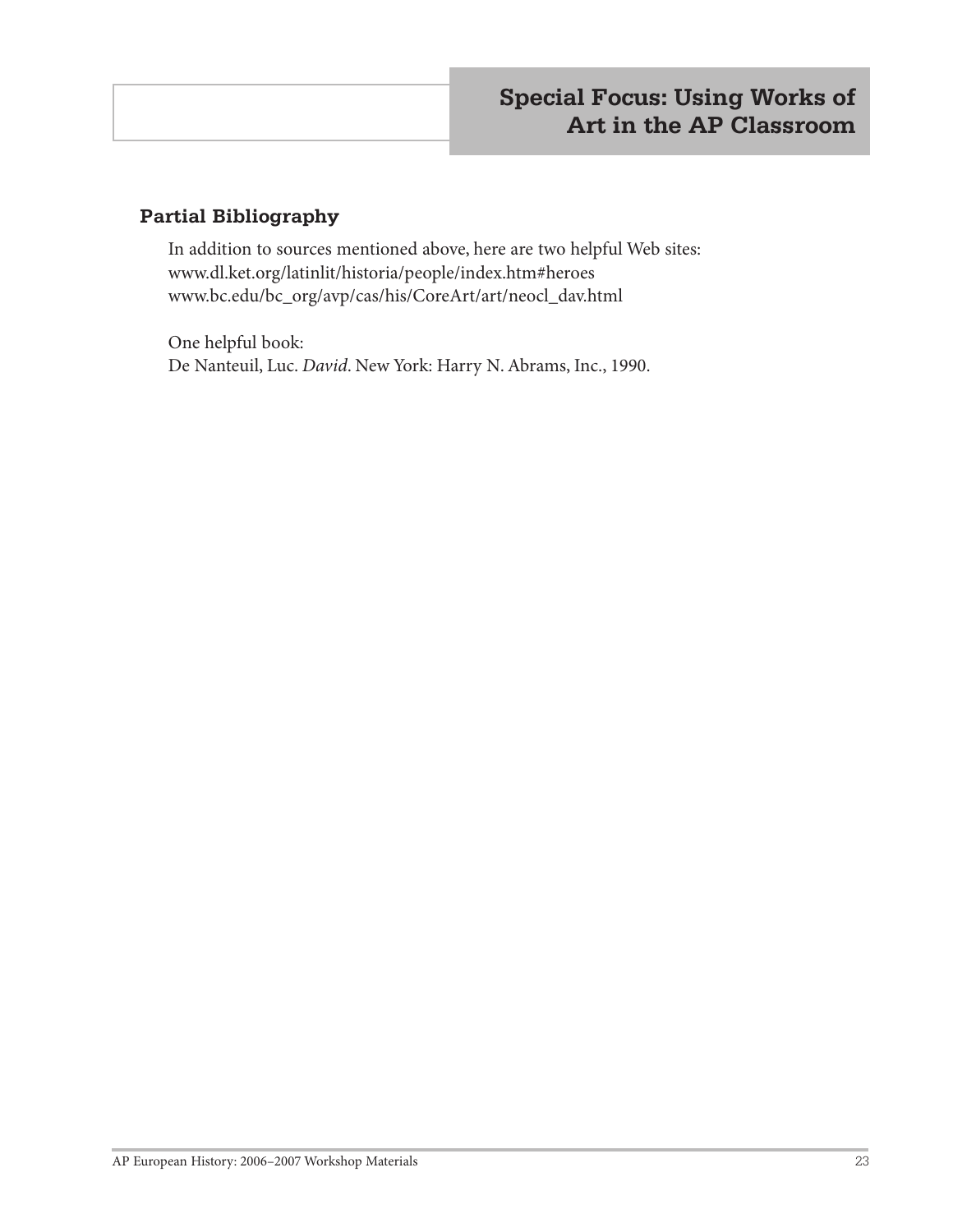# **Madonnas Through the Centuries**

Jack Stovel Castilleja School Palo Alto, California

> The role of women in the Roman Catholic Church, like the role of women in Europe, has engendered stormy debates over the centuries. In the case of the Roman Catholic Church, men dominated the liturgy and practice of the Church since the Church itself was organized over the first four centuries of the Common Era. Women were assigned a circumscribed role. Mary, the mother of Jesus, was by far the major female figure in the Bible and in the early church. In the nineteenth century, the Church, along with secular European institutions, took small, tentative steps toward fuller participation by women in the life of the community. These steps have grown larger and continue to this day.

> There are several possible approaches to the study of Mary through art. One is the arthistorical approach, and another is the role that popular piety toward Mary, as an aspect of popular culture, has played in Roman Catholic Christianity. Teaching about Mary and the Madonna image relates to a number of themes in the AP European History Topic Outline, including the "intellectual/cultural" themes of changes in religious thought and institutions; major trends in literature and the arts; and changes in elite and popular culture. Social and economic themes touched upon include changes to gender roles and their influence on social structure and interest group formation.

## **A Modern Vision of an Ancient Figure**

On Thursday, February 11, 1858, Bernadette Soubirous was gathering wood with two other young girls near a small town in the Pyrenees of southwestern France. Preparing to cross a stream, she looked up and saw, as described in a later narrative, "a Lady dressed in white, wearing a white dress, a blue girdle and a yellow rose on each foot, the same color as the chain of her rosary; the beads of the rosary were white."\* Bernadette knelt and said the rosary, "seeing this Lady always before my eyes. … When I had said my rosary the Lady made a sign for me to approach, but I did not dare. I stayed in the same place. Then, all of a sudden, she disappeared."

Bernadette saw similar visions seventeen more times in 1858. Priests and townspeople were skeptical, and miracles Bernadette asked for did not occur. On March 25, however,

<sup>\*</sup> This account appears in *Les Écrits de Sainte Bernadette* (1861).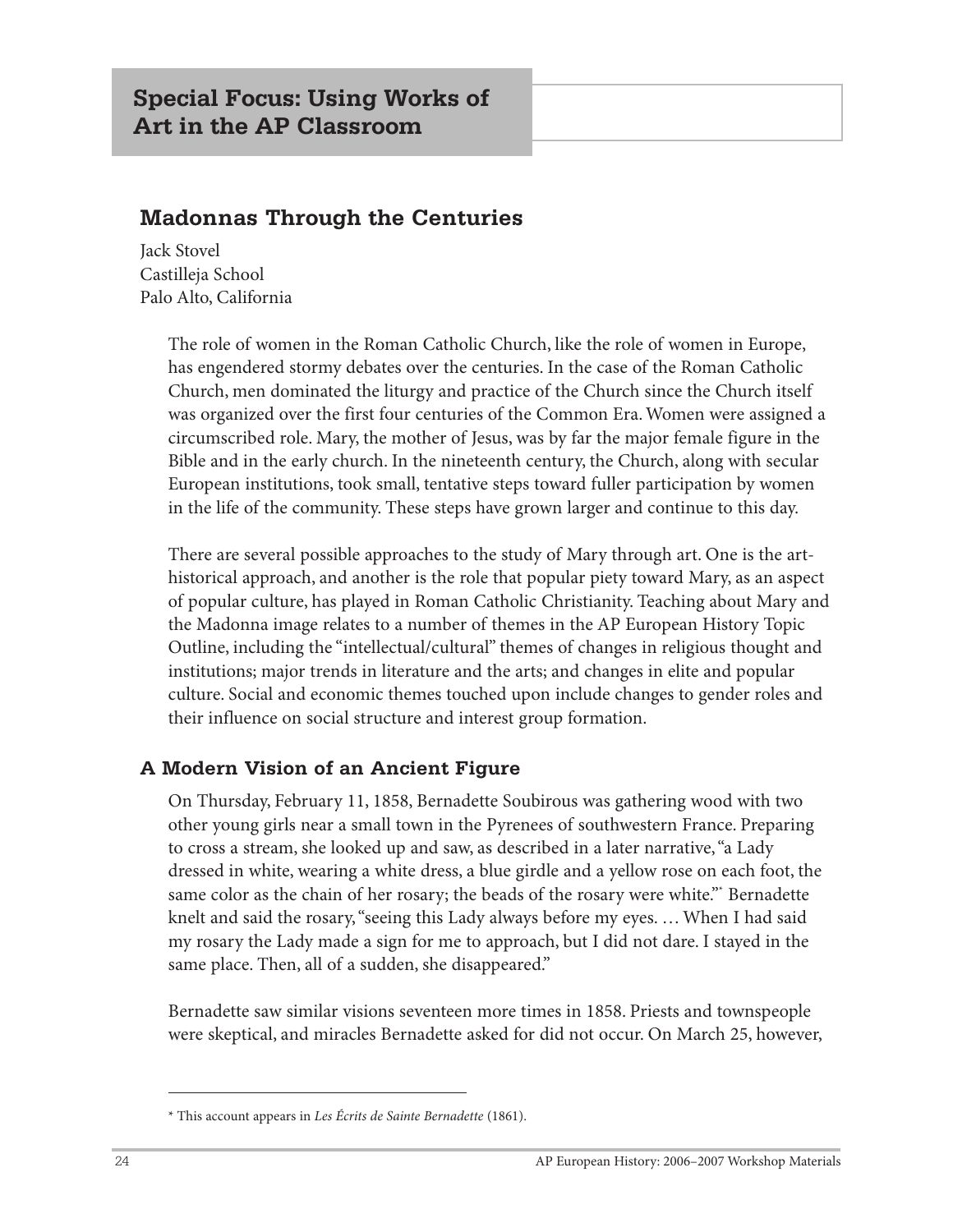the Lady appeared again and told her, "I am the Immaculate Conception." Less than four years before, in December 1854, Pope Pius IX had declared Mary, the mother of Jesus, to be immaculately conceived, or born without sin. What is the likelihood that illiterate Bernadette, in rural France, had heard the pope's statement of dogma? (Dogma is a belief that members of the Roman Catholic Church must accept as true.) On the other hand, many Roman Catholics had long believed in Mary's Immaculate Conception, despite the lack of formal recognition of the doctrine by the church's hierarchy. Was young Bernadette Soubirous one of them?

Soon pilgrims flocked to Lourdes, the French town where Bernadette saw the Virgin Mary. They reported cures of multitudinous ailments. More and more pilgrims came, so that by the fiftieth anniversary of Bernadette's visions, millions of faithful had made the journey, and millions more of the less-than-faithful had come to see what the excitement was all about.

What was it all about? The Bible does not ascribe a significant role in Jesus's ministry for Mary. After his birth and early years, we don't hear much about her until Jesus's death. Mary is mentioned unambiguously only a few times, eight perhaps, in the Christian Bible. Yet she blossomed into a complex theological figure almost the equal of Jesus, her son. She sits next to Jesus or God in heaven and listens to the prayers of the petitioners. A list of the titles Christians have bestowed upon her would run to several pages. Stories about her life have multiplied as well. She has appeared to the faithful countless times, especially in the last two centuries. These are well documented in the art of European culture.

#### **Mary in Renaissance and Baroque Art and Architecture**

Renaissance and Baroque artists drew upon the rich Marian (devoted to Mary) tradition. They painted countless images of Mary, called Madonnas (from *madonna*, the Italian word for "my lady"). Through their works, they explicated the complex theology that had grown up around Mary. Take, for example, Michelangelo's exquisite *Pietà*, executed before he was 25 years old. *Pietà* means mercy or pity in Italian. The statue shows Mary with the body of her dead son across her lap. The triangular shape of the work is typical of the symmetrical composition favored by Renaissance artists. So is the realism and individuality of the figures of Mary and Jesus. Mary is grieving over her dead son as only a mother could. Therefore, she must be the mother of God, or *theotokos* (God-bearer in Greek). As the mother of God, wouldn't Mary have been without sin, or immaculately conceived? Christians believe that all humans are born with the taint of original sin upon them. Sin is action against God, God's laws, and God's purposes. The original sin came from Eve, who ate the apple in the Garden of Eden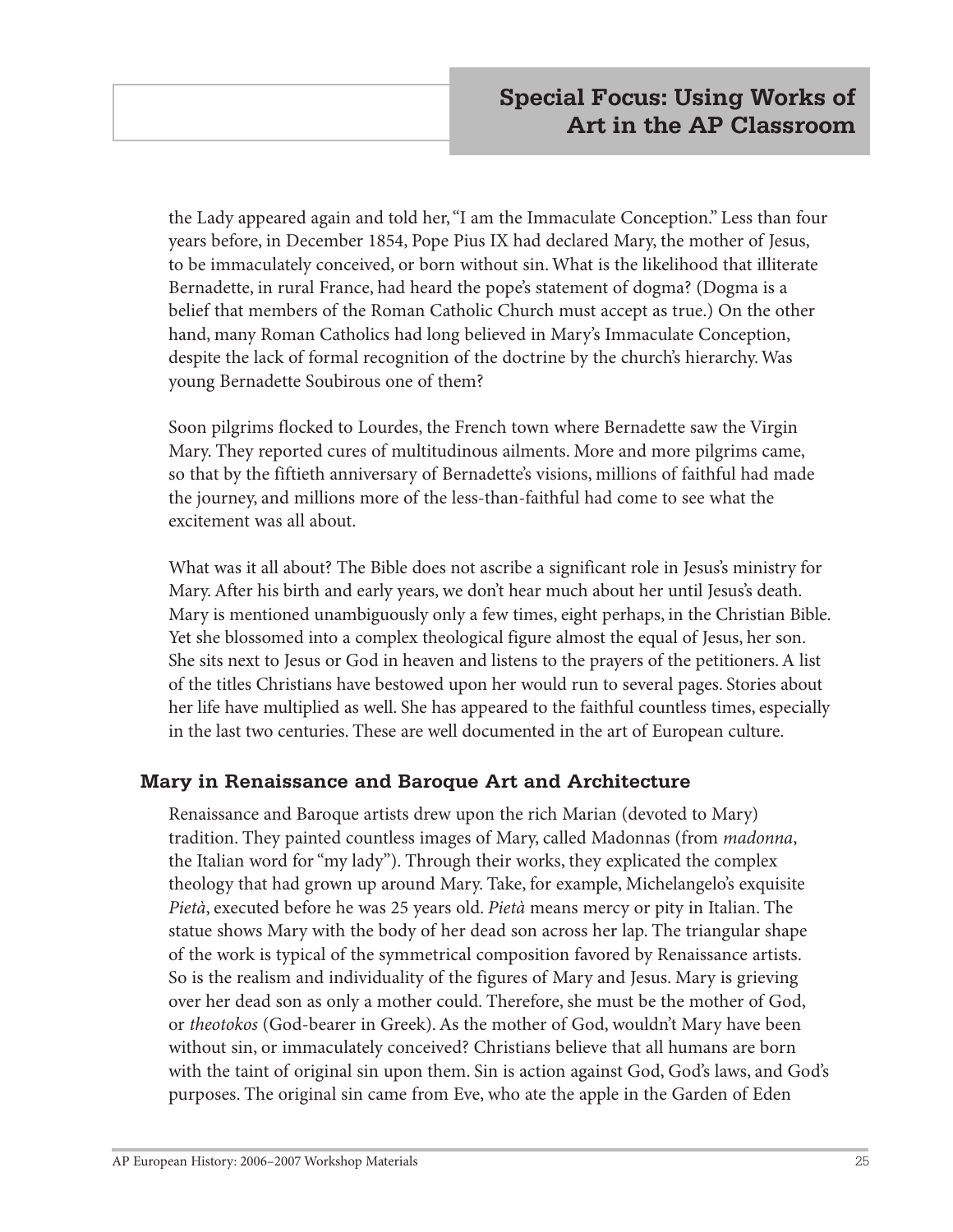after being tempted by a snake, even though Adam told her not to eat it. The Bible does not specifically articulate the doctrine of original sin, but it has become an integral part of Christian beliefs. Many other belief systems also contrast humanity's present state of suffering with a past state of bliss or perfection. Viewers of Michelangelo's *Pietà* had to come away convinced that Jesus was both divine and human. The dual nature of Jesus had been affirmed at the First Council of Nicaea in 325 against the claims of the Arian faction, who asserted that Jesus was not fully divine. Despite this ruling, the nature of Jesus remained controversial for centuries. Jesus's figure, lifelike even in death, prominently displayed the hole in his hand made by the nails of the cross. This was a clear sign that Jesus was human and actually suffered on the cross.

Renaissance artists illustrated many other theological beliefs, employing the new techniques of realism, perspective, symmetrical composition, and images of nature. That Mary would be the God-bearer was attested to by Fra Angelico, in his *Annunciation* (ca. 1440), where the angel Gabriel appears to Mary, a virgin, and tells she will bear a child. He uses perspective and includes shrubs in the background. The Madonna and child motif depicted Mary and the baby Jesus, often very realistically or as human. One example is da Vinci's *The Virgin and Child with St. Anne and Saint John the Baptist* (ca. 1499–1500). The sculpted forms of the figures, especially the baby Jesus, demonstrate beyond doubt that the figures are human. Michelangelo's *Holy Family with the Infant Saint John the Baptist* (1506–1508) depicts the infant John the Baptist, Jesus' cousin, who is set against classical nudes, illustrating the transition from the pre-Christian age to the Christian era. Correggio demonstrates Mary's (and Jesus's) humanity in his *Madonna del Latte*, where Mary is shown tenderly breast-feeding the baby Jesus with her milk (*latte*). Correggio rendered all the figures as active humans. Here he has moved beyond the Renaissance style of flat lighting to use light and shadow to achieve a dramatic effect. Because Mary was immaculately conceived, tradition held, she couldn't have died. She just went to sleep, as in Veit Stoss's altarpiece for the Church of St. Mary in Krakow, *Dormition (Sleep) of the Virgin* (ca. 1477–1489). Then Mary was raised, or elevated or assumed, into heaven. Titian illustrated this in his *Assumption of the Virgin* (1516–1518). Titian's triangular composition is characteristic of Renaissance painting. Popular proof of Mary's assumption into heaven was the absence of relics of her life, in contrast to the abundant relics from Christian saints.

The idea of Mary's Immaculate Conception flourished among laypeople and church leaders for centuries. In 431, the church council that met at the Greek city of Ephesus in modern-day Turkey declared that Jesus was both wholly human and wholly god and that Mary was the *theotokos*, or bearer of God. This declaration laid the groundwork for believing that Mary was immaculately conceived, but it did not specifically state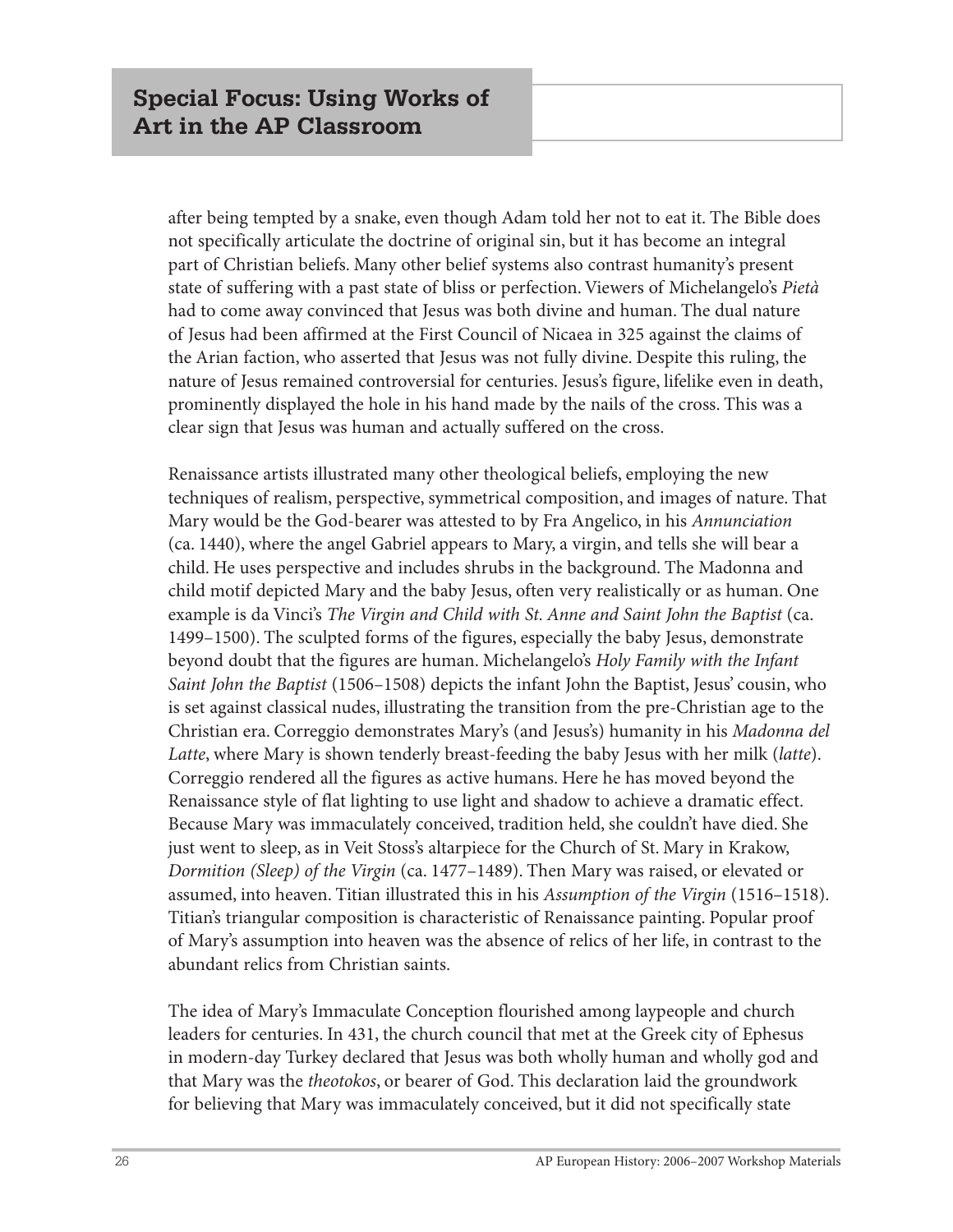it as dogma. The power of the Marian cult was demonstrated that year when a great church at Ephesus was built to honor Mary, and the next year an even greater church, Santa Maria Maggiore, was begun in Rome. It stands today as the greatest of all Marian churches. Artists painted the Immaculate Conception through the centuries, even though it was not yet church dogma. Diego Velázquez painted *The Virgin of the Immaculate Conception* about 1618 for a Carmelite monastery in Seville, for example. The 12 stars of Mary's halo represent the importance of the number 12 in the Christian story. Jesus had 12 disciples; there were supposedly 12 tribes of Israel. The number 12 also indicates completeness and perfection. Velázquez's use of light and shadow creates a dramatic and mystical aura in true Baroque fashion.

#### **The Revival of Mary in the Nineteenth Century**

By the mid-nineteenth century, the Roman Catholic Church, indeed all of western Christianity, had been repeatedly challenged for several centuries. The scientific revolution and the Enlightenment had spawned competing secular ideologies. Scholars subjected the Bible to the same scrutiny they applied to secular writings. Many biblical stories were consequently dismissed as mere myths. Many people rejected any belief that did not have a rational or scientific basis. Material progress rivaled spiritual happiness as a goal of life. The Roman Catholic Church fought these trends. Pope Pius IX issued the Syllabus of Errors in 1864, which warned Catholics to reject the siren call of modernity.

In the 1830s, the Virgin Mary began appearing to European Christians with increasing frequency. These apparitions, as they are called, followed a broadly similar pattern. Generally, the Marian apparitions (appearances of Mary) occur to laypeople, people who are not ordained clergy. This contrasts with the majority of apparitions reported prior to 1830, where the Virgin appeared to members of religious orders or to elite believers. Apparitions often happen in small villages, but not exclusively. Sometimes several people see the vision; sometimes just one. Believers explain that Mary appears to the poor as a reflection of her own origins in poverty. Priests may or may not see the apparition and indeed may be quite skeptical. Miracles may or may not occur, or if something unusual happens, there may or may not be alternative explanations. The civil authorities are often hostile to the claims. In cases of repeated visions, or where multitudes of laypeople attest to the vision, the Church may investigate and reach a judgment as to the authenticity of the apparition. If the Church authenticates the apparition, leaders establish a cult and bring it under the control of the Church.

In 1854, the Roman Catholic Church formally adopted as dogma the doctrine of Mary's Immaculate Conception, thus ratifying a long-held popular belief of the faithful. Indeed,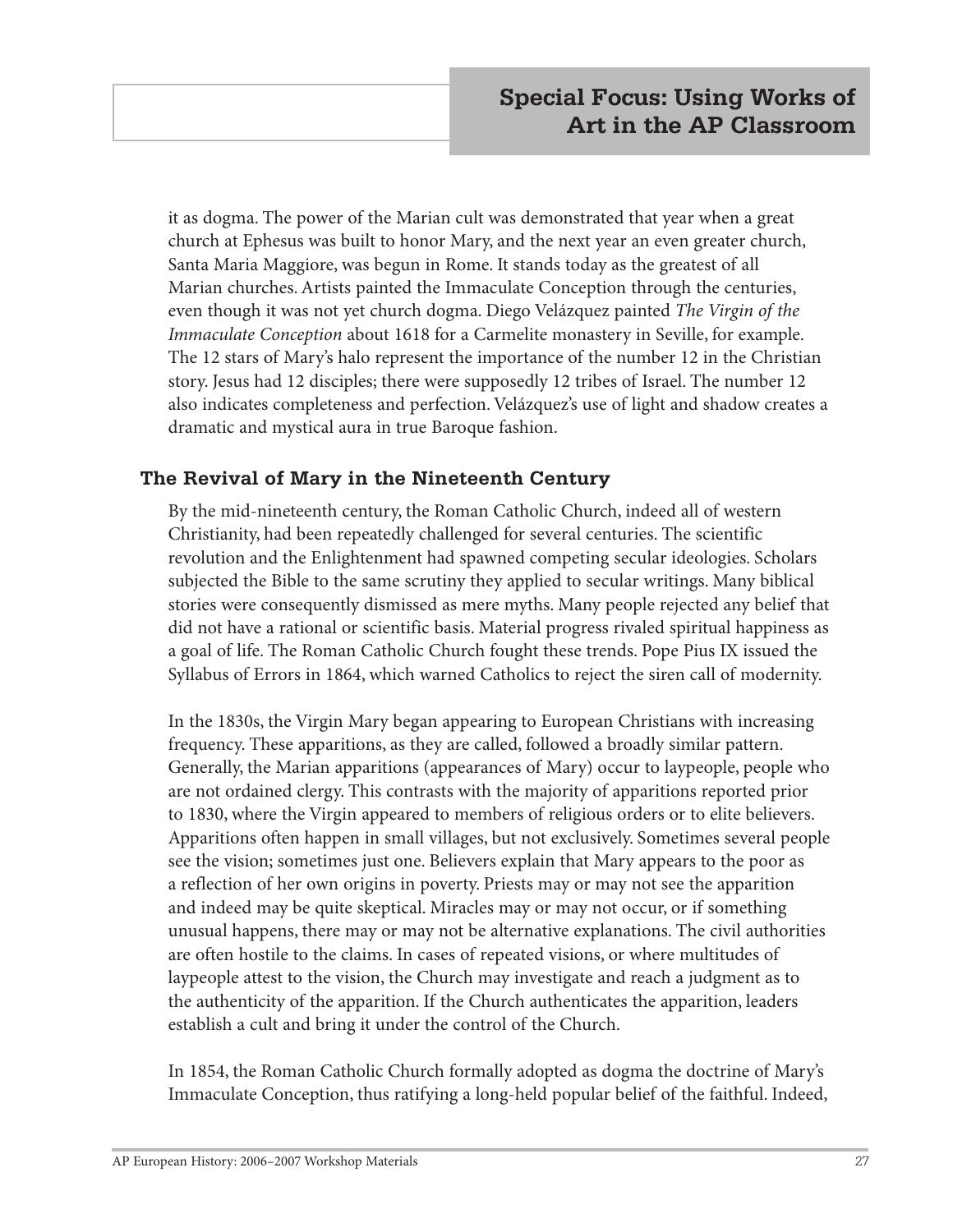when the first Vatican Council (organized in 1869) affirmed the doctrine of papal infallibility, giving the pope the right to define dogma, it was with the 1854 declaration in mind. Significantly, not until 1950, when Pope Pius XII declared that the assumption of the Virgin Mary was church dogma, was anything else declared dogma. Is this an instance of what one observer called "the orthodoxy of the faithful," where a popular belief was finally accepted by the Church authorities? To what extent might the Church have been scrambling to retain the allegiance of believers in the face of widespread secular competition?

Since 1950, two Marian years have been declared by the pope. During Marian years, the faithful are urged to meditate especially on the relation between Mary and the Church. In 1964, the second Vatican Council (Vatican II) signified the heightened interest in Mary and her role when it issued the first summary of the Church's teaching on Mary. As another observer said, "If Rome is the head of the Church, Lourdes is her heart."

#### **Teaching Mary in the Context of AP European History**

If students focus on a theme or motif such as Mary in their study of the development of European art from 1450 to the present, they can see how the same subject was treated in different ways in different eras. In a sense, they are controlling for variables by concentrating on a single motif. For some students, this may be helpful in understanding the evolution of European art. As an end-of-the-year review, a single theme might be particularly helpful.

If students look at popular piety and how the role of Mary has evolved from the earliest days of Christianity to the present, they can ask questions about how Mary, who was clearly a popular figure, entered the formal theology of the Roman Catholic Church. What was the power relationship between the Church and many of its faithful? How does the emerging role of Mary relate to the changing gender role of women in society? How does the emerging role of Mary relate to challenges the Church faced from secular ideologies? Students may find the stories of Lourdes and of Mary's appearance at Fatima in Portugal in 1917 during World War I, and their subsequent histories, illuminating in the context of their times.

**Biblical Events of Mary's Life Depicted in Renaissance and Baroque Art** Annunciation: Fra Angelico, *Annunciation*, ca. 1440. San Marco, Florence.

Visitation: Domenico Ghirlandaio, *The Visitation*, ca. 1491. Louvre, Paris.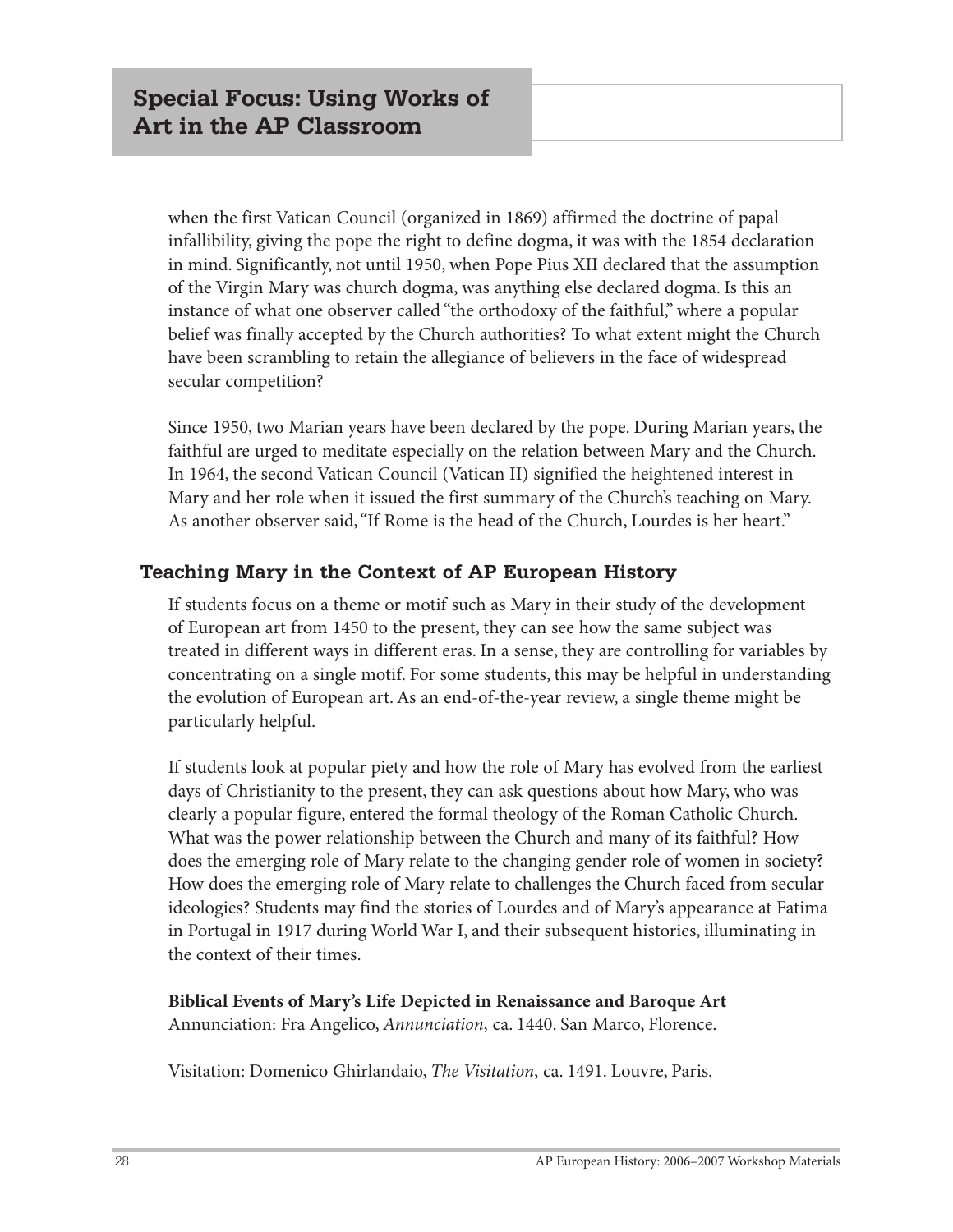Birth of Jesus: Petrus Christus, *The Nativity*, 1452. Groeninge Museum, Bruges.

- Presentation in the temple: Hans Memling, *Presentation in the Temple*, 1463. National Gallery of Art, Washington.
- Flight into Egypt: Vittore Carpaccio, *Flight into Egypt*, 1500. National Gallery of Art, Washington.
- Crucifixion: Andrea Del Castagno, *The Crucifixion*, ca. 1450. National Gallery, London.

*Pietà*: Michelangelo, *Pietà*, ca. 1499. Sculpture. St. Peter's, Rome.

Resurrection: Rogier van der Weyden, *Miraflores Altarpiece, Christ Appears to Mary After His Resurrection*, ca. 1440. Gemaldegalerie, Berlin.

#### **Events in Mary's Life That Could Have Happened, as Depicted in Renaissance and Baroque Art**

- Mary's birth: Domenico Ghirlandaio, *Birth of Mary*, late fifteenth century. Santa Maria Novella, Florence.
- Mary nursing Jesus: Correggio, *Madonna del Latte*, before 1534. Museum of Fine Arts, Budapest.
- Mary and her mother: Albrecht Dürer, *St Anne with the Virgin and Child*, 1519. Metropolitan Museum of Art, New York.
- Mary and her family: Michelangelo, *Holy Family with the Infant Saint John the Baptist*, 1506–1508. Uffizi, Florence.
- Mary's education: Georges de La Tour, *Education of the Virgin*, early seventeenth century. Copy. Frick Collection, New York.

#### **Mary's Life from Both Biblical and Apocryphal Sources**

Domenico Ghirlandaio, *Life of the Virgin*, late fifteenth century. Santa Maria Novella, Florence.

Albrecht Dürer, *Life of the Virgin*, early sixteenth century. Woodcuts.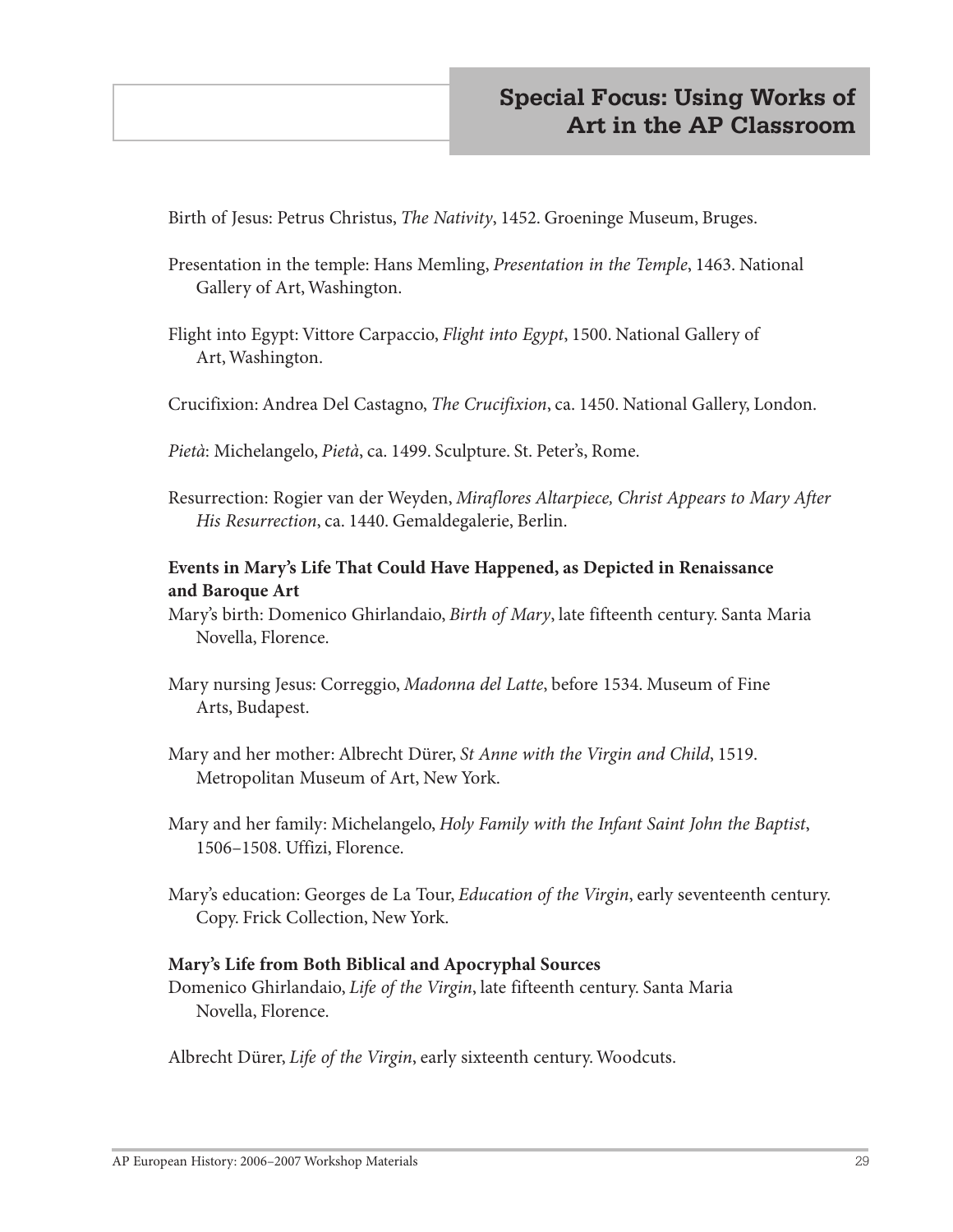#### **Theological Extensions or Implications of Mary's Role**

Assumption: Tiziano Vecellio (Titian), *Assumption of the Virgin*, 1516. Santa Maria Gloriosa dei Frari, Venice.

Dormition: Veit Stoss, *Dormition of the Virgin*, 1477–1489. Church of St. Mary, Cracow.

Immaculate Conception: Domenico Piola, *Immaculate Conception*, 1683. Church of Santissima Annunziata del Vastato, Genoa.

Madonna of the Rosary: Caravaggio, *Madonna del Rosario*, 1607. Kunsthistorisches Museum, Vienna.

- *Mater Dei* (images of Mary with the baby Jesus testify to her role as *theotokos* or God-bearer): Henry Moore, *Madonna and Child,* 1943. Sketch. England.
- Merciful Mother (*Madonna della Misericordia*): Bartolomeo Vivarini, *Madonna della Misericordia*, 1473. Santa Maria Formosa, Venice.

Mother of Sorrows (*Mater Dolorosa*): Dirk Bouts, *Mater Dolorosa*, ca. 1460. Netherlands.

Queen of Heaven: Master of the Saint Lucy Legend, *Mary, Queen of Heaven*, ca. 1485. National Gallery, Washington.

#### **Mary Through the Ages in Art**

- Mary unites the central truths of Christian faith: Johannes Vermeer, *The Allegory of Faith*, 1671–1674. The Metropolitan Museum of Art, New York.
- The Annunciation: Dante Gabriel Rossetti, *The Annunciation (Ecce Ancilla Domini)*, 1849–1850. Tate Gallery, London.

*Pietà*: Vincent Van Gogh, *Pietà*, 1889. Rijksmuseum Vincent van Gogh, Amsterdam.

- Hail Mary: Paul Gauguin, *La Orana Maria*, 1891. The Metropolitan Museum of Art, New York.
- Madonna: Edvard Munch, *Madonna*, 1894–1895. National Gallery, Oslo. Also: David Wynne, *Madonna*, 2000. Statue. Ely Cathedral, United Kingdom.

Madonna and child: Salvador Dali, *Madonna of Port Lligat*, 1949. Spain.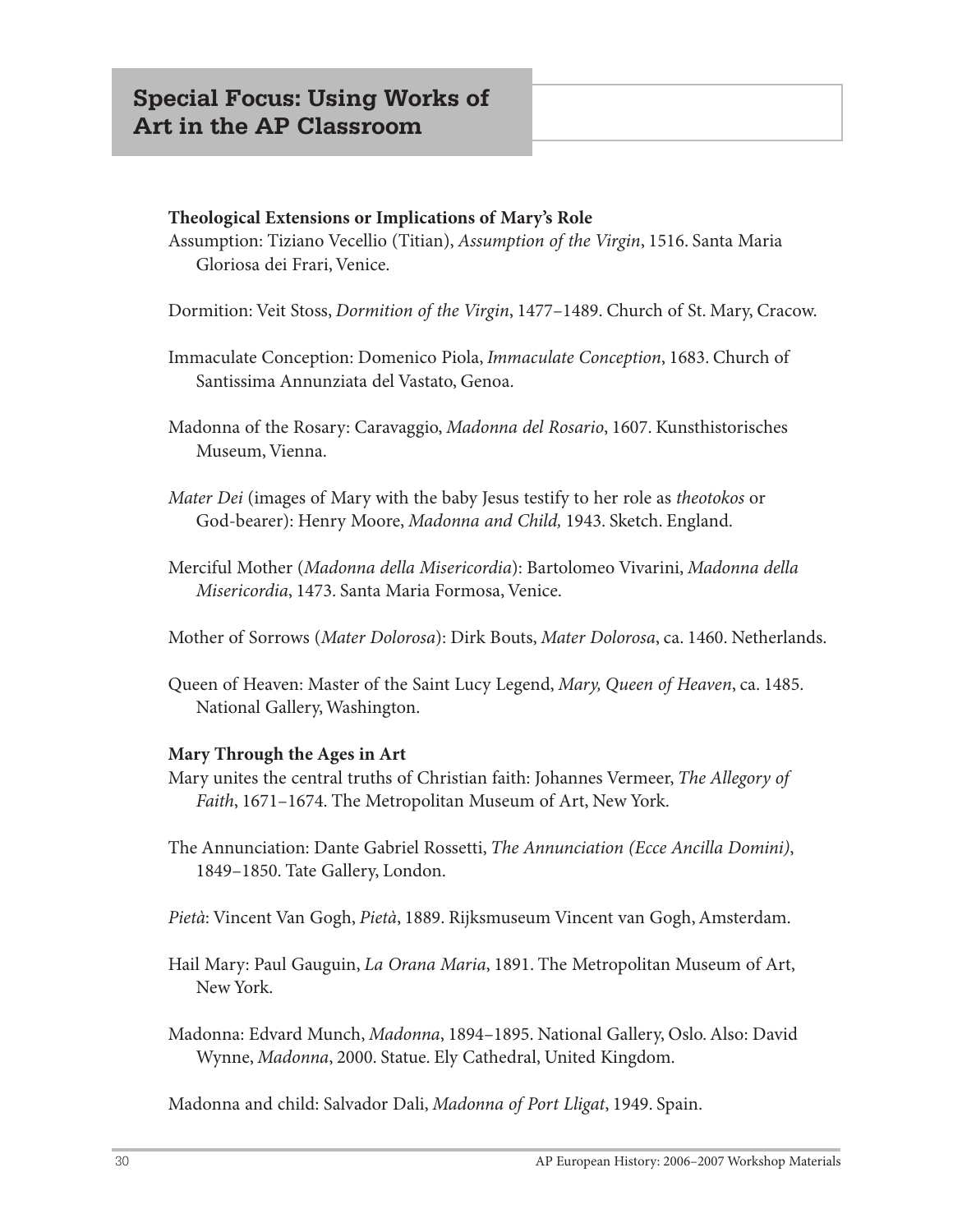#### **Research Notes**

Most of the images identified above, and many more, can be located with an Internet search engine or by looking at one or more of the Web sites listed below. Generally, you can download the images and arrange them on a computer to show to your students. Because Web sites come and go and their content evolves, these addresses should be regarded as places to begin.

- Art History Network: www.arthistory.net
- Artcyclopedia: www.artcyclopedia.com
- Mother of All Art and Art History Links Page: www.art-design.umich.edu/mother
- Olga's Gallery—Online Art Museum: www.abcgallery.com
- Web Gallery of Art: www.wga.hu/index.html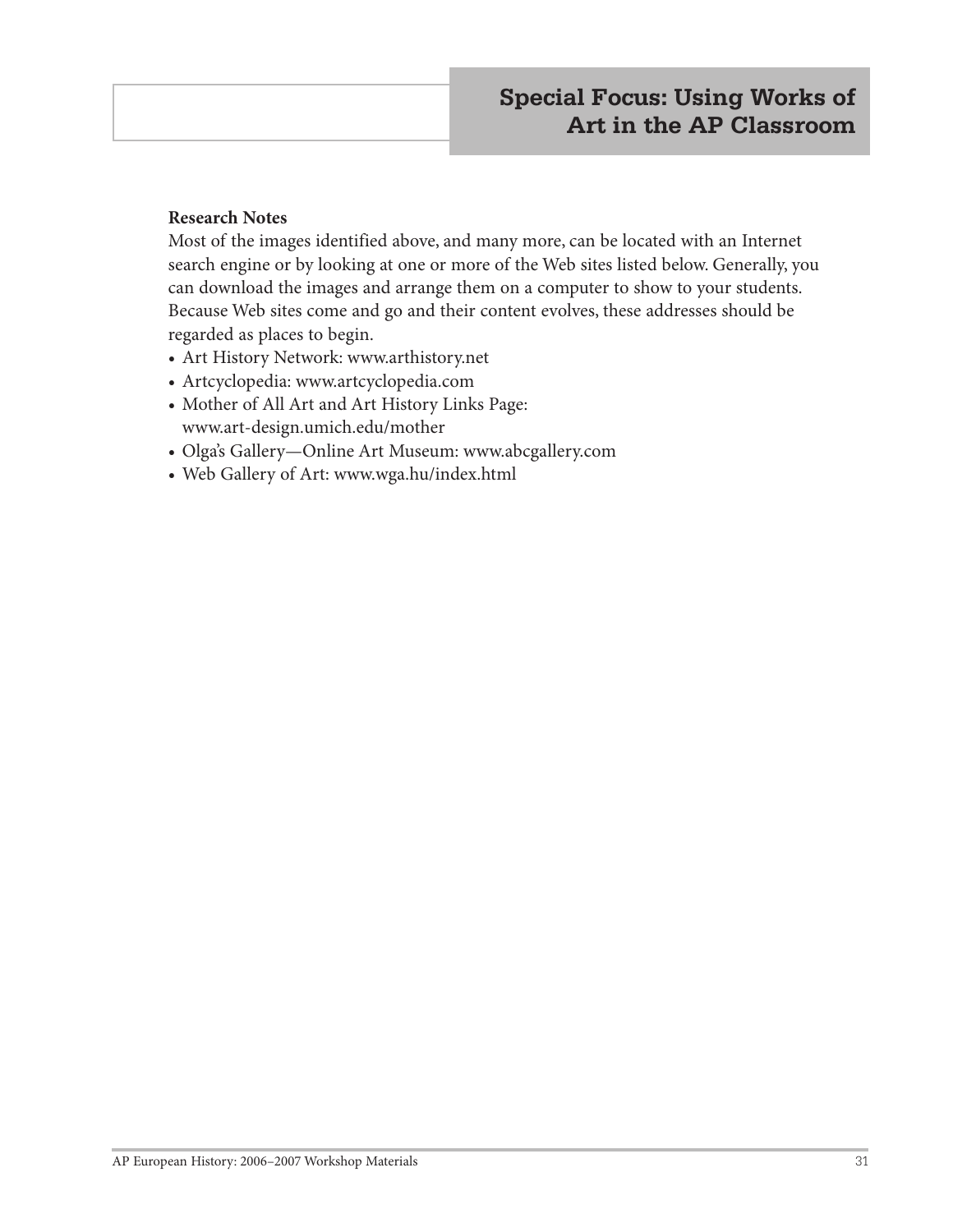# **Strike a Pose: Using Portraits to Analyze Political Power and Social Status in European Society**

Susan Bittmann Hillsborough High School Tampa, Florida

> Portrait painting as a genre has enjoyed prominence and respect as well as neglect and denigration during different time periods. In the eighteenth century, William Blake disapproved of it: "Of what consequence is it to the arts what a portrait painter does?" Edward Burne-Jones, the great Pre-Raphaelite painter, extolled it: "Portraiture may be a great art. There is a sense, indeed, in which it is perhaps the greatest art of any." Portraits continue to engage and connect people with other cultures, times, and events. The portraitist has the task of combining many moments in the sitter's life, many expressions, looks, and moods. All of this information about a person must be incorporated into a single work that embodies the person and may also reveal the context in which he or she lived.

The French word *portrait* is the origin of the English term, defined in *Webster's International Dictionary* as "a painting, drawing, or other pictorial representation of a person, usually showing his/her face, a visible representation or likeness." It is accurate to use the word "representation," rather than "likeness," since there are many portraits in the history of art in which the seemingly perfect visage on the canvas may well be one greatly improved upon by the artist. More often, portrait painters, sculptors, and photographers have provided a compromise between the reality of the human face as it actually appears to the world, and the way in which the subject would like to be seen. Each portraitist will see the same subject in a different way, allowing for the fascinatingly diverse interpretations of some well-known sitters.

**Note**: Unless specifically identified, portraits analyzed below can be found in the National Gallery of Art, Washington, D.C. Additionally, the portraits found at the end of each paragraph are described therein. A complete list of Web resources and locations of images useful to this lesson can be found at the end of this article.

#### **State Portraits**

The most impressive form of portraiture is the state portrait, as seen here in four specific examples, two of which represent a realistic depiction of the subject while the other two represent the way in which the subject would like to be seen. Velázquez's *Philip IV as a Hunter* (1632–1633, Prado Museum) is a fairly accurate representation of the Spanish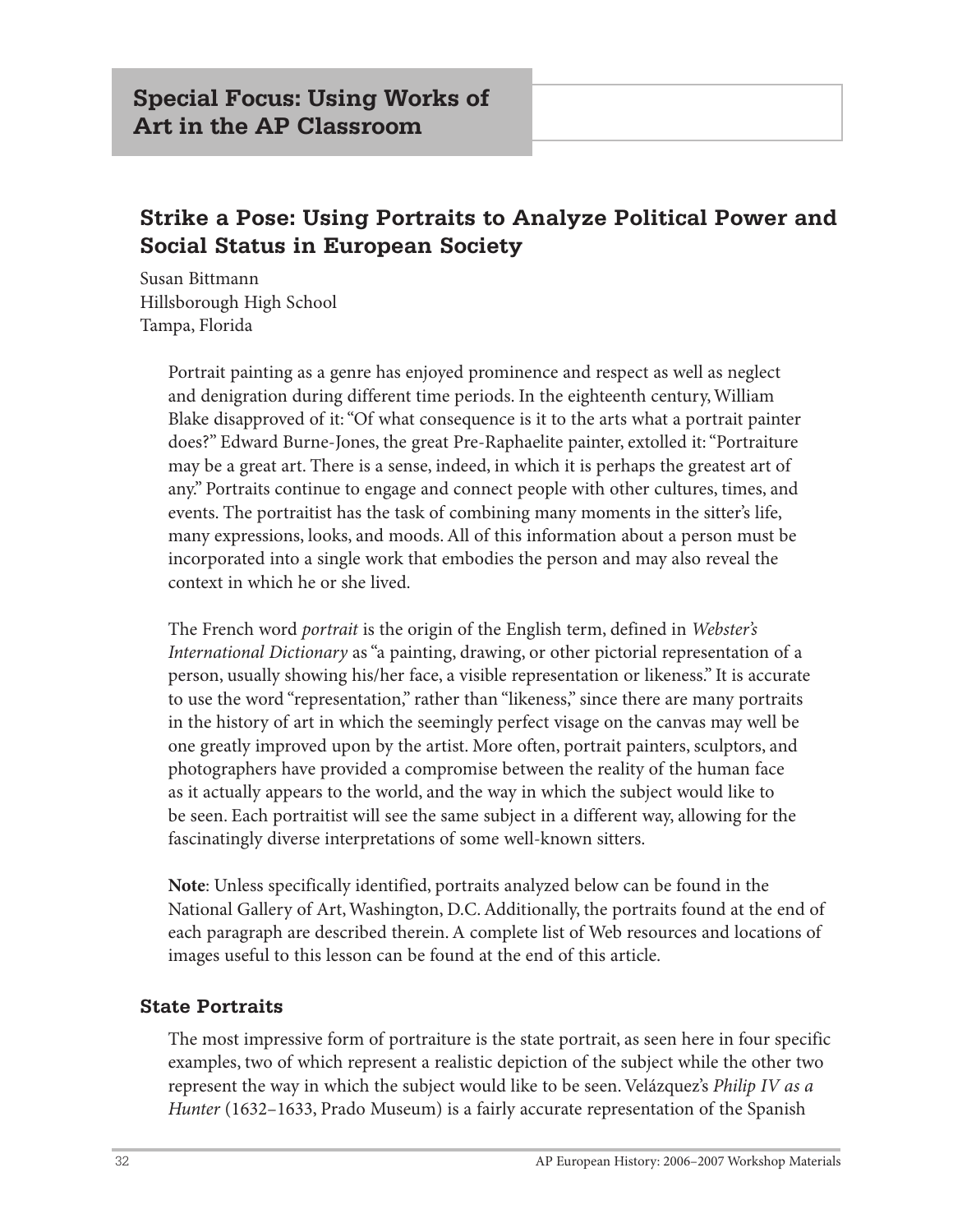king, characterized by the heavy Hapsburg jaw line and upturned moustache (which is not seen in Velázquez's earlier portraits of Philip IV). In this portrait, Velázquez depicts Philip IV with kingly nobility and elegance. The landscape in the painting is typical of the countryside near Madrid. The painting is actually staged indoors in Velázquez's studio, but is evocative of the plein air paintings of Manet, the nineteenth-century Impressionist. Velázquez's second portrait, *Philip IV on Horseback* (1634–1640, Prado Museum) illustrates a conventional pose seen in many portraits of the seventeenth and eighteenth centuries. The sword, armor, and impressive plumage indicate Philip IV of Spain's high standing in military and civilian affairs. The presence of spurs on his boots tells of his expertise in horsemanship, a traditional pursuit of the nobility at the time. Horses can be found in many state portraits; a rearing horse carries his rider into battle or to victory after the battle. Compare the Velázquez to David's *Napoleon Crossing the Alps* (1800, Musée de Versailles). Napoleon, en route to his victory at Marengo, is shown in a calm pose on a magnificent stallion. This painting is a political commemorative demonstrating that Napoleon is a symbol of political power. David as Napoleon's propagandist edited the reality of Napoleon's victory. In fact, Napoleon did not cross the Alps in a storm, but in good weather; he did not ride a stallion, but was mounted upon a mule. Velázquez's portrait of *Philip IV as a Hunter* is a much more accurate representation than David's depiction of Napoleon in battle.

In contrast to the Velázquez portraits of Philip IV, the portraits of Napoleon by Jacques-Louis David "created" Napoleon's image. In addition to *Napoleon Crossing the Alps*, David's portrait, *Emperor Napoleon in His Study at the Tuileries*, presents a specific, calculated characterization of the French leader. Dressed in his military uniform at 4:13 a.m., Napoleon is interrupted at work in his office to receive a visitor. The epaulettes state his rank as general; the medals worn over his heart connote his courage and bravery. The chair is actually a throne from the Tuileries; the scroll on the desk inscribed "CODE" is the Napoleonic Code that formed the basis of the French legal system. David presents Napoleon as a tireless statesman enacting laws to govern his people, and as a heroic leader of his nation's army.

#### **Memorials or Effigies**

During the Renaissance, especially, sculptors created effigies or memorials of prominent people. Verrocchio's *Lorenzo de' Medici* (1478) illustrates the image of the virtual ruler of Florence in the late fifteenth century. Under his patronage, Florence reached its pinnacle of glory as Italy's cultural and financial center. Lorenzo de' Medici was a shrewd politician, musician, and poet, an outstanding humanist who had a deep appreciation of literature and art. Lorenzo's name was synonymous with patronage of leading artists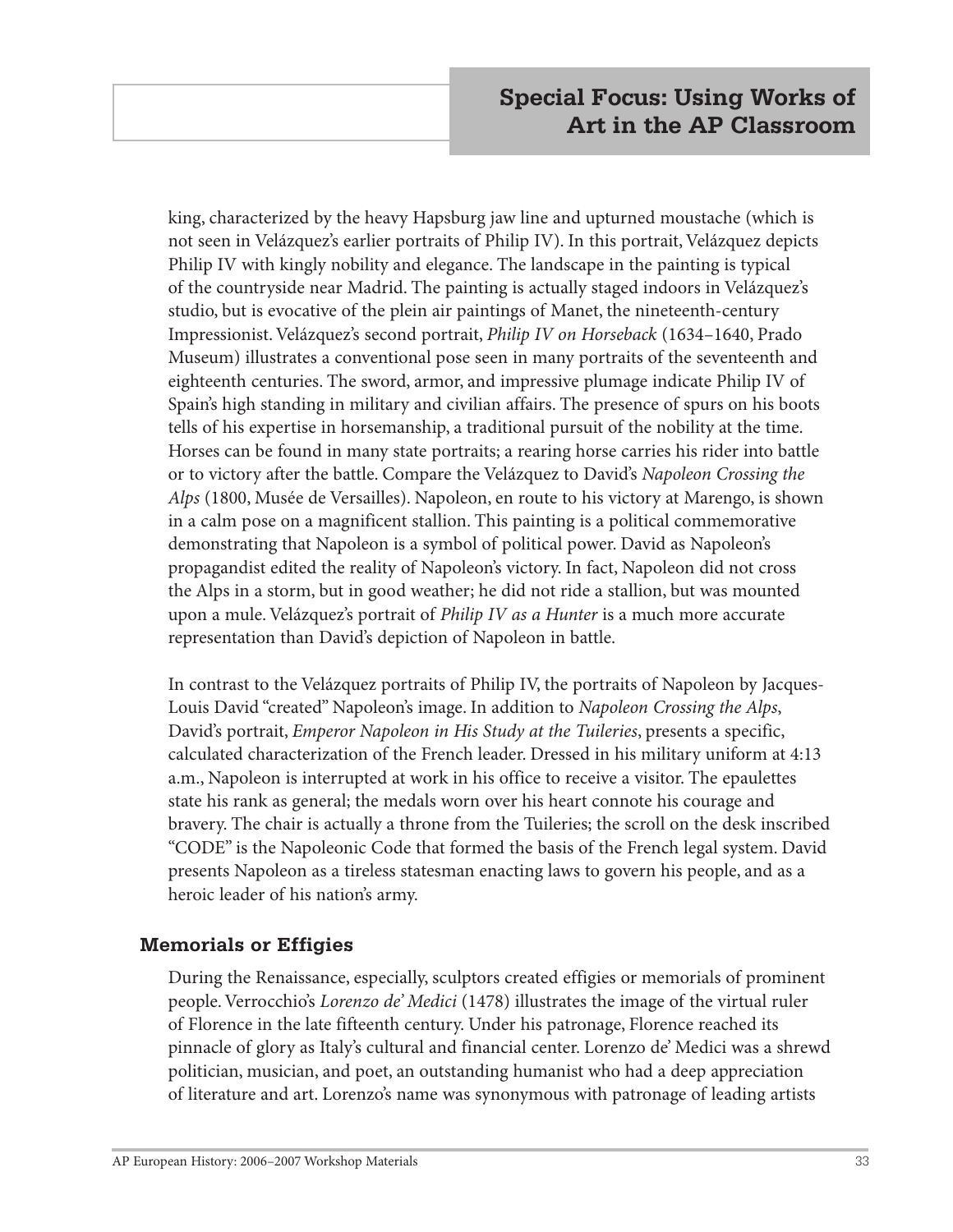and writers of the day. He established the Platonic Academy, which patronized such philosophers as Mirandola and Ficino, and he patronized the poet Poliziano and artists including Michelangelo and Verrocchio. Verrocchio sculpted the terracotta bust of Lorenzo dressed in the plain tunic and headdress of a Florentine merchant, a reference to the family's wool trade and banking interests. The simple outfit belies Lorenzo's immense power that he freely and fully wielded. In Verrocchio's sculpture Lorenzo is seen in full face with a menacing scowl, but at the same time with a hint of melancholy that suggests a sensitive humanist. The bust was executed after the Pazzi conspiracy of 1478, during which Lorenzo's brother was killed and Lorenzo was wounded. Lorenzo eliminated the Pazzis as punishment, and emerged stronger than ever.

Pisanello's *Leonello d'Este: Marquess of Ferrara* (1441) is a complementary piece to the Verrocchio described above. Leonello ruled Ferrara in the first half of the fifteenth century and created one of the greatest humanist courts of Renaissance Europe. Among the artists of his court were the painter Piero della Francesca and Ludovico Ariosto, the epic and lyric poet. The masque, a play combining comedy, dance and music, originated in Leonello's court, as did the first permanent theatre constructed in Renaissance Europe. The medal was struck to commemorate Leonello's marriage to Maria of Aragon, daughter of Alfonso I, king of Naples. Leonello is shown in profile; the sharp outline of his face, his short curly hair, and his regal posture are all reminiscent of Roman medals and coins. On the reverse is a delightful allegorical image highlighting Leonello's musical talent and the wedding festivities. The lion (Leonello) is being taught how to sing by a winged cupid holding a scroll of music. The pillar behind the figures carries the Este family crest (a mast at full sail). Sitting on the branch to the left is an eagle, another family emblem. Pisanello was the earliest master of the portrait medal and one of the greatest practitioners of all time.

#### **Marriage Portraits**

In northern Europe, beginning in the fifteenth century, the marriage portrait became one means to commemorate the union of two persons. Petrus Christus's *Portrait of a Male Donor/Female Donor* (1455) consists of two panels that represent several aspects of new types of patronage. As the wealth of the middle class increased, many tried to imitate the aristocracy and the clergy by commissioning works of art, including their own portraits. The features and dress shown in the work indicate the subjects' socioeconomic status. The shields behind the donors' heads identify them as members of prominent Italian merchant families living in Bruges as a result of the economic ties between Italy and Flanders, an area to the south of Holland. Prayerful poses and the removal of the male's wooden shoes indicate these two panels formed the outer wings of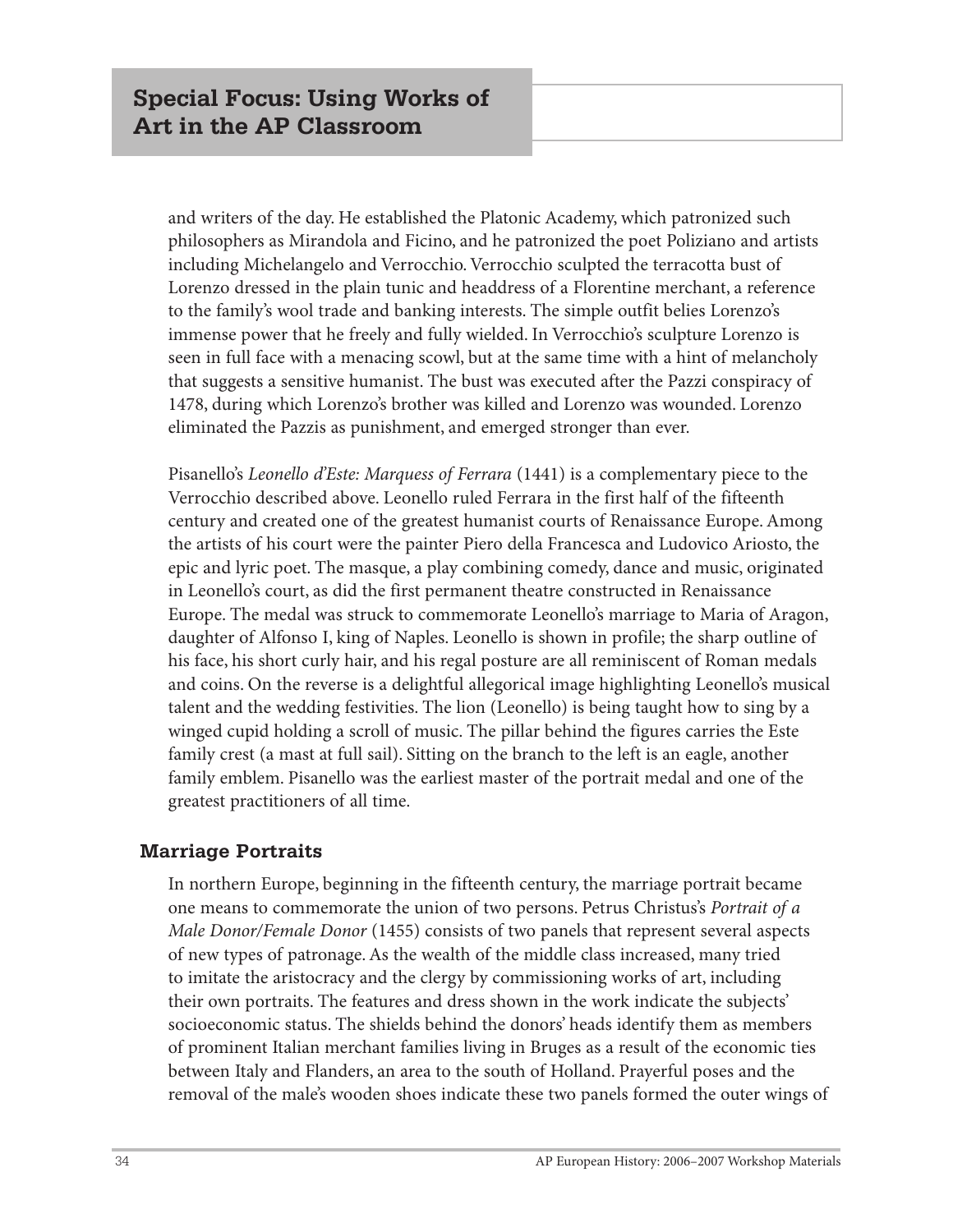a religious triptych. The donors kneeling in a house (not a church) suggest the triptych was used in the home for private devotion. The woman's prayer stand and devotional manuscript are fashionable and expensive. The male donor kneels in the doorway of his house, his wife in a room with an arched porch. Both rooms open onto a brightly lit, hilly landscape. The elements of the setting are arranged to emphasize the illusion of three-dimensionality: the floor tiles recede with consistency, the walls and doors are organized to convince the eye that the rooms extend beyond the foreground figures, and the illusion of depth is continued by the landscape beyond.

#### **Family and Court Relationships**

The concept of family and the relationship of one family member to another has always been a compelling reason to commission and acquire portraits. Members of the European royal families and aristocracy were often separated from their children for many years at a time. Portraits provided a means of contact, informing the parent of how the child's appearance had changed. Portraits also recorded illnesses and even provided a record of the deceased shortly after death. Most importantly, portraits provided a record of lineage and were meant to inspire present and future generations by the example of their ancestors. Hans Holbein's *Edward VI as a Child* (1538) illustrates the last reason for family portraiture. A court painter to powerful and wealthy kings, Holbein created a splendid court portrait of Edward, affording a unique glimpse of the royal Renaissance English court. This portrait was a New Year's gift from the artist to the king, meant to flatter Henry VIII by appealing to fatherly pride. Edward was a fragile child, but Holbein's portrait does not convey this. Instead, he presents a regal, robust infant embodying the pride and hope of the Tudor dynasty. Edward, little more than a year old at the time of the portrait, is depicted standing behind a parapet. His regal red and white outfit, trimmed in gold and capped with ostrich feathers, emphasizes his princely demeanor. He raises his right hand in a declaratory gesture while holding a rattle in his left hand (the same way adults hold a sword). Edward's frontal pose illustrates the image of royal dignity and power. The inscription in Latin reinforces the majesty and authority of the monarchy: a challenge to Edward to be as magnificent as Henry VIII. The portrait was used to bolster the Tudor family's claim to the throne and to consolidate Henry's power.

Marcus Gheeraerts's *Robert Devereux, Second Earl of Essex* (1596) illustrates the court of Elizabeth I. The portrait shows an imposing display of finery and symbols of prestige. Robert Devereux was a favorite of Elizabeth. His bravery on the battlefield and his victory over the Spanish at Cadiz made him popular with the public and caused him to receive many honors from the queen; however, his vanity and temper caused him to run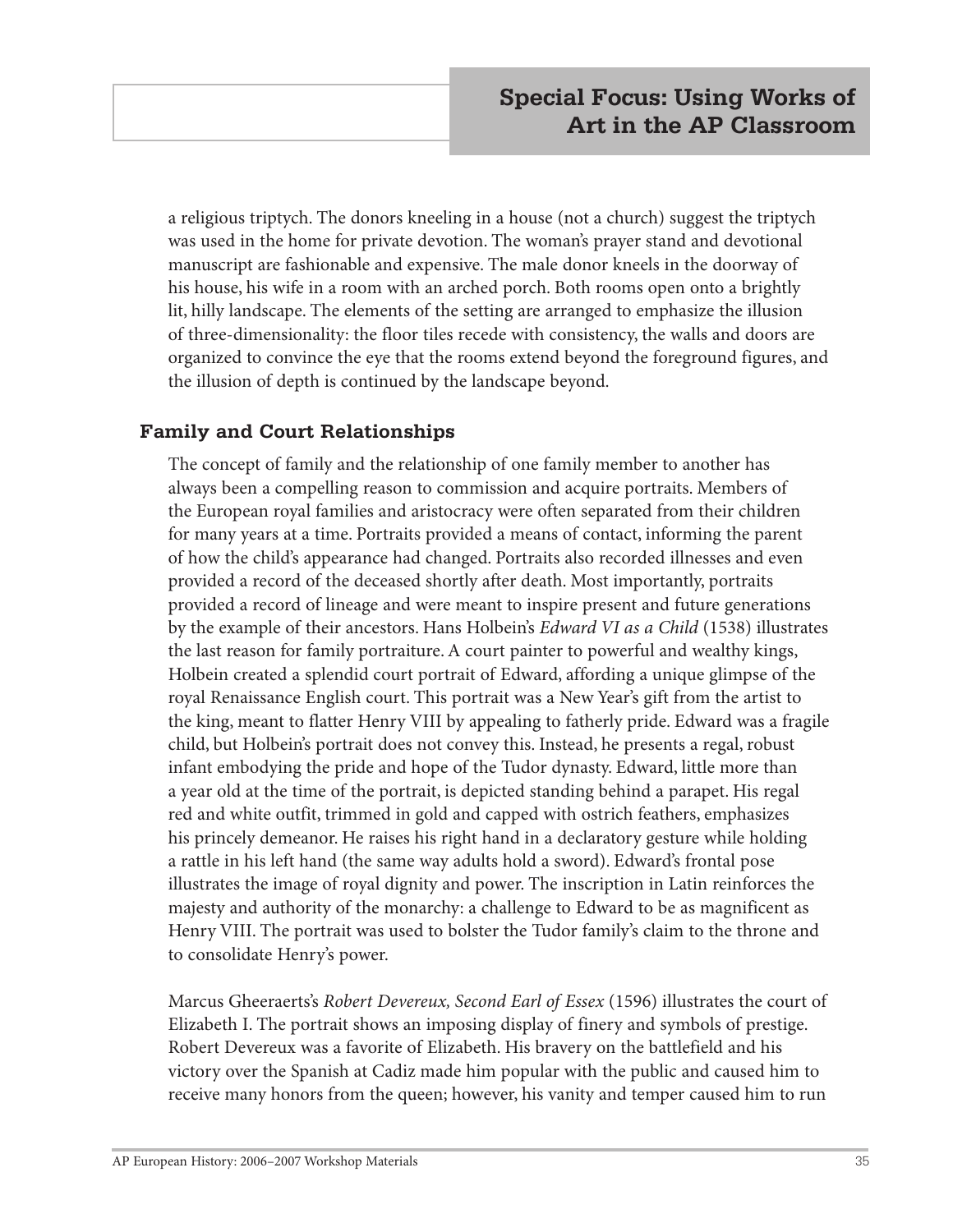afoul of the queen and her counselors. Having plotted against them, he was beheaded for high treason in 1601. Public reaction to his execution was strong and sonnets eulogizing him had to be suppressed by the queen. The portrait has a plain blue background; the earl is dressed as a courtier instead of a soldier. Elizabethan costume of a low-waisted coat and a high collar elongates his appearance. In Elizabethan fashion, the higher the collar and stiffer the torso, the more prestigious the person was. The outline of the earl's figure stands out against the background. He is resplendent with emblems and special colors. The St. George pendant, emblem of the Knights of the Garters, is most noticeable, representing the highest honor of Elizabethan chivalry. The colors express the gentleman's feelings for his lady. Essex demonstrates his fidelity to Elizabeth by wearing her personal colors: white for her virginity; black for her constancy.

Detailed information about many of the aristocratic or royal persons featured in portraits no longer exists, but it is often possible to discern objects and interpret the symbolism found in them. Rogier van der Weyden's *Portrait of a Lady* (1460) goes beyond mere likeness. Van der Weyden distorts, simplifies and abstracts reality to create a masterpiece. His subject has a pale face surrounded by a white veil that is balanced by a dark and black fur-trimmed robe. The sober color scheme is offset by touches of red on the full lips and the gold belt. Van der Weyden provides a strong horizontal base for lines created by the robe and the veil. The subject's downcast eyes and clenched fingers convey a sense of inner turmoil that belies the outward calm and balance of the portrait. Her identity is unknown. She is fashionably dressed, the aristocratic ideal clearly discernible.

#### **Portraits of Wealthy, Nonaristocratic Persons**

Portraits were important to the wealthy, especially as documents of success and social position. In early modern European society, many families were members of the nouveau riche and wanted to adorn their houses with the accoutrements of wealth. Portraits provided an effective sign of one's newly acquired position. Without the trappings and history of noble birth and rank, how could this impression be conveyed by the middle and upper-middle classes? Jan Gossaert's *Portrait of a Merchant* (1530) is an "occupational portrait," depicting an individual surrounded by the tools of his trade. Wealthy merchants and bankers wielded great economic power, but neither the Roman Catholic Church nor aristocratic society held their profit-making activities in high esteem. Widespread abuses of the emerging capitalist system in Flanders in the early sixteenth century, exacerbated by the huge influx of gold and silver from the New World, resulted in the outpouring of satirical works in art and literature on merchants, moneylenders, and tax collectors. Gossaert's portrait is unusual because it is not a caricature of a businessman. His portrait presents a "still life" of a businessman's world.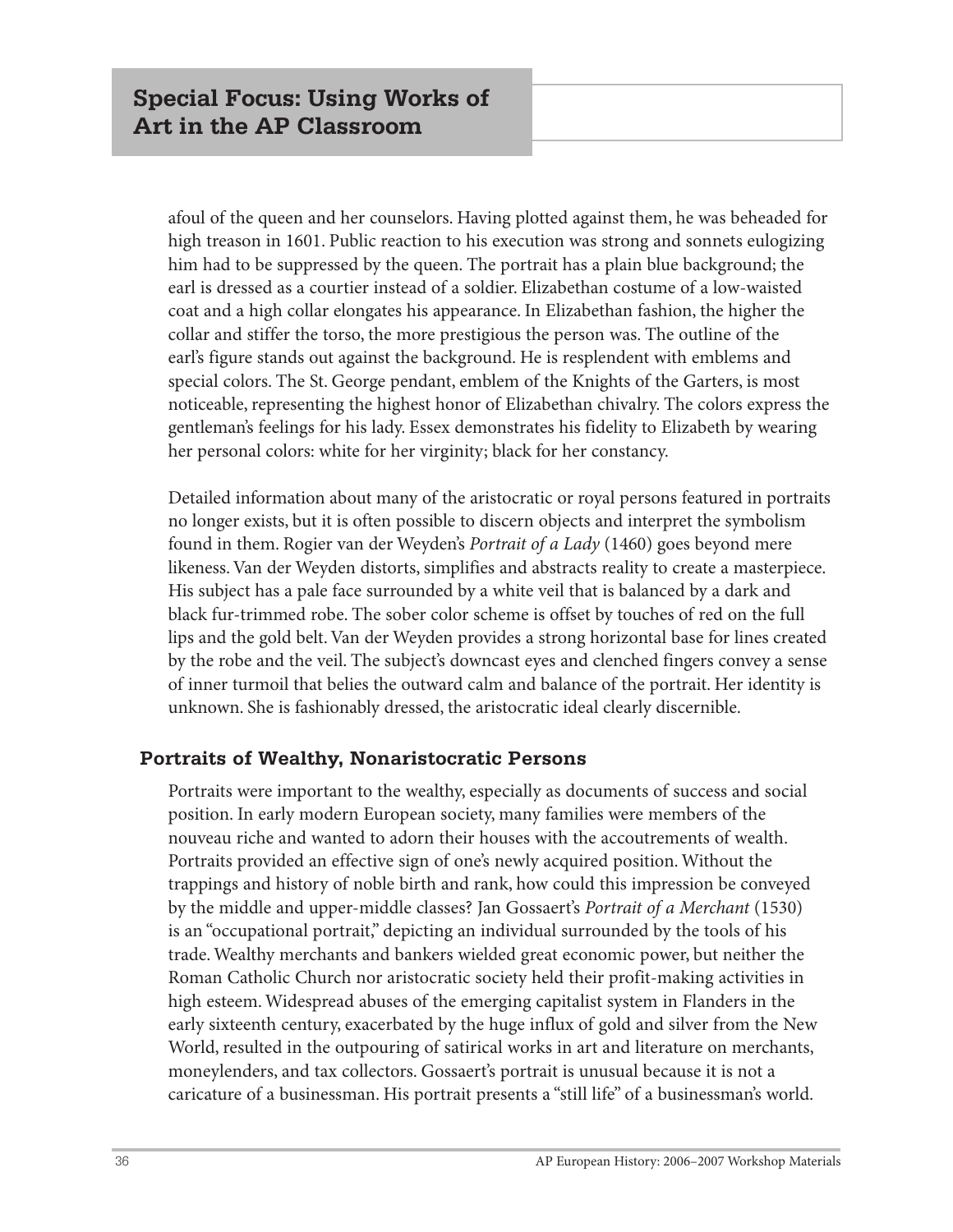The merchant's furtive glance and his primly set mouth indicate an uneasiness and apprehension of his capitalistic position in society. Balls of twine, a dagger, and batches of paper hang on the wall. On the desk from left to right, Gossaert depicts a shaker of talc or sand used to dry ink, scissors, an ink pot, a large pile of coins, a pair of scales with gold coins in the pan, a leather-bound book and an elaborate metal container holding red sealing wax, quill pens, and rolled-up paper. Gossaert captures all of these emblems clearly and precisely; instead of creating a parody, he represents his subject with a strong, objective character.

Leonardo da Vinci provides another example of portraits of the wealthy with his *Ginevra de' Benci* (1474). Ginevra de' Benci was a young Florentine woman whom da Vinci presents here in a three-quarter pose. Her half-closed hazel eyes and pale face sharply contrast the dark olive-green of the juniper bush framing her head. Her high forehead, calm gaze, and firmly closed mouth give her an air of intelligence and a tinge of melancholy. Ginevra de' Benci came from a cultured family with a long tradition of sophistication and learning. She suffered from a lengthy illness. Her attire in the painting—a brown dress decorated with blue ribbon, a white blouse with touches of gold, and a black velvet shawl—is conservative. Her auburn hair is tied in a knot in the back, framing her face with a cascade of curls. Her face is softly illuminated on the right, as if painted in twilight when there are clouds or mist (an example of Leonardo's use of sfumato, the "smokiness" of the atmosphere). The use of juniper is a play on the subject's name: in Italian *ginevra* is the feminine form of juniper.

The use of portraits to connote social status did not diminish with time. Concerned with lightness, delicacy, and fragility, Thomas Gainsborough painted *Mrs. Siddons* (1785, National Gallery, London), a portrait of a great English actress. She poses with an appearance of cool elegance, reminiscent of early aristocratic poses. Her silk dress, hat, plume, ribbons, and fur muff indicate wealth and social prominence. Gainsborough used long brushstrokes to make the portrait appear freshly finished. He posed Mrs. Siddons in his studio, departing from the style of so many of his portraits that were couched in a natural setting. To further appreciate Gainsborough's portraits one needs to consider the political background of the times. In the latter part of the eighteenth century, England was immersed in Whig society, a social order characterized by materialism, wealth, and self-confidence, yet with a love of learning and freedom. Gainsborough illustrates these traits in *Mrs. Richard Brinsley Sheridan* (1785). Mrs. Sheridan was a beautiful singer whose husband, a playwright and member of Parliament, had somewhat of a bawdy reputation as a drunkard. Gainsborough positions Mrs. Sheridan in a pastoral setting, an artificial world, somewhat pre-arranged, illustrating high Whig taste. Her pale skin and delicate pose appear in contrast to the stormy background of the setting.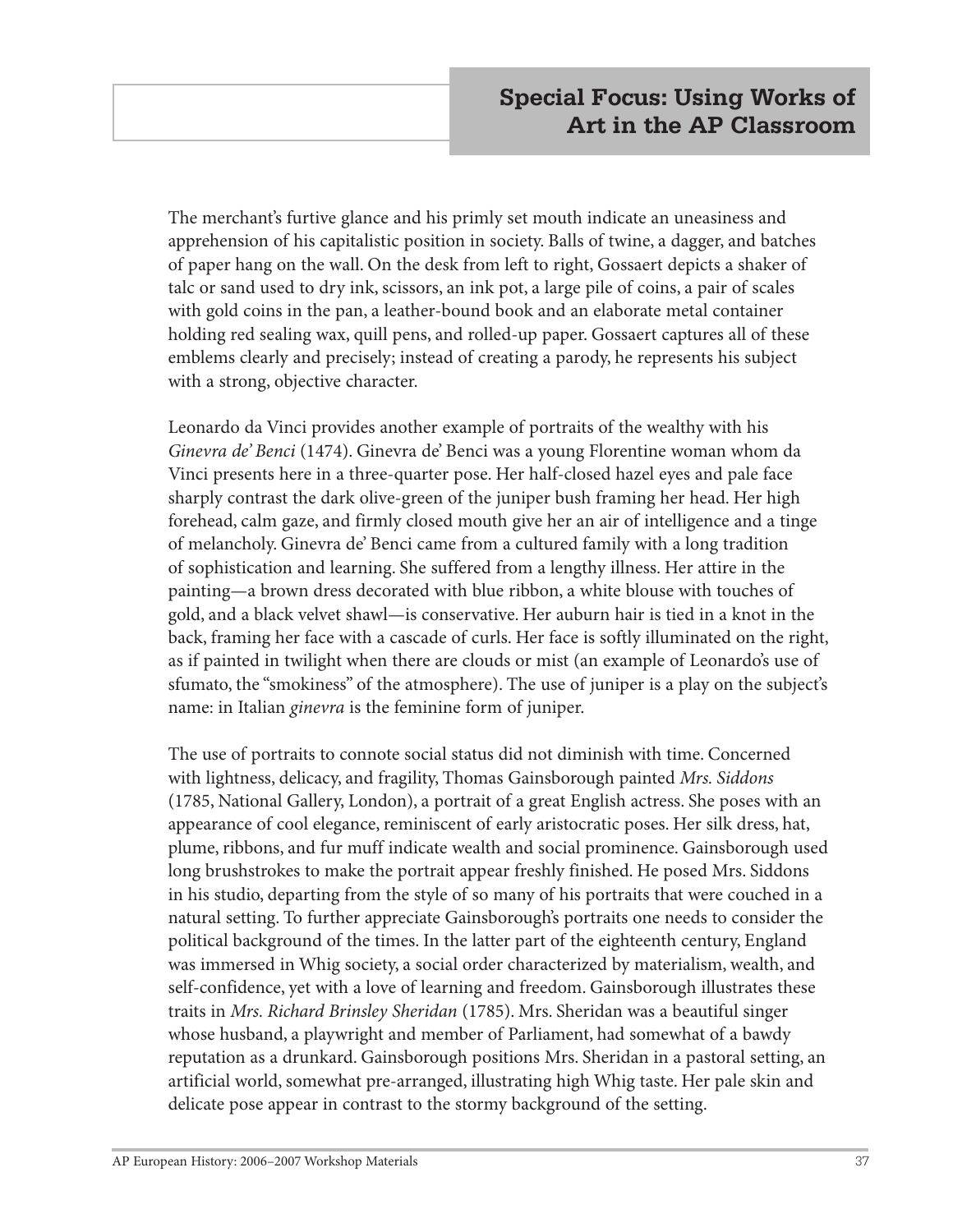#### **Self-Portraits**

Self-portraits enable the viewer to discern important aspects not only of the artists themselves but also of the times in which they live. Leone Battista Alberti's *Self-Portrait* (1435) is one of the earliest examples of realistic portraiture. Renowned for his treatises on architecture, sculpture, and painting, Alberti was educated at the University of Bologna, where he became acquainted with classical writers such as Pliny. His selfportrait reveals Alberti's knowledge of ancient portrait sculpture. In full profile, Alberti is dressed in classical Roman drapery. The lettering on the sculpture emulates the ancient Roman style of writing. To the left of the neck is the artist's personal emblem, a hieroglyph of a winged eye, referring to Alberti's theories on optics and artistic perspective. Alberti's self-portrait indicates a revival of classical conventions that influenced other Italian portrait medals and bronze plaques. A second self-portrait reveals another artist's view of his rejected culture and his newly adopted lifestyle far away from Europe. Paul Gauguin's *Self-Portrait* (1889) shows that he relied on imagination and used elements of nature for inspiration. The self-portrait is almost a caricature of his features. He represents only his face and one hand, body parts that he believed were the most revealing. The neck and torso are almost nonexistent. Gauguin uses flat, solid colors to stress the other reality of the portrait. His work suggests that he has a dual nature: the halo suggests that he is a saint; the snake, symbol of temptation, suggests he is a sinner. He turns his eyes away from the lure of the apple. His head seems to bloom mysteriously from a stylized plant that curls around him. To Gauguin, the selfportrait is symbolic of the corrupt civilization of late nineteenth-century France and the more innocent culture of Tahiti.

#### **Portraits Used as Social Commentary**

As the Industrial Revolution began to transform Europe in the eighteenth century, artists began to comment on social problems facing society. William Hogarth provides one such example in *The Shrimp Girl* (ca. 1750, National Gallery, London). He is best known for depicting "modern moral subjects;" that is, using art as social commentary. He sought to teach a lesson in the painting, combining his delight in the thick, creamy texture of the paint with a study of character and personality. *The Shrimp Girl* is painted in sober, shaded tones suggesting a realist's vision of life and an abiding moral concern. The itinerant shrimp girl, a cockney character, is done in a sketch-like fashion rather than a formal, finished portrait. Hogarth's portrait appealed to England's Protestant middle class, who had an interest in solving social problems.

Edward Degas' *Woman Ironing* (1876–1887) also examines the plight of the working class. Degas portrayed working women, especially milliners and laundresses. Working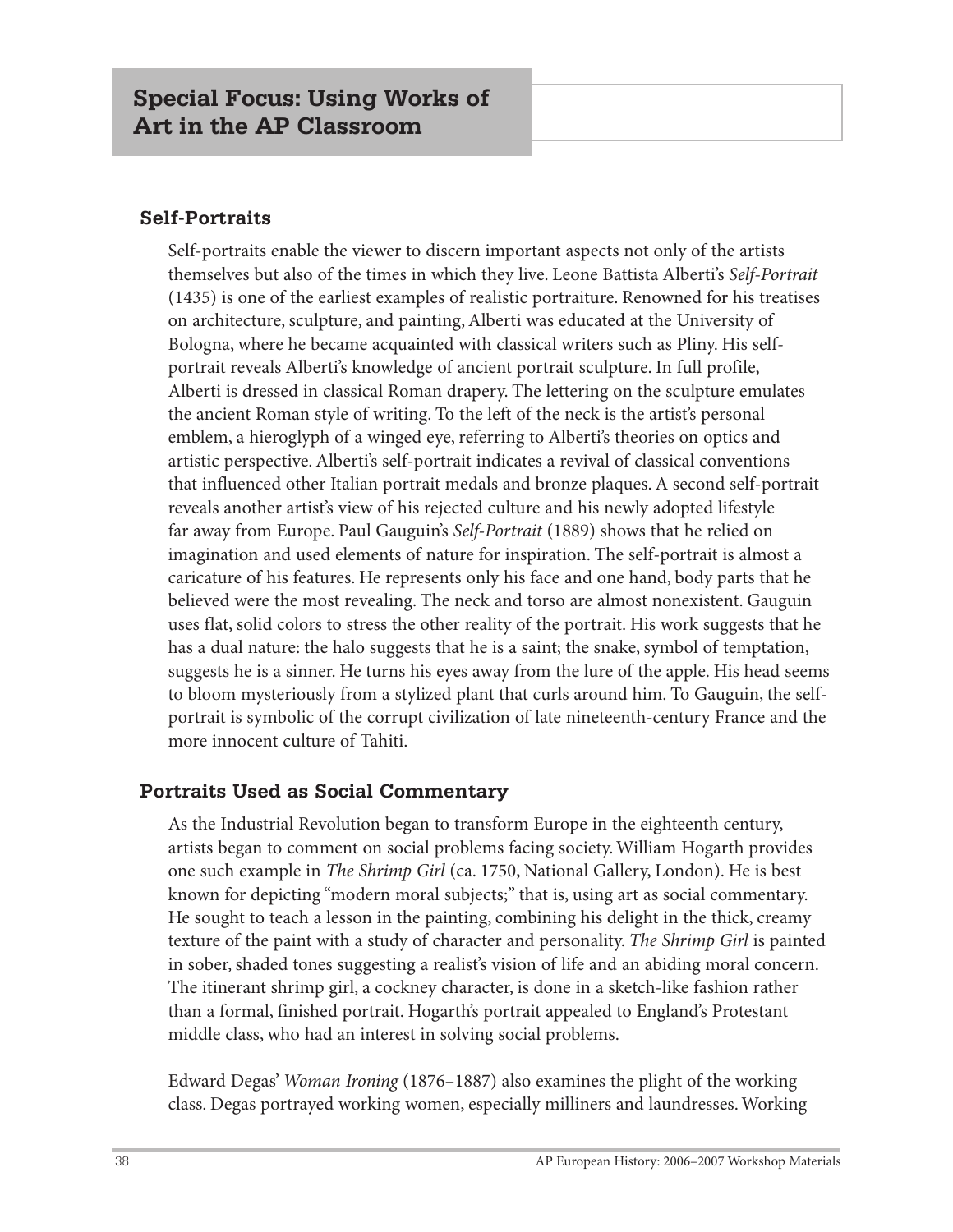alone, behind the scenes, impoverished by hard physical labor, bending over a table, moving a heavy iron to press a shirt, the laundress has no face. In this painting Degas expresses a sense of privacy; the laundress is contained in her own world, working methodically without interruption. Her work is monotonous, boring, tedious drudgery. Degas explored this same theme for twenty years, trying to capture the essence of the laundress at work.

Henri de Toulouse-Lautrec's *Jane Avril Leaving the Moulin Rouge* (1892, Wadsworth Atheneum, Hartford, Connecticut) depicts a thin, graceful, refined, intelligent young woman who was determined at a young age to become a great dancer. As she came from a poor and dysfunctional background, she could not afford to be professionally trained, so she improvised her own dances, relying on her natural grace and rhythm. The height of her fame at the Moulin Rouge, the Parisian nightclub, was from 1890 to 1894. Although she danced at many Parisian cabarets, she was at the Moulin Rouge nightly. Lautrec painted numerous pictures of Avril between 1892 and 1893 in her Moulin Rouge setting or performing her solo dances. He always depicted her walking or performing alone. She appreciated his work and acknowledged that her fame was partly due to his pictures of her. Able to carry on intelligent discussions of books and artwork, she is an example of someone who overcame an unfortunate childhood to become a Parisian celebrity.

Laborers of the late nineteenth and early twentieth centuries, such as Millet's gleaners and sower, Courbet's stonebreaker, Morisot's wet nurse, and Degas' milliners, were idealized by the artists who portrayed these subjects as simple, hardy people identified with the earth, sustenance, survival, and innocence.

Trained as an artist in Spain, Pablo Picasso made his first trip to Paris in 1900. He frequented the Louvre, studying the Old Masters, classical and preclassical sculpture, as well as the impressionists and post-impressionists, especially Toulouse-Lautrec. From 1901 to 1904 he experimented with various styles of painting. This period is called the Blue Period because of his predominant use of the color blue. The theme of his Blue Period paintings was suffering (e.g., hunger, cold). As a struggling artist trying to establish a reputation in Paris, Picasso experienced such hardships. His misery created empathy for the suffering of others, as best expressed in his *Woman Ironing* (1904). Compare Picasso's *Woman Ironing* to that of Degas (cited above). Even though Degas depicts the woman laborer in a tiresome, monotonous situation, he adds soft pastel colors to her work environment. While Degas' depiction of the woman ironing presents some sympathy for her unpleasant situation, Picasso uses his woman ironing to symbolize all those who were underprivileged and exploited. He uses neutral colors of gray and blue,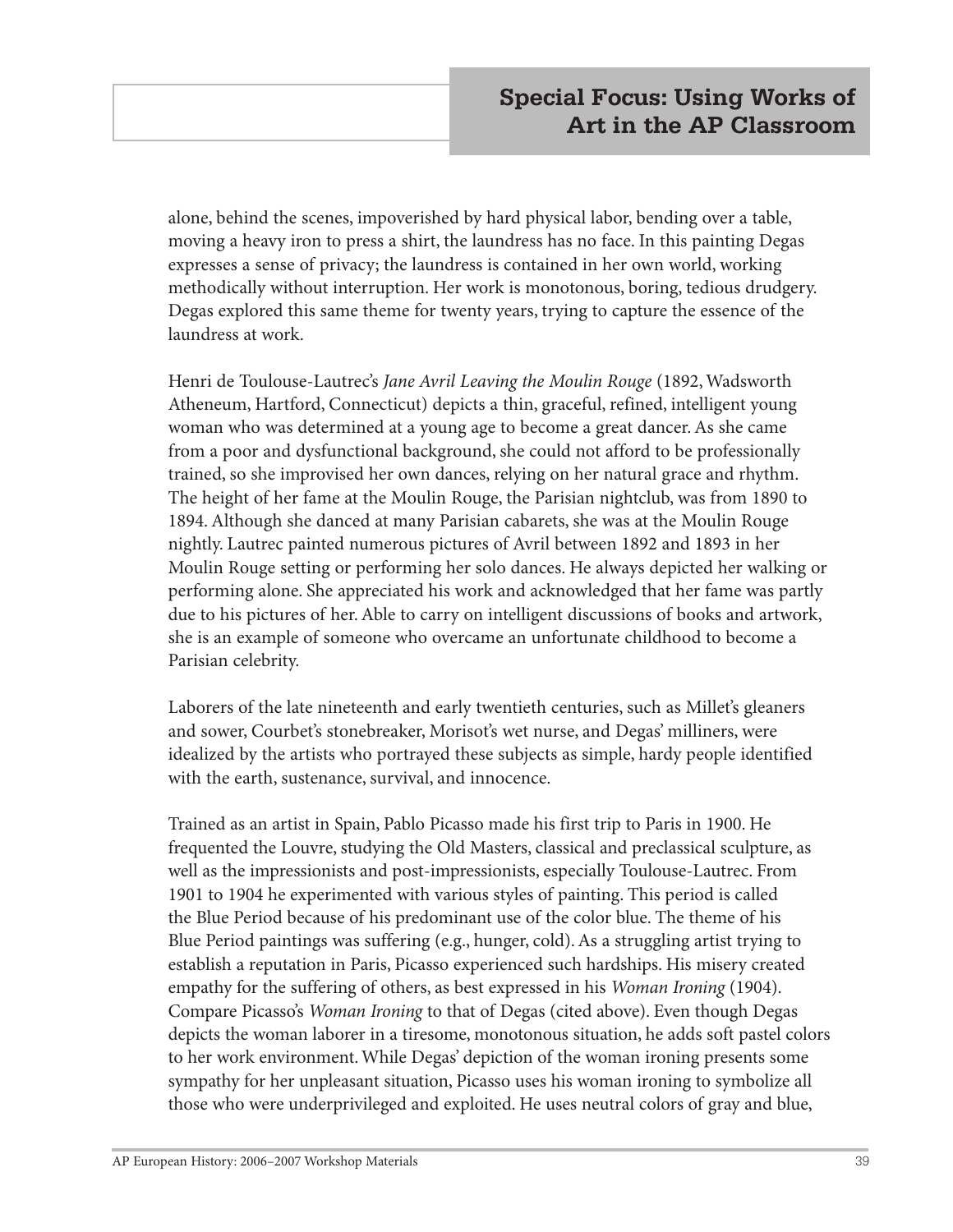colors that represent melancholy or depression. Degas presents his woman ironing in profile; her face, and therefore her expression, is not visible to the viewer. Picasso seems unconcerned with the workplace. Instead, his primary focus is on the emaciated woman who is bent over, pressing on the iron, almost as a way to remain upright despite her exhaustion. The elongated, angular figure of the woman reflects the influence of El Greco. While both Degas and Picasso are concerned with the plight of the working class, Picasso's depiction of the woman ironing creates a more graphic impression.

Picasso found a niche in prewar Paris by associating himself with an American expatriate named Gertrude Stein. She and her brother Leo conducted weekly salons in their Parisian apartment. Because of her interest in artists such as Picasso, Matisse, Georges Braque, and Juan Gris, she became an art patron and critic. She was noted for originating the phrase "lost generation." Twenty-four-year-old Picasso began his *Portrait of Gertrude Stein* (Metropolitan Museum of Art, New York) in 1906 at the end of his Harlequin (Rose) period before he began cubism. He finished the painting later that year after he returned from a trip to Spain. Stein, seated in a large armchair, is wearing a brown velvet coat and skirt. As the Met's Web site explains, "His reduction of the figure to simple masses and the face to a mask with heavy lidded eyes reflects his recent encounter with African, Roman, and Iberian sculpture and foreshadows his adoption of Cubism" (www.metmuseum.org/ toah/ho/11/euwf/hod\_47.106.htm). Stein posed for this portrait more than 90 times.

After World War I, artists, especially German ones, used their art to reflect society's disillusionment and anxiety. In *The Engineer Heartfield* (1920, Museum of Modern Art, New York) the German artist George Grosz portrays a sinister engineer with a mechanical heart, standing in an almost empty room. A clipping from a newspaper serves as a window in the background. For his model of the engineer, Grosz used John Heartfield, a fellow Berlin Dada artist and frequent collaborator. Through his paintings Grosz denounced a decaying post–World War I Germany of selfish economic profiteers indulging in gluttony and sensuality. Frequently in trouble with governmental authorities, Grosz fled Germany with the rise of Nazism.

Otto Dix, another German artist, concerned himself with artistic realism as a postwar reaction against artistic abstraction. Such realism is demonstrated in *Dr. Mayer-Hermann* (1926, Museum of Modern Art, New York). The doctor's massive figure is depicted in a frontal pose, surrounded by threatening medical machines. There is nothing bizarre or extraneous in this painting; however, the portrayal of the doctor illustrates a sense of the unreal, or "magic" realism by representing commonplace objects with an exaggerated, detailed frankness. Unlike Grosz, Dix stayed in Germany during Nazi rule but was forbidden to display or exhibit his work.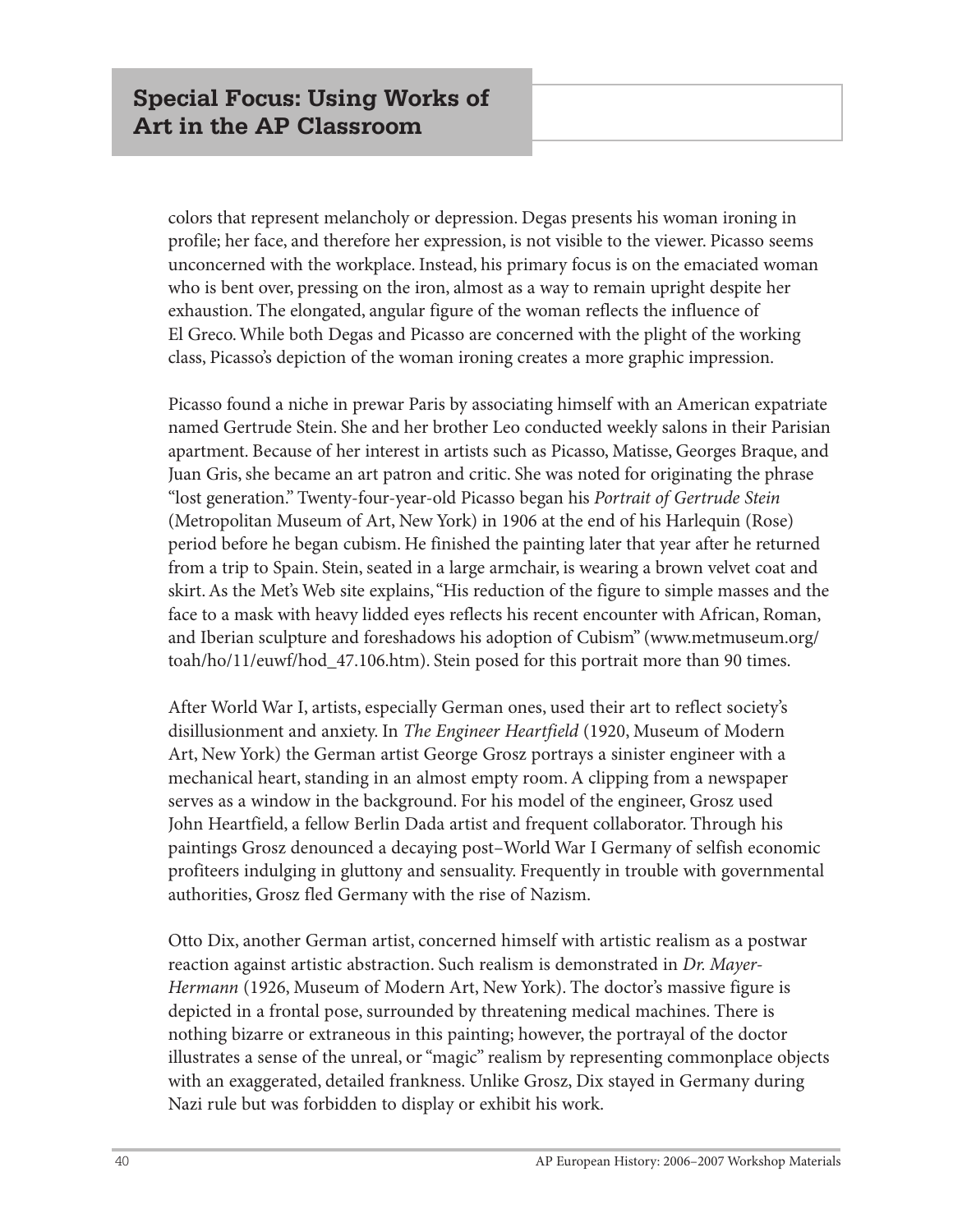#### **Conclusion**

Portraiture has endured through centuries. It continues to intrigue and fascinate because it is about individuals. Philippe Halsman, a famous twentieth-century photographer, eloquently states what makes this genre so captivating: "If the likeness of a human being consists of an infinite number of different images, which one of these images should we try to capture? For me, the answer has always been, the image which reveals most completely both the exterior and the interior of the subject. Such a picture is called a portrait. A true portrait should, today and a hundred years from today, be the testimony of how this person looked and what kind of human being he or she was."

# **Questions to Consider When Using Artwork to Make Connections to Historical Events**

These questions should be asked as a preliminary step to foster discussion among students about what they see and why they think the portraits are important. (Consult the Feldman method of art criticism described below.)

- 1. What do you see in this work of art? (Provide descriptions using neutral terms, not words that connote value judgments, such as "beautiful," "disorderly," "funny-looking," etc. Instead, focus on factual information.)
- 2. What do you know about the artist? (When did he live? What was his nationality? What was his relationship to the subject he painted?)
- 3. Why do you think the artist created the work of art?
- 4. What historical information can you glean from this work of art?
- 5. Do you consider this work of art a reliable source of information? Why or why not?

#### **Sample Questions to Ask About the Artwork in the Portrait Lesson**

David's *The Emperor in His Study at the Tuileries* (1812)

- 1. What time of day is it? How do you know?
- 2. How is Napoleon dressed? What does this tell us about him?
- 3. Describe the room in which he is standing.
- 4. What symbol do you see on the chair? What might that symbol connote?
- 5. What do you see on the top of the desk? What is the significance of that?
- 6. What do you think the artist intended to portray about Napoleon?
- 7. Is this a reliable depiction of Napoleon? How would you determine its reliability?

Verrocchio's *Lorenzo de' Medici* (1478)

- 1. Describe the expression on Lorenzo's face.
- 2. What is he wearing? What would his dress indicate about his social position?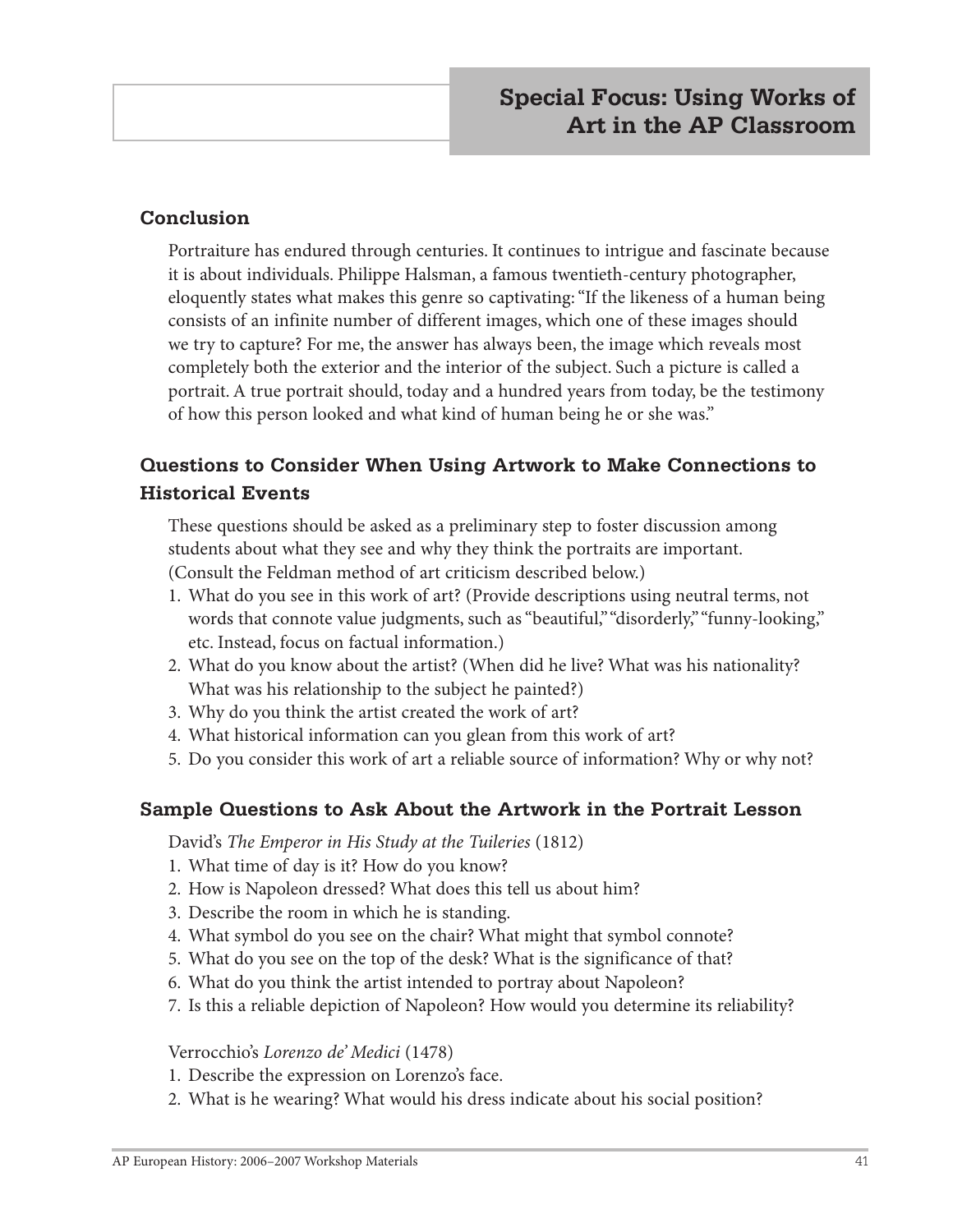# **Special Focus: Using Works of Art in the AP Classroom**

- 3. Why do you think the artist created this sculpture?
- 4. How could this piece be used as a primary source?

#### Jan Gossaert's *Portrait of a Merchant* (1530)

- 1. Describe what the merchant is wearing. What does his dress indicate about his social status?
- 2. Describe the scene in which the subject is posed. What do the objects tell you about his profession?
- 3. Do you think this is a realistic depiction of the subject? Why or why not?

#### Petrus Christus's *Portrait of a Male Donor/Female Donor* (1455)

- 1. Describe the poses of the subjects. Why are the poses important?
- 2. Describe the scene in which the subjects are posed.
- 3. Describe the dress of the subjects. What does this indicate about their social status?
- 4. What might the shield behind the subjects' heads indicate?
- 5. What is the connection between the subjects and religion? Why would this be important?

#### Hans Holbein's *Edward VI as a Child* (1538)

- 1. Describe Edward's dress.
- 2. What is in his left hand? What do you think is the significance of the gesture of his right hand?
- 3. There is a Latin inscription at the base of the portrait. To whom is it addressed? What does it say?
- 4. Why do you think this portrait was painted?

#### **Rationale for Using Portraits in the Teaching of AP European History**

- 1. Including art as a means of teaching history meets the needs of diverse learning styles. This strategy turns a passive, teacher-directed activity into a dynamic, student-led experience.
- 2. Using art acknowledges that there are different kinds of primary source material, other than the written word.
- 3. Using art creates flexibility for teachers to select portraits with which they are familiar and can best incorporate in their instruction.
- 4. Using art teaches students how to analyze specific artistic creations and to make connections to their historical contexts.
- 5. Using art helps prepare students in the proper way to construct answers to art questions that appear on the AP European History Examination.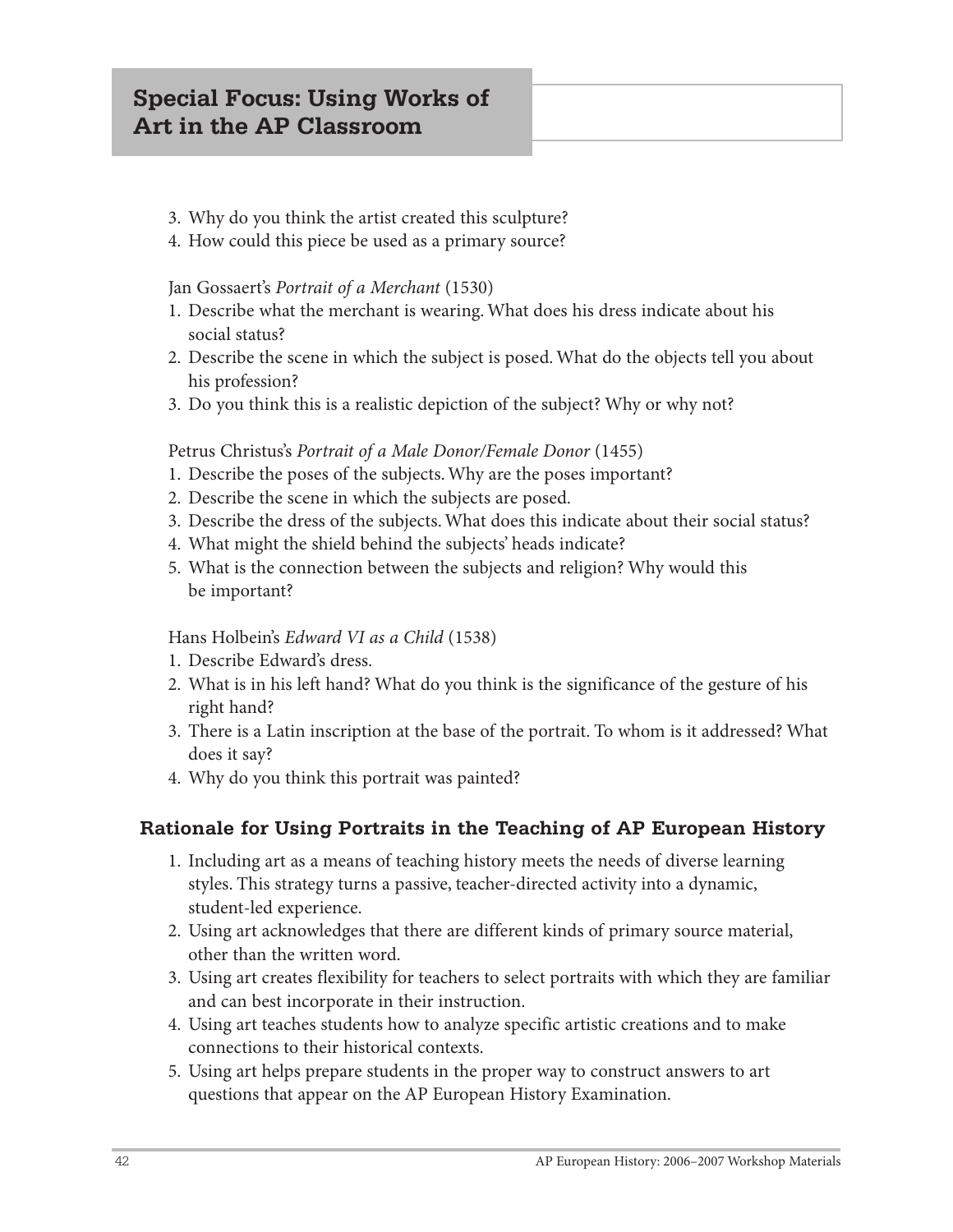#### **Feldman Method of Art Criticism**

Edmund Feldman, professor emeritus of art at the University of Georgia, developed an easy four-step method for evaluating a work of art:

- 1. **Description** (what can be seen in the artwork)
- 2. **Analysis** (what relationships exist among what is seen)
- 3. **Interpretation (**what is the content or meaning, based on steps 1 and 2)
- 4. **Judgment** (what is your evaluation of the work, based on steps 1, 2, and 3)

With the Feldman method, the critical process is not passive, but active and exploratory. Notice that the process moves from strictly objective statements in step 1 to a subjective response in step 4 (or from specific to general).

**Descriptive** words about an artwork are like pointers; they draw attention to something worth seeing—so remember that the words you use must be neutral. Do not use terms that denote value judgments, such as "beautiful," "disorderly," "funny-looking," "harmonious," etc. Instead, focus on the factual information, such as smooth, round, a lake, a triangular shape, a horse, a sword, etc. This is important so that students (and yourself) do not jump to conclusions before going through all the steps.

**Analysis** of relationships such as sizes, shapes, colors, textures, space and volumes, etc., encourages a complete examination of the work of art. It also reveals the decisionmaking process of the artist, who wants the viewer to make certain connections within the artwork.

**Interpretation** is the meaning of the work based on the information in steps 1 and 2. Interpretation is about ideas (not descriptions) or sensations and feelings. Do not be afraid of revising your interpretation when new facts are discovered (such as the date of the artwork, or the personal history of the artist, or events of the time). Conversely, do not be reluctant to make an interpretation from your own analysis of only the visual information.

**Judgment**, the final step, is often the first statement that is expressed about an artwork before it has really been examined. Judgment in that case is neither informed nor critical but simply an opinion. Feldman identifies three philosophies of art that are useful for justifying careful evaluation:

- **• Formalism** stresses the importance of the formal or visual elements of art (technique, composition, etc.).
- **• Expressivism** stresses the importance of the communication of ideas and feelings in a convincing manner.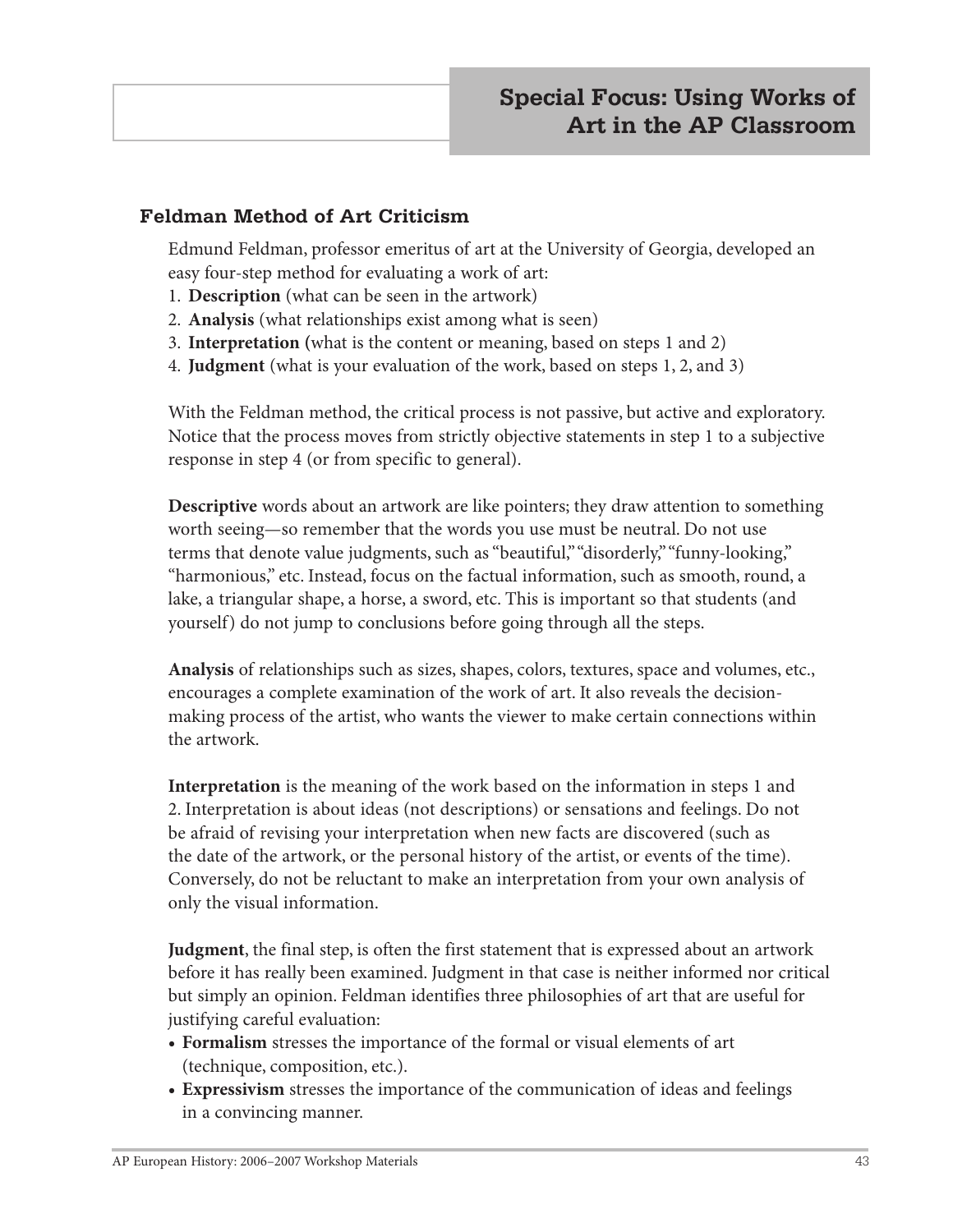**• Instrumentalism** stresses the importance of the social intention of the work (relates positive social content or can constructively influence human behavior).

When students use this method of art criticism they develop a critical, more sophisticated understanding of what the artist created and why he or she created it. They also are able to make connections between the artist's intention in creating the work and the zeitgeist (the "spirit of the times") in which the work was completed.

#### **Web Sites for Portraits**

- Diego Velázquez, *Philip IV as a Hunter* (1632–1633) http://philo.ucdavis.edu/zope/home/cmc/SPA141/VELASQUEZ/philhun1.jpg
- Diego Velázquez, *Philip IV on Horseback* (1634–1640) http://worldroots.com/brigitte/gifs2/philip4spain3.jpg
- Jacques-Louis David, *Napoleon Crossing the Alps* (1800) www.artofeurope.com/david/dav1.jpg

Jacques-Louis David, *The Emperor Napoleon in His Study at the Tuileries* (1812) www.nga.gov/cgi-bin/pimage?45831+0+0

- Andrea Verrocchio, *Lorenzo de' Medici* (1478) www.wsu.edu:8000/wciv/b/bb/bbw/bbw01.jpg http://faculty.cua.edu/pennington/ChurchHistory220/Lecture13/ verrochioLorenzo4.JPG
- Pisanello, *Leonello d'Este: Marquess of Ferrara* (1441) www.nga.gov/cgi-bin/pimage?44049+0+0 www.nga.gov/collection/sculpture/flash/zone10-3.htm

Petrus Christus, *Portrait of a Male Donor/Female Donor* (1455) www.nga.gov/cgi-bin/pimage?45827+0+0 Portrait of the female donor: www.gewandung.com/spaetmittelalter/robe/spaetmitt7.jpg Portrait of the male donor: www.artehistoria.com/genios/jpg/CHD05165.jpg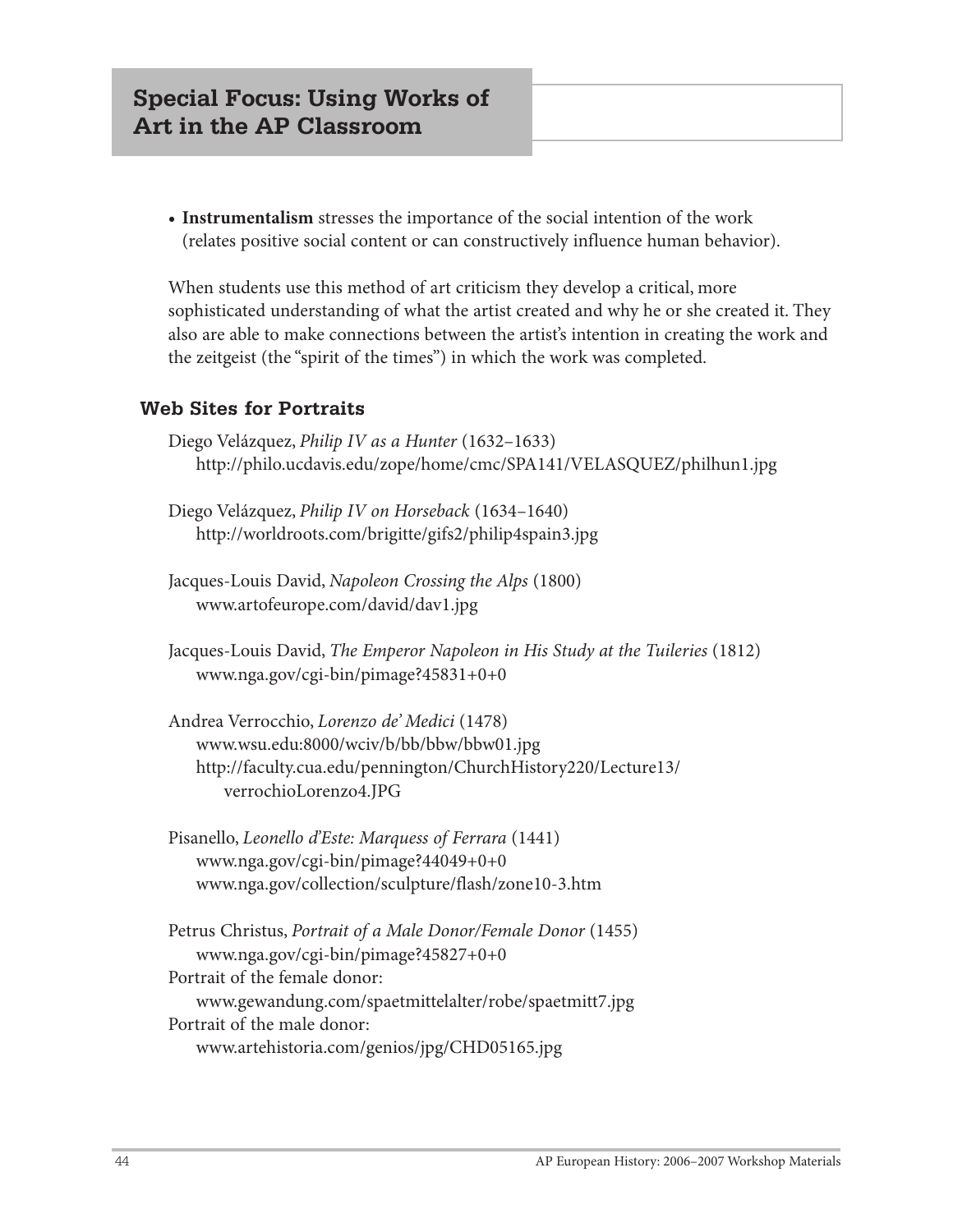Hans Holbein, *Edward VI as a Child* (1538) www.nga.gov/cgi-bin/pimage?74+0+0 http://keptar.demasz.hu/arthp/art/h/holbein/hans\_y/edward\_6.jpg

Marcus Gheeraerts, *Robert Devereux, Second Earl of Essex* (1596) www.nga.gov/cgi-bin/pimage?34178+0+0

- Rogier van der Weyden, *Portrait of a Lady* (1460) www.nga.gov/cgi-bin/pimage?54+0+0 http://keptar.demasz.hu/arthp/art/w/weyden/lady.jpg
- Jan Gossaert (studio of), *Portrait of a Merchant* (1530) www.nga.gov/cgi-bin/pimage?50440+0+0 www.artsfairies.com/Renacimiento/Jan%20Gossaert%20Mabuse/ Jan%20Gossaert%20Mabuse.jpg
- Leonardo da Vinci, *Ginevra de' Benci* (1474) www.nga.gov/cgi-bin/pimage?50442+0+0 www.nga.gov/exhibitions/2001/virtuebeauty/fig06.htm
- Thomas Gainsborough, *Mrs. Siddons* (1785) www.artofeurope.com/gainsborough/gai8.htm www.nationalgallery.org.uk/WebMedia/Images/68/NG683/eNG683.jpg
- Thomas Gainsborough, *Mrs. Richard Brinsley Sheridan* (1785) www.nga.gov/cgi-bin/pimage?102+0+0
- Leone Battista, *Self-Portrait* (1435) www.nga.gov/cgi-bin/pimage?43562+0+0 www.faculty.sbc.edu/aflaten/ARTH113x2p2.html
- Paul Gauguin, *Self-Portrait* (1889) www.nga.gov/cgi-bin/pimage?46342+0+0 www.nga.gov/feature/artnation/vuillard/images/gauguin/ gauguin\_portrait\_240x350.jpg
- William Hogarth, *Shrimp Girl* (c. 1750) www.nationalgallery.org.uk/WebMedia/Images/11/NG1162/mNG1162.jpg www.abcgallery.com/H/hogarth/hogarth32.html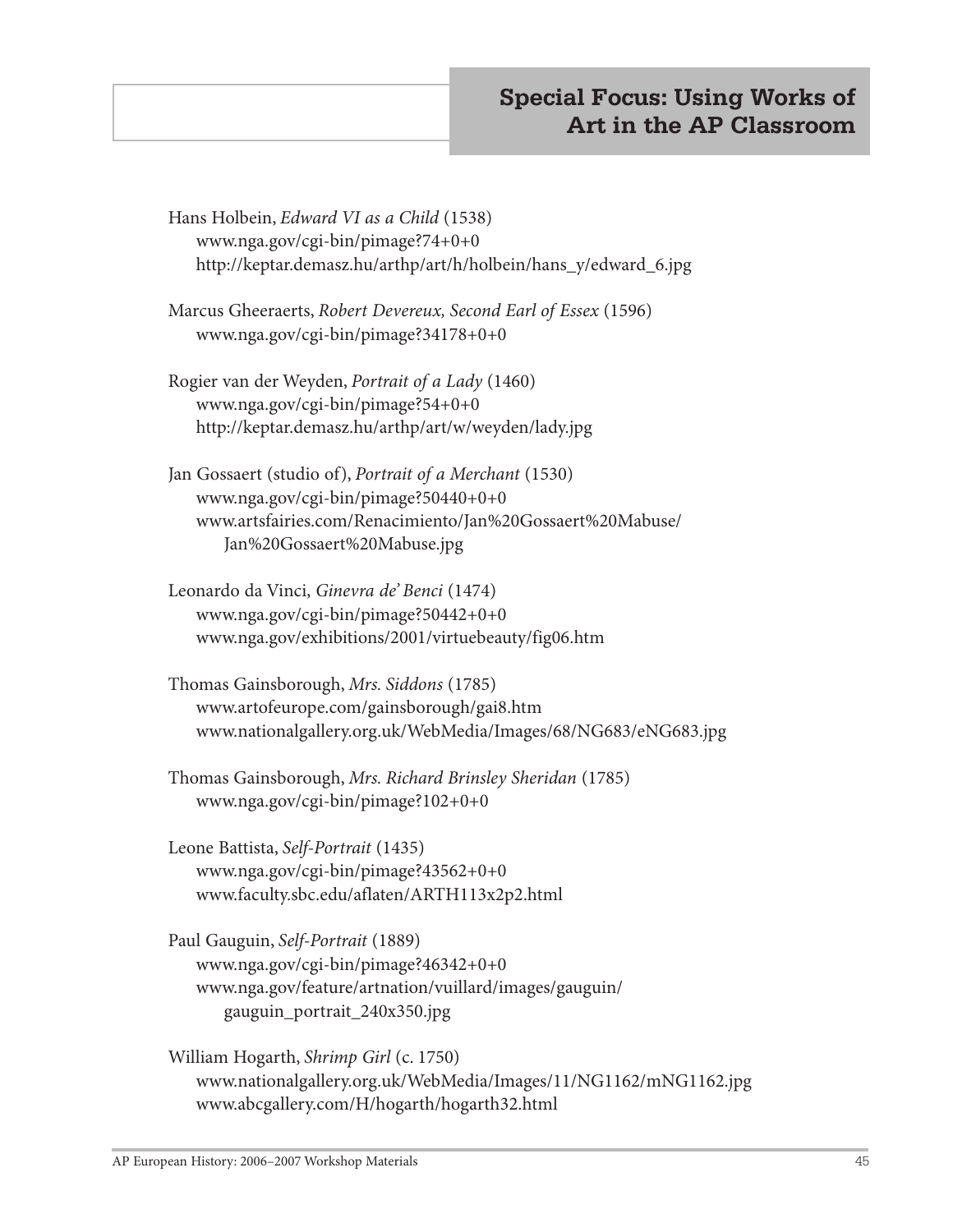# **Special Focus: Using Works of Art in the AP Classroom**

| Edward Degas, Woman Ironing (1876-1887)                                                                                 |
|-------------------------------------------------------------------------------------------------------------------------|
| www.nga.gov/cgi-bin/pimage?53248+0+0<br>www.nga.gov/feature/artnation/degas/images/womanironing.jpg                     |
| Henri de Toulouse-Lautrec, Jane Avril Leaving the Moulin Rouge (1892)<br>http://bertc.com/subthree/toulouse-Lautrec.htm |
| www.holycross.edu/departments/mll/cschick/scan017.jpg                                                                   |
| Suggestion: Teachers should use a Google search to find the different depictions of<br>Jane Avril by Lautrec.           |
| Pablo Picasso, Woman Ironing (1904)                                                                                     |
| www.guggenheimcollection.org/site/artist_work_md_126_30.html                                                            |
| www.guggenheimcollection.org/images/lists/work/126_30_sm.jpg                                                            |
| Pablo Picasso, Portrait of Gertrude Stein (1906)                                                                        |
| www.metmuseum.org/Works_of_Art/                                                                                         |
| ViewOne.asp?dep=21&viewmode=0&item=47.106                                                                               |
| http://paris.usembassy.gov/resources/franceus/famericans6.htm                                                           |
| George Grosz, The Engineer Heartfield (1920)                                                                            |
| www.moma.org/collection/depts/drawings/blowups/draw_014.html                                                            |
| http://hip.cgu.edu/aisenberg/20thslides/2engineer.jpg                                                                   |

Otto Dix, *Dr. Mayer-Hermann* (1926) www.moma.org/collection/provenance/items/3.32.html www.universalcolorslide.com/ucs/small/MD21005P.jpg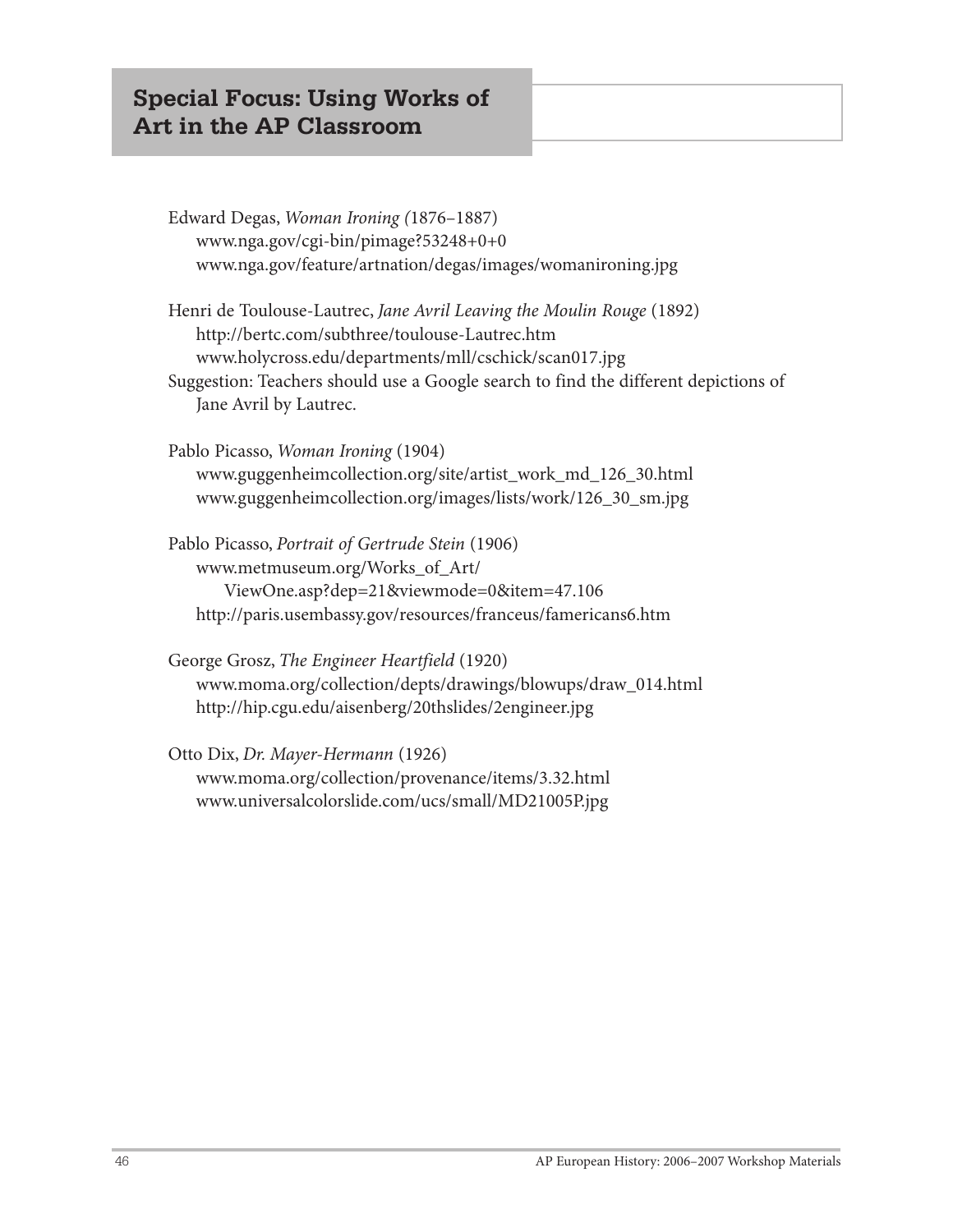# **Of Palaces and Princes: Understanding Politics, Society, and Architecture**

Gordon R. Mork Purdue University West Lafayette, Indiana

> Courses on European history, whether taught in college or in an  $AP^{\circledR}$  program, emphasize the linkages among various disciplines. To understand a person (be that person prince or peasant) it is useful to see where and how that person lived. An argument can be made that such an approach is particularly true with rulers, who have very wide options in choosing their residences.

For this essay, I have selected three absolute monarchs of the early modern period: Philip II of Spain, Louis XIV of France, and Frederick II (the Great) of Prussia. All three are well-known figures, and the standard textbooks give them considerable treatment. The residences that they had built for themselves—the Escorial, Versailles, and Sanssouci—are also mentioned (and sometimes pictured) in the standard textbooks and document sets. Reference works and Web sites provide additional information. The object of this essay is to present a more systematic comparison of these princes and their palaces, and show the links between their residences and their ideologies and policies.

First, I will set forth the basic information about each of the three monarchs and their creations separately, then I will turn to an analysis of the palaces as "primary sources," and finally I will suggest some implications of the approach and how it can be applied to other rulers.

#### **Philip II**

Philip II ruled Spain and its empire from 1556 to 1598. When he took power from his father, Charles V, the Habsburg legacy was divided. Philip's uncle, Ferdinand, took the "Austrian" lands and the title of Holy Roman Emperor, and Philip received the Spanish lands and their dependencies, including Spanish America, the Habsburg lands in Italy and the Low Countries, and East Asia (the Philippine Islands were named in his honor).

Philip had a residence in the center of the capital city, Madrid, but he wanted to establish a new residence for himself outside that city. With the financial resources of a vast empire, he was able to expend a large amount of money on his building project.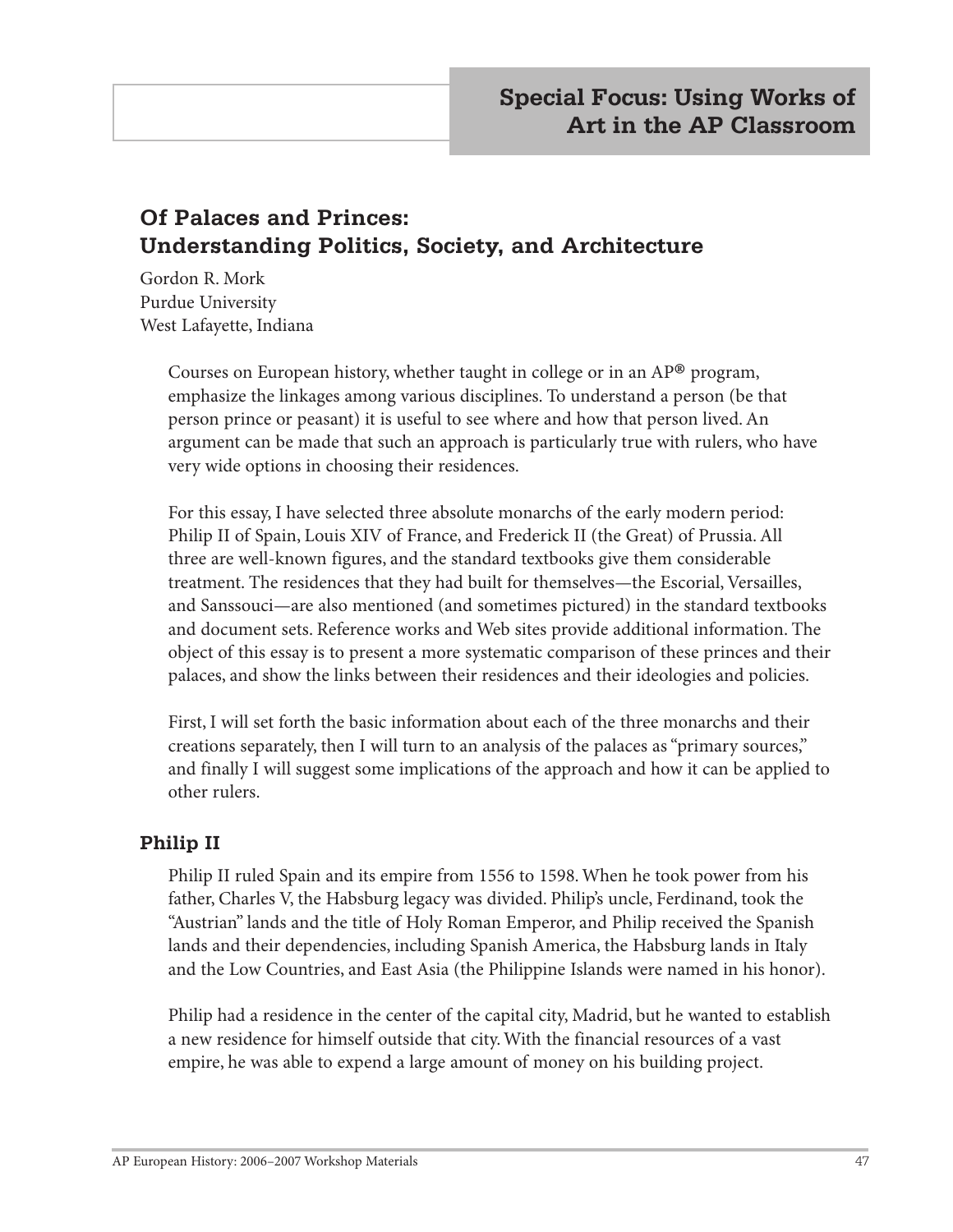Philip thus chose to construct a monastery. The monastery of Saint Lawrence of the Escorial (sometimes spelled Escurial) was constructed between 1563 and 1584 under the direction of architects Juan Bautista de Toledo and Juan de Herrera. Philip gave his architects instructions to observe "simplicity of form, severity in the whole, nobility without arrogance, majesty without ostentation." Thus it was deliberately massive and austere, and set well away from Madrid (over 40 kilometers) and with no local town or nearby buildings to house Spanish courtiers or foreign visitors. Aside from a very small staff, Philip was usually alone among the monks of the Hieronymite order.

A view of the structure (online at www.madrimasd.org/ingles/culture/places/escorial/ default.asp) suggests a rectangular grill for cooking meat, recalling the martyrdom of St. Lawrence, who was believed to have been executed by roasting on an open fire. The axis of the structure is dominated by a large domed church, suggesting (but not exceeding) the size and majesty of St. Peter's in Rome, which had recently been completed and upon which his architects had worked. The residence of Philip himself was a small suite of rooms extending eastward from behind the choir of the church, thus forming a sort of handle for the "grill."



**Dmitri Kessel/Getty Images**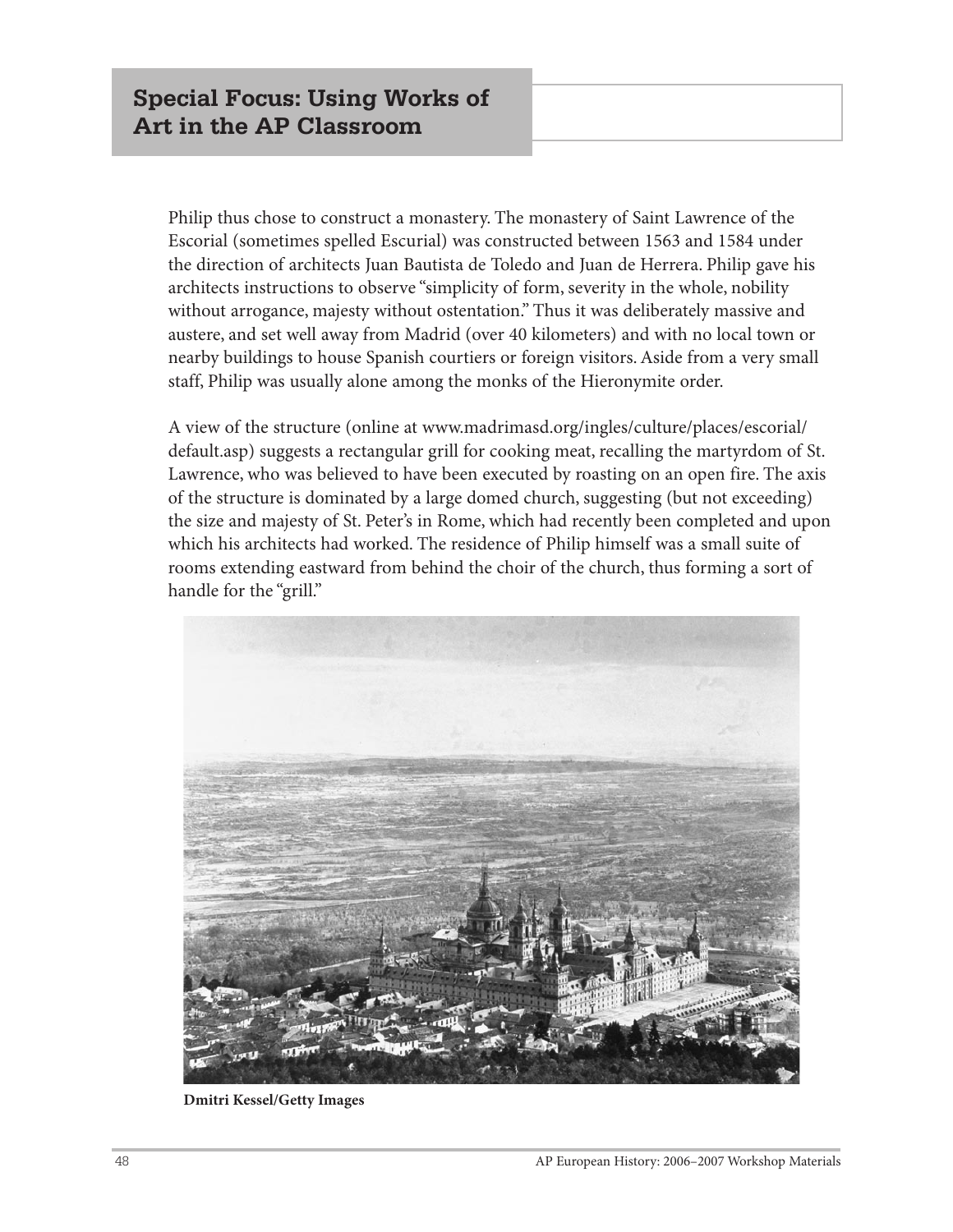The royal chambers were decorated in a spartan, almost Dutch style, with tiled floors and walls. The king's bedchamber had a small window opening directly into the church, so that he could view the religious ceremonies there at any time. The complex contains a similar apartment for the queen. Within the crypt of the monastery church are the tombs of the Spanish kings.

From a secondary source (*The Armada* by Garrett Mattingly, published in 1959*<sup>1</sup>* ):

The vast stone pile which he had drawn about him like a garment spoke of his peculiar self as no other building in Europe had ever echoed the spirit of a single man. The building is seated on the knees of the mountains, the sawtoothed rock ridge of the Guadarramas rising steeply behind it…At the center of the building rises the dome of the monastery church. Its shape suggests St. Peter's, a resemblance which did not escape contemporaries and probably was meant not to escape them…At the secret heart of the great building, right next to the monastery church, a meager suite of rooms is hidden. The most important pieces are a sort of study or workroom decently lighted but somehow meanly proportioned, and off it an alcove bedroom which has a shuttered little window opening into the church near the high altar. Monastery, palace and tomb prove only so many masks concealing a retreat, a refuge, almost a hiding place.

Additional source: ICOMOS, Advisory Body Evaluation recommending the Escorial for the UNESCO World Heritage list, 1983. See http://whc.unesco.org/pg.cfm?cid=31&id\_ site=318.

#### **Louis XIV**

Louis XIV was king of France from 1643 to 1715. He inherited the throne from his father while still a child, and he had frightening memories of the uprising against the throne known as the Fronde (1648). Though he maintained and improved the urban residence of the Louvre, he often sought refuge at the royal properties outside the city, including the Renaissance chateaux along the Loire. As France and the French Empire stabilized during this reign, he had the financial resources for a major construction project.

He chose to reconstruct and immensely expand the royal hunting residence at Versailles.

<sup>1</sup> Garrett Mattingly, *The Armada* (Boston: Houghton Mifflin, 1959), 72–73.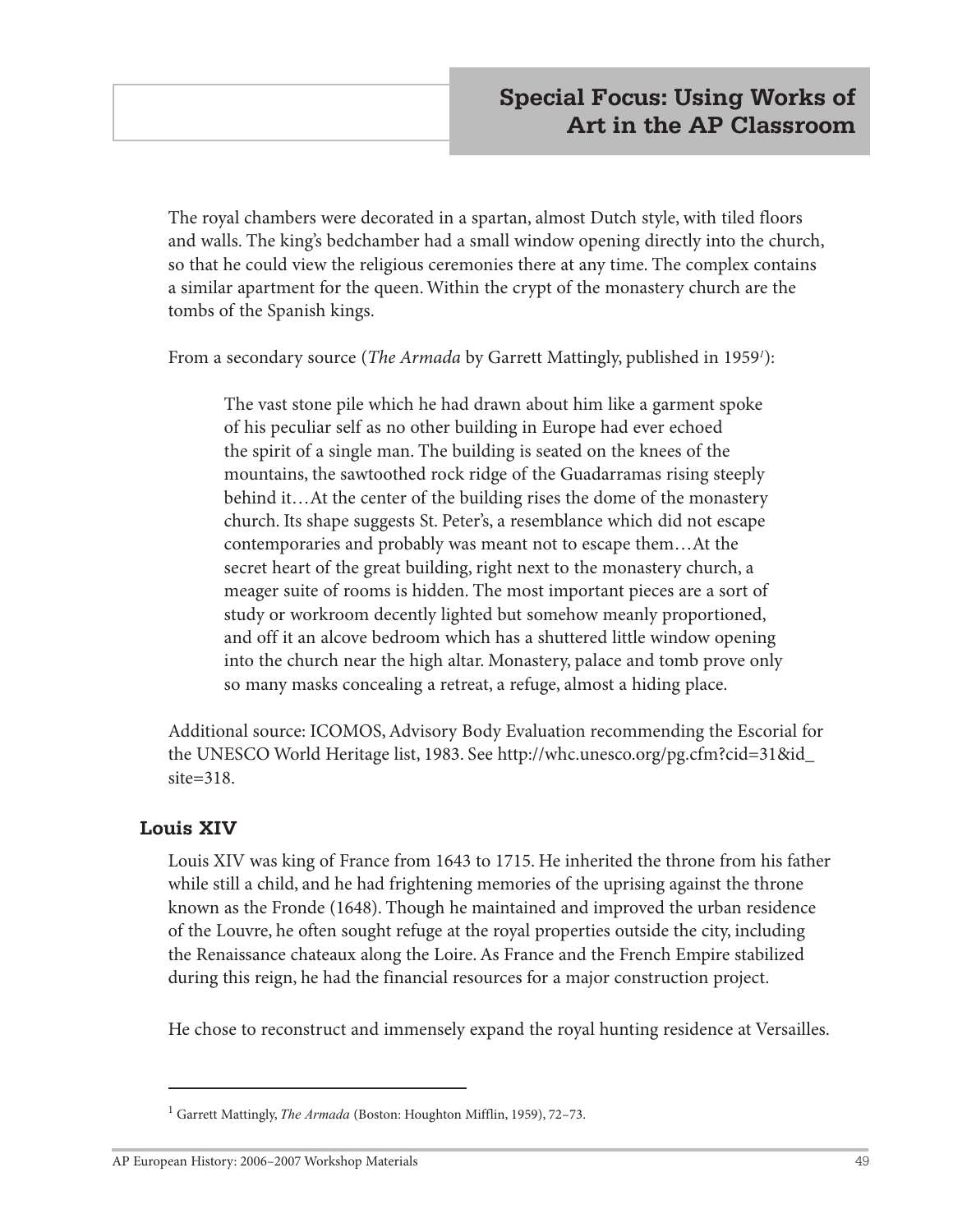# **Special Focus: Using Works of Art in the AP Classroom**

In truth, the original building at Versailles seems little like an American idea of a "hunting lodge." Rather, it was a chateau capable of housing much of the royal court during elaborate country excursions, which would include "the hunt." Louis had the original chateau expanded somewhat beginning in 1661.



**Pierre Boulat/Getty Images**

Then, beginning in 1678, Louis authorized a major expansion, so that the façade along the garden grew to some 670 meters in length. The chief architect was Jules Hardouin-Mansart. Construction continued throughout Louis's reign, and continued well into the eighteenth century under his successors.

The axis of Versailles runs through the royal apartments, specifically the king's bedchamber and the vast Hall of Mirrors. The elaborate court ceremonials of the "*lever*" and the "*coucher*" combined the political, social, and personal aspects of court life. His wife's chambers were nearby. The Hall of Mirrors, and the adjacent reception rooms, provided opportunities for courtiers to engage in political discourse with one another and even (if smiled upon) with the Sun King himself. The Chapel Royal was a large and richly decorated church in the north wing of the chateau. It was the tallest building in the royal complex, but clearly not the central structure.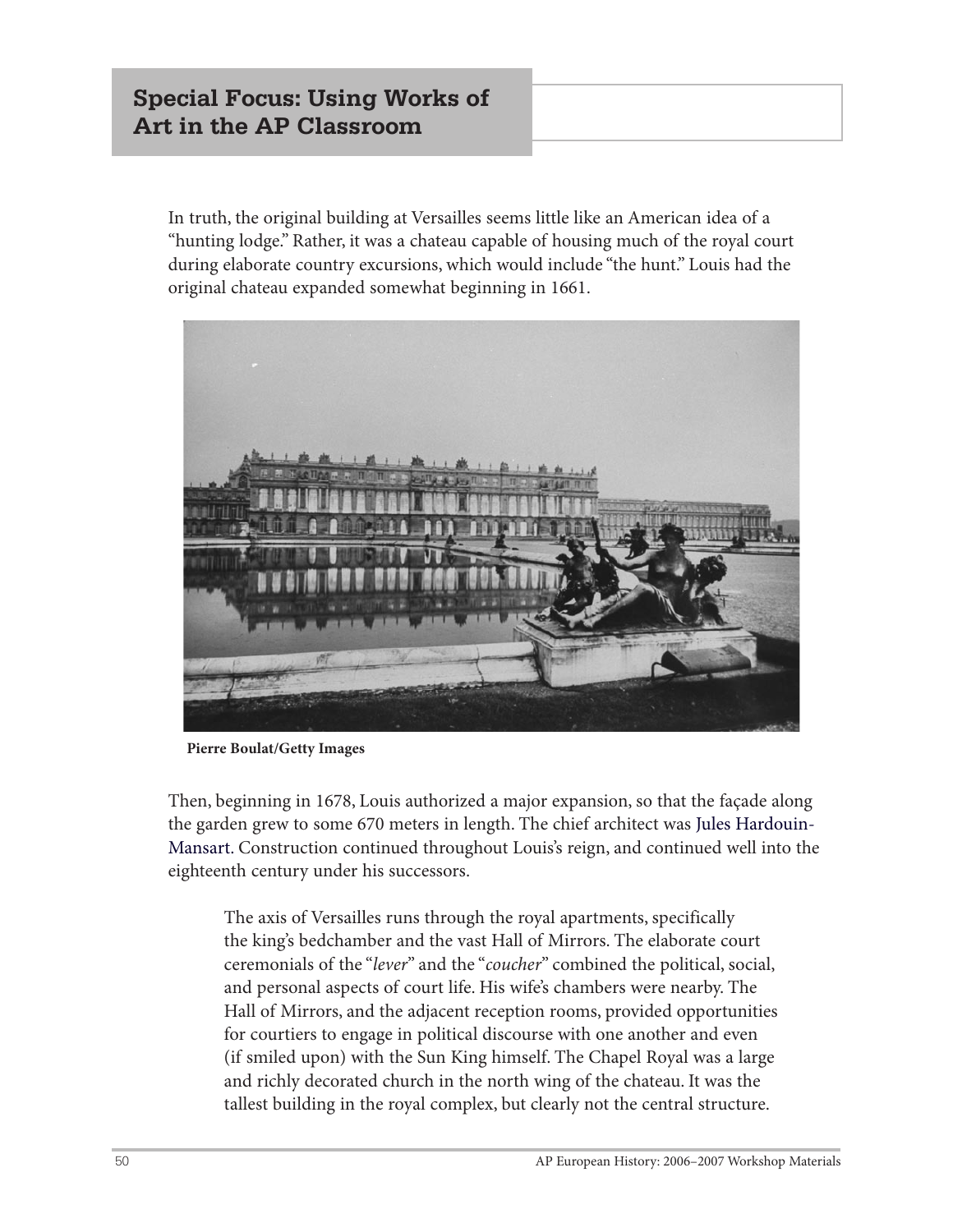As the palace expanded, the nobles of the realm and ambitious members of the upper bourgeoisie were strongly encouraged to take up residence at Versailles. There they had access to power and privilege. Away in the provinces or in Paris (where they might hatch plots and even rebellions) they were excluded from the social and political opportunities of court life.

From a primary source (*Mémoires of the Duc de Saint-Simon (The Memoirs of the Duke de Saint-Simon)*, written ca. 1740–1746*<sup>2</sup>* ):

The new building contained an infinite number of rooms for courtiers, and the King liked the grant of these rooms to be regarded as a coveted privilege. He availed himself of the frequent festivities at Versailles, and his excursions to other places, as a means of making the courtiers assiduous in their attendance and anxious to please him; for he nominated beforehand those who were to take part in them, and could thus gratify some and inflict a snub on others. He was conscious that the substantial favors he had to bestow were not nearly sufficient to produce a continual effect; he had therefore to invent imaginary ones, and no one was so clever in devising petty distinctions and preferences which aroused jealousy and emulation…It was another distinction to hold his candlestick at his *coucher*; as soon as he had finished his prayers he used to name the courtier to whom it was to be handed, always choosing one of the highest rank among those present…

From a secondary source (*Louis XIV* by John B. Wolf, published in 1968*<sup>3</sup>* ):

French kings had always lived their lives in full view, and under Louis XIV this came to mean that the king's life became a court ceremony. Only when he was closeted with his ministers, or visiting his mother or his wife or a mistress, were his courtiers denied the opportunity of seeing the king. From the moment he opened his eyes in the morning until the candle was

 $^2$  According to the Catholic Encyclopedia's entry about Saint-Simon (at www.newadvent.org), the duke wrote his memoirs primarily between 1740 and 1746. This passage appears in the following English translation: F. Arkwright, ed., *The Memoirs of the Duke de Saint-Simon (*New York: Brentano's). Quoted on Modern History \_\_Sourcebook, "Duc de Saint-Simon: The Court of Louis XIV," www.fordham.edu/halsall/mod/17stsimon.html.

<sup>3</sup> John B. Wolf, *Louis XIV* (New York: Norton, 1968): 270, 362.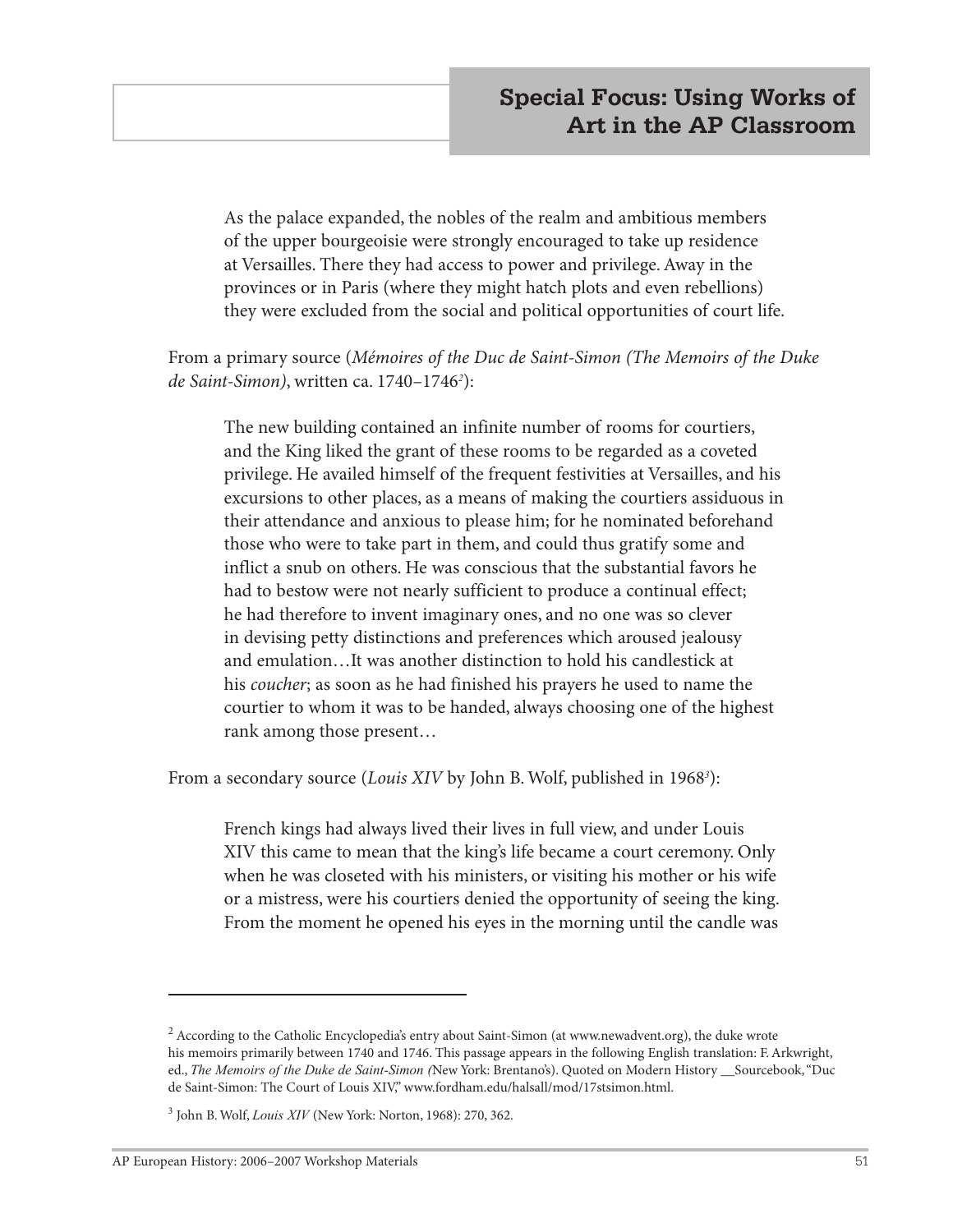blown out at night, Louis lived surrounded by his servants, his household, officers of his army, prelates of the church, and noblemen—all hoping for favor. Thus the dramatic events of the day became almost theatrical: the king's *lever* and *coucher*, his *diner* and *souper* were all elaborately staged…At Versailles, the bedroom of the king is in the center, identifying the king as the highest power on earth, while the chapel is to one side. The imposing grandeur of the chateau was evidence of the wealth of the kingdom; and its construction without walls and moats was proof of the power of the king's government.

Additional source: ICOMOS, Advisory Body Evaluation nominating Versailles for the UNESCO World Heritage list, 1979. See http://whc.unesco.org/pg.cfm?cid=31&id\_ site=83

#### **Frederick II**

Frederick II was king of Prussia from 1740 to 1786. He inherited the throne of this small German kingdom from his father, Frederick William I, who was known as the "soldier king." The two men were of very different temperament, the father tough and brutally disciplined, the son a creature of the Enlightenment who loved French philosophy and secular baroque music. The father loved to discipline his troops, but rarely risked them in battle. The son saw the small but effective army as an instrument of state. When he took the throne he began a series of wars from which Prussia would emerge as one of the five great powers of Europe. But at heart, Frederick II was an intellectual and an artist.

He chose to build a small pleasure palace outside of Berlin at Potsdam, naming it with the French title "sans souci," i.e., "without care."

Sanssouci (usually spelled as one word) was built between 1745 and 1747. Frederick himself sketched the basic plan (available online at www.geog.fu-berlin.de/eurocis/ whl/c532sanss.shtml#fig1). The architect was Georg Wenzeslaus von Knobelsdorff, a Prussian who had trained in Rome, Venice, Florence, Dresden, and Paris. The palace was a paradox of intimate simplicity and rococo exuberance. Built on the crest of a small hill, it had only one story and 11 major rooms, with rationally ordered vineyard terraces descending to the garden below. At the central axis was a rotunda that served as a royal dining room, with a suite of five rooms to the right for the king, and a suite of five guest rooms to the left. Voltaire was the guest of the king and was assigned the fourth room from 1750 to 1753. Another room of special note was the music room, where Frederick enjoyed chamber music concerts. Often he joined in himself, as he was a skilled flute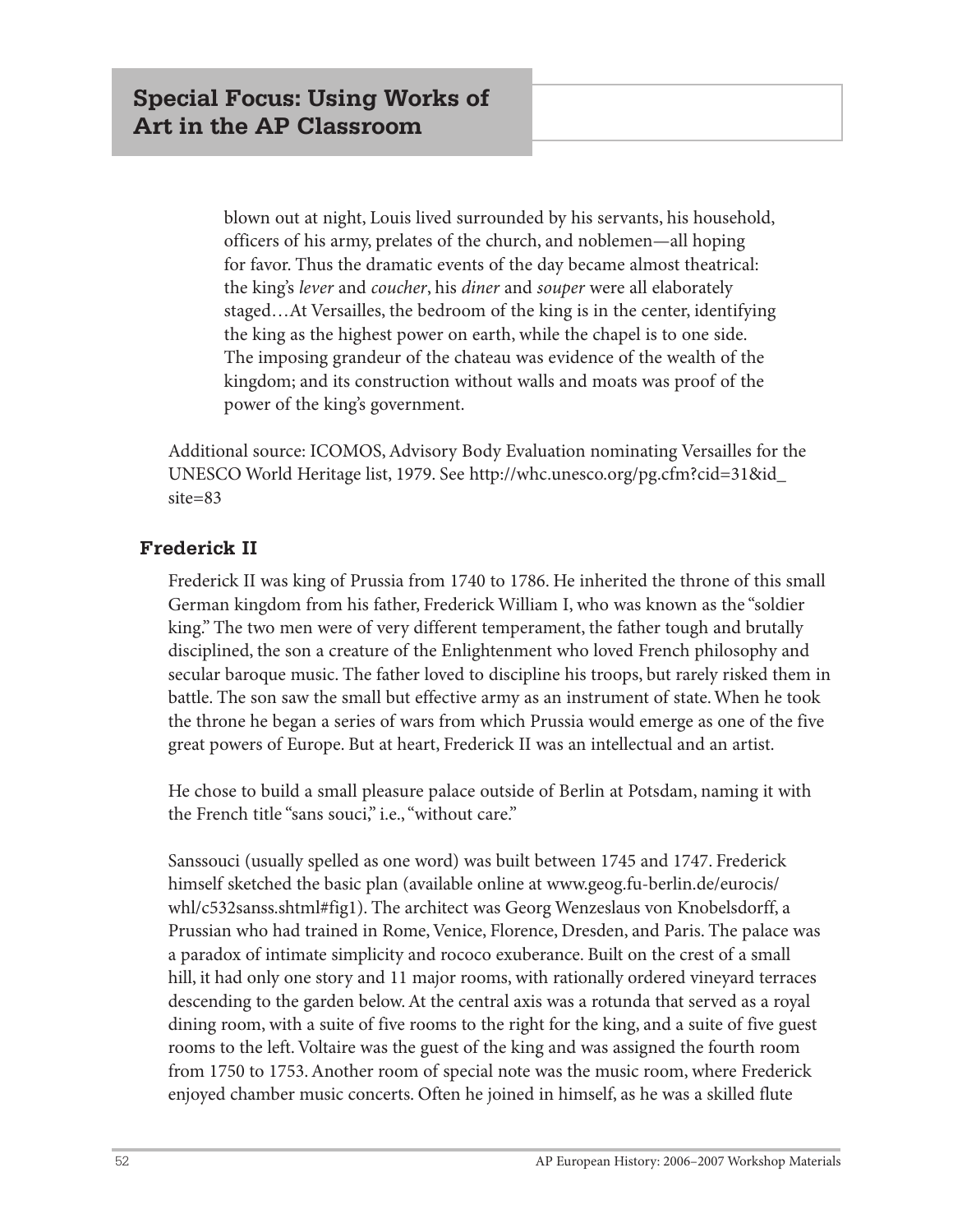player. The king's paneled library was a small but richly decorated space. The shelves held classics and contemporary works in French. At his desk Frederick received reports from all over his kingdom, which he annotated, and issued orders for governing his small but efficient realm. There was no royal chapel and there were no quarters for the queen, who remained at a palace in Berlin.



**Sigrid Estrada/Getty Images**

From a primary source (a document written by Frederick in 17524 ):

A well conducted government must have an underlying concept so well integrated that it could be likened to a system of philosophy. All actions must be well reasoned, and all…must flow towards one goal, which is the strengthening of the state and the furthering of its power. However, such

<sup>4</sup> This English translation appears in: George L. Mosse et al., eds., "Frederick II, Political Testament," *Europe in Review*, (Chicago: Rand MacNally, 1957): 110–112. Reprinted in Dennis Sherman, ed., *Western Civilization: Sources, Images, and Interpretations*, Vol. II, (New York: McGraw-Hill, 1995): 41–42. Reprinted on North Park University History Department, "Frederick II (The Great) of Prussia: Political Testament," www.northpark.edu/history/Classes/Sources/ Frederick%20the%20Great.html.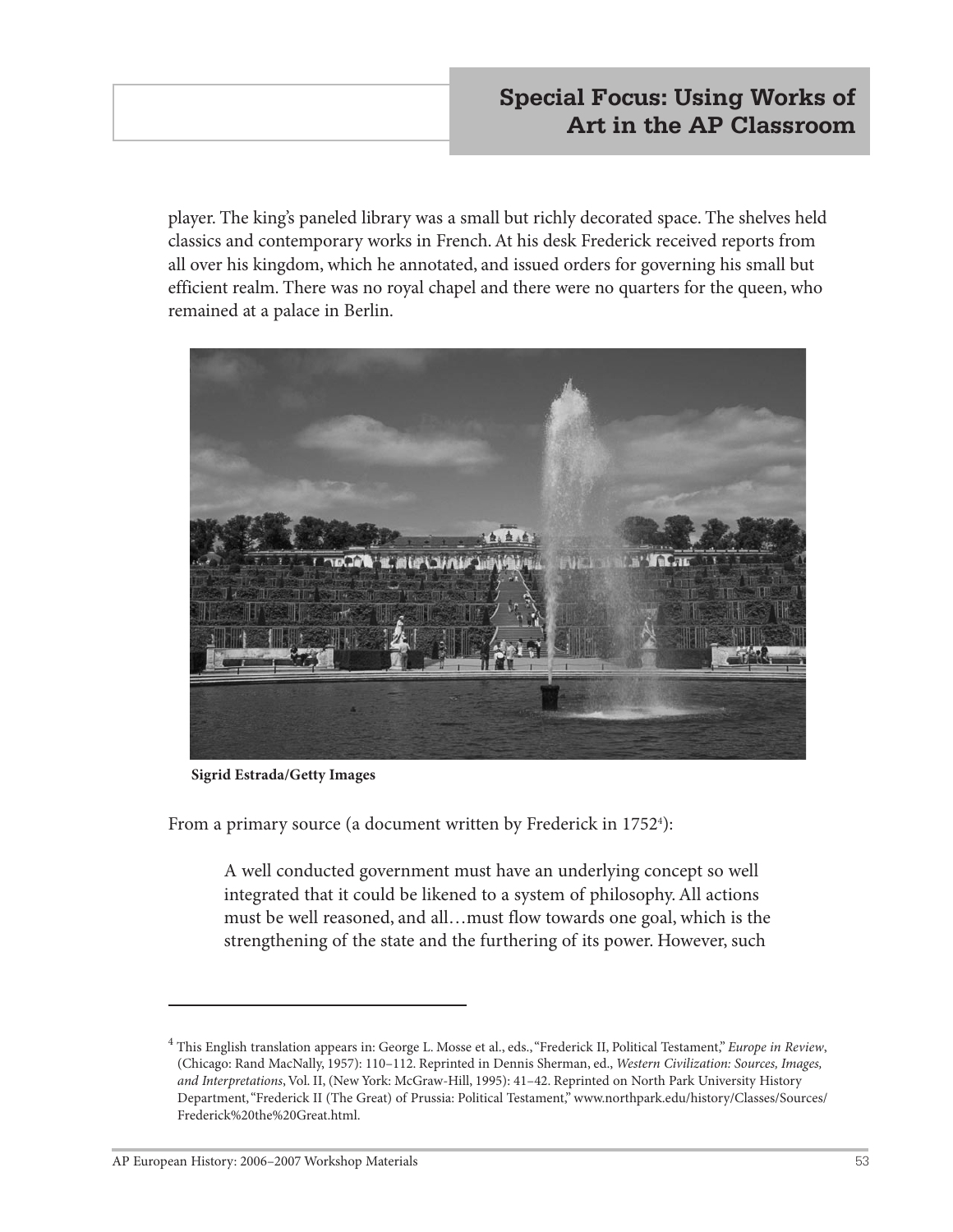a system can flow but from a single brain, and this must be that of the sovereign. Laziness, hedonism and imbecility, these are the causes which restrain princes in working at the noble task of bringing happiness to their subjects…A sovereign is not elevated to his high position, supreme power has not been confined to him in order that he may live in lazy luxury… The sovereign is the first servant of the state…

From a secondary source (*Books and Characters, French and English* by Lytton Strachey, published in 19155 ):

Meanwhile the life of the Court—which passed for the most part at Potsdam in the little palace of Sans Souci which Frederick had built for himself—proceeded on its accustomed course. "What do you do here?" one of the royal princes was once asked. "We conjugate the verb *s'ennuyer*," was the reply. [The French verb *s'ennuyer* means "to make oneself bored."] But, wherever he might be, that was a verb unknown to Voltaire. Shut up all day in the strange little room, still preserved for the eyes of the curious and with its windows opening on the formal gardens and its yellow walls thickly embossed with the brightly coloured shapes of fruits, flowers, and birds, the indefatigable old man worked away at his histories, his tragedies, his *Precede*, and his enormous correspondence…

When the evening came it was time to dress, and in all the pomp of flowing wig and diamond orders to proceed to the little music-room, where his Majesty, after the business of the day, was preparing to relax himself upon the flute. The orchestra was gathered together; the audience was seated; the concerto began. And then the sounds of beauty flowed… But a moment later it was supper-time; and the night ended in the oval dining room amid laughter and champagnes…the sarcasms of Frederick and the devastating coruscations of Voltaire.

Additional source: ICOMOS, Advisory Body Evaluation recommending Sanssouci for the UNESCO World Heritage list, 1989. See http://whc.unesco.org/pg.cfm?cid=31&id\_ site=532.

<sup>5</sup> Lytton Strachey, *Books and Characters, French and English* (1915). Quoted on Jeffrey Sauer, "Voltaire and Frederick the Great" (1997), http://eserver.org/books/strachey/voltaire-and-frederick.html.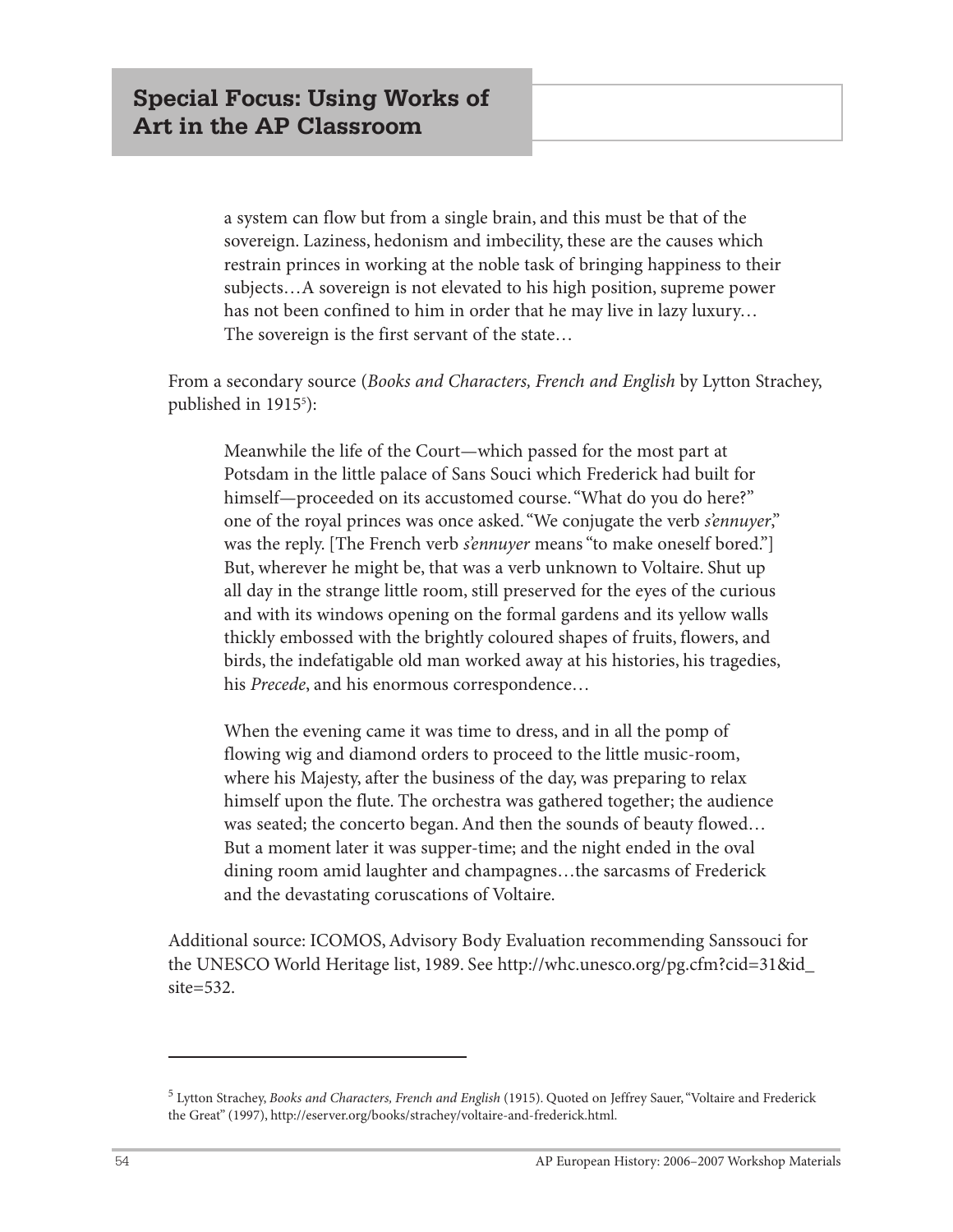#### **Analysis**

Like all good comparisons, we must consider both similarities and differences.

**Similarities:** Each of the princes wished to construct a new palace for himself outside his capital city, and he had sufficient financial resources to do it. All three buildings were palaces, not fortresses, indicating that each prince believed he had sufficient military power to guarantee his safety without the walls, moats, and drawbridges that typified the medieval castle. All three took an active interest in the design and construction of their palaces, and all three used them extensively after they had been built (though all three maintained other residences as well). All three looked upon themselves as legitimate absolute monarchs.

**Differences:** The nature of the court was quite different for each of the three. Philip II and Frederick II kept their courtiers and government officials at a distance, ruling through written reports and written orders. Louis XIV intentionally surrounded himself with dozens (sometimes hundreds) of members of his government, creating elaborate displays to impress both the country's elites and the common people.

The role of religion in each of the palaces was strikingly different. Philip II, the champion of the Counter-Reformation and the Catholic Reformation, placed himself in a cloister among the monks. Louis XIV, who saw himself as a "most Catholic" king and who revoked the Edict of Nantes, made a great ceremony of attending mass each day at an elaborate Chapel Royal which, however, was well removed from the center of the palace. Frederick II, though the head of the Protestant Church within his kingdom, showed little personal devotion to his religion. As a man of the Enlightenment, he spoke broad-mindedly of religious tolerance (though he perpetuated anti-Jewish practices). He hosted other philosophers (like Voltaire) who were actively hostile to all organized religion. There was no royal chapel in his palace at Sanssouci.

Finally, it is instructive to look at the central axis of each of the residences. Philip II's Escorial is centered upon a large and magnificent church. His own chambers are also centrally located, so he could watch (and thus participate in) religious ceremonies, but their size and décor were dwarfed by the church itself. Louis XIV's Versailles is centered on the royal apartments, specifically the king's bedroom, and its grand anterooms, especially the very large and splendidly ornate Hall of Mirrors. Frederick II's Sanssouci centers on the king's dining room, where he entertained selected intellectuals of the age, like Voltaire. Though graciously designed, it is very small in comparison to Philip's church or Louis's Hall of Mirrors.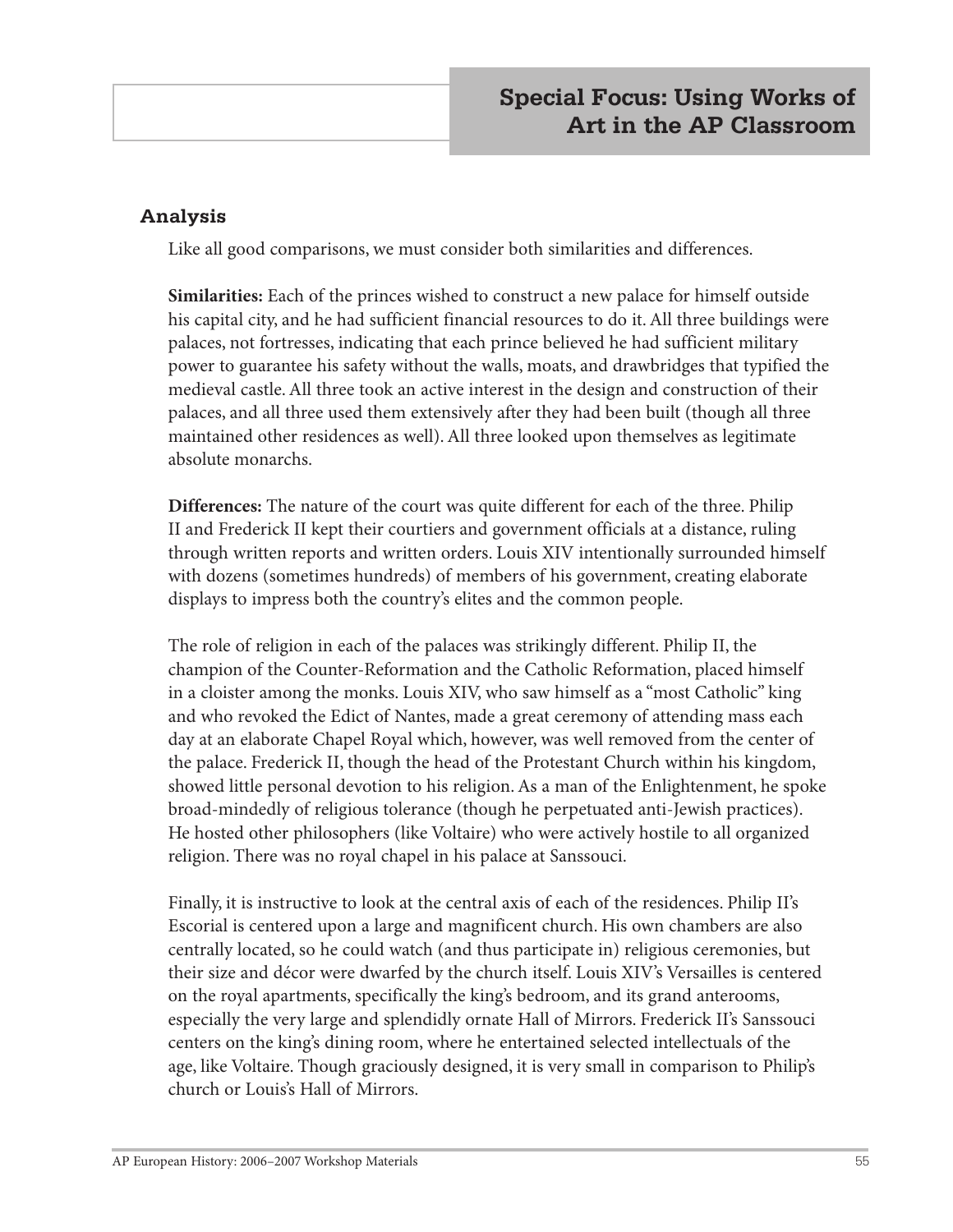#### **Limitations of Analysis**

There are important limitations to the analysis here, not only those of the time and the space of this presentation. First, I have nearly ignored the importance of landscape and garden architecture; lavish gardens, including waterways, fountains, and statuary were often very much a part of palace complexes, both in form and in function. Second, each of these princes had other palaces at their disposal, and their schedules moved them (and their entourages) from venue to venue over the year. (Frederick built a "New Palace" at the other end of the gardens of Sanssouci; while Sanssouci had only 11 rooms, the New Palace had over 200.) Third, we must remember that palace complexes were nearly always "under construction"; we see them as static historical "documents," but in practice they were extremely dynamic, being built, remodeled, torn down, and rebuilt year after year. Fourth, I have not discussed the implications of architecture for domestic relations, i.e., marriages and mistresses, legitimacy, homosexuality, etc. Finally, I have been emphasizing the role of the princes themselves, but the legions of workers—from unskilled day laborers and servants, through highly skilled craftsmen (and a few women), to the top artists and architects—were essential; this "working class" of the palace has a history all its own.

#### **Implications**

A review of both DBQs and FRQs from AP European History Exams over the past 20 years (see especially 1988 and 1999) will provide ample evidence that students should be taught to draw conclusions from evidence presented, including evidence from art and architecture. The material presented and the analysis suggested here could be applied to other rulers as well as the three examples we have seen. Peter the Great built an entirely new city hundreds of miles from the traditional capital of Russia. The Austrian Habsburgs constructed grandiose palaces on the model of Versailles in several capitals.

The constitutional monarchs of northern Europe constructed much more modest chateaux for themselves. The German princely states, especially the Bavarians, constructed a myriad of spectacular palaces. Britain provides a very interesting case, in which the royal family lives well, to this very day, but in quarters much more limited than those that the Bourbons or Romanovs made for themselves.

Democratic countries have their own public palaces, as did the totalitarian dictators of the twentieth century. It may be stretching the point a bit, but such buildings as skyscrapers, railroad stations, airline terminals, and sports venues might be seen, in some sense, as the palaces of the new ruling classes. Historians are writing more and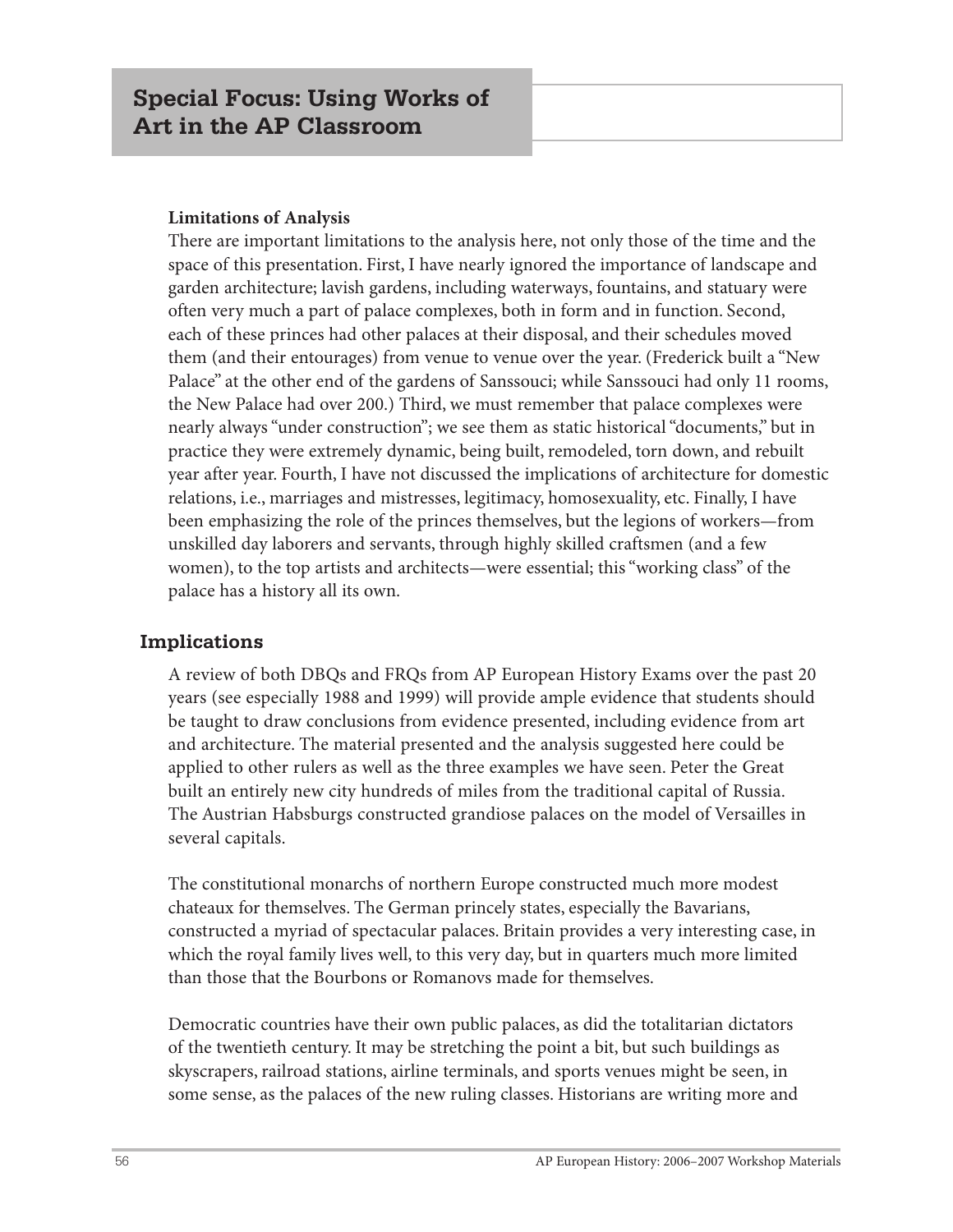# **Special Focus: Using Works of Art in the AP Classroom**

more about the nature of public discourse as seen through buildings, monuments, and mass culture. Perhaps the comparative study of the palaces of Philip, Louis, and Frederick will give our students insights that will help them to understand much more of the world in which we all live.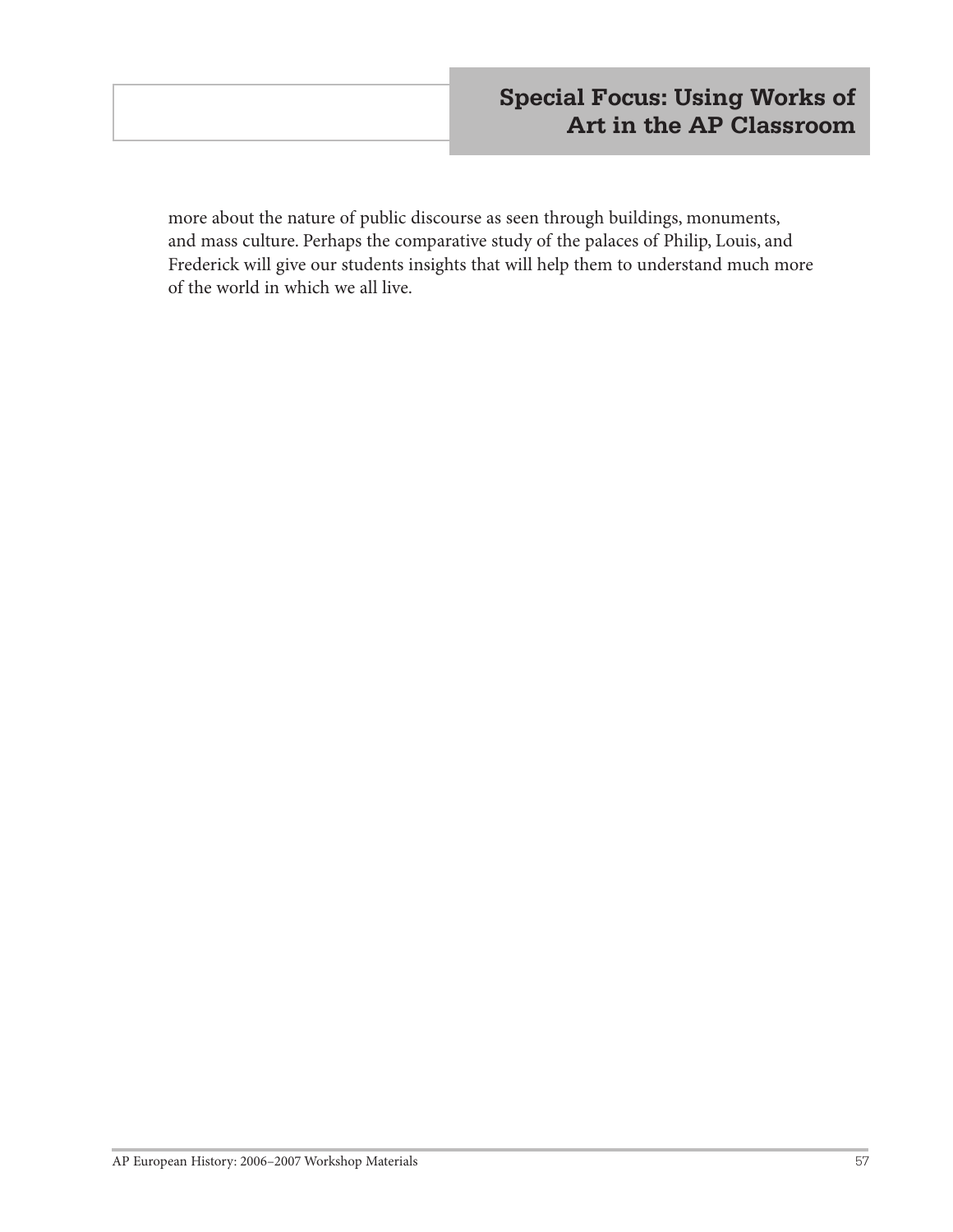# **Contributors**

*Information current as of original publish date of September 2005.*

#### **About the Editor**

**Patricia Pierson Peterson** received her B.A. from Randolph-Macon Woman's College and M.A. from Duke University. For 32 years she taught history, including AP European History, at Evanston Township High School in Evanston, Illinois. She has taught in summer institutes in several states and is a consultant for the College Board, providing AP European History training for conferences in the Midwest region. She is one of the authors of the *AP Vertical Teams® Guide for Social Studies* and has several years of experience as a Reader of the AP European History Exam. She has led many student trips to the former Soviet Union.

**Susan Bittmann** received her undergraduate degree and master's degree from the University of North Carolina at Chapel Hill. She has taught in both public and private schools for 33 years and has been teaching AP European History for over 20 years. Susan served on the AP European History Development Committee from 1988 to 1992 and has had a long tenure as Reader, Table Leader, and Question Leader.

**George Fain** taught AP European History at Spartanburg High School in South Carolina for 25 years. Presently he is teaching Western civilization at the University of South Carolina Upstate and continues to act as a consultant for the College Board Southern Regional Office, where he provides workshops and summer institutes for both beginning and experienced AP European History teachers. He has served as a Reader, Table Leader, and Question Leader for the annual Reading of the AP European History Exam.

**Gordon R. Mork** was educated at Yale (B.A., 1960) and the University of Minnesota (Ph.D., 1966). He has taught introductory courses similar to AP European History at the University of Minnesota, the University of California: Davis, and Purdue University, where he is professor of history. He has been a consultant to ETS and the College Board for some 20 years, serving as an AP Exam Reader and Table Leader, a member of the Development Committee (three years as its chair), and a workshop leader for teachers in the Midwest Region. He has visited many royal palaces over the past 40 years, often with student groups, including the Escorial, Versailles, and Sanssouci.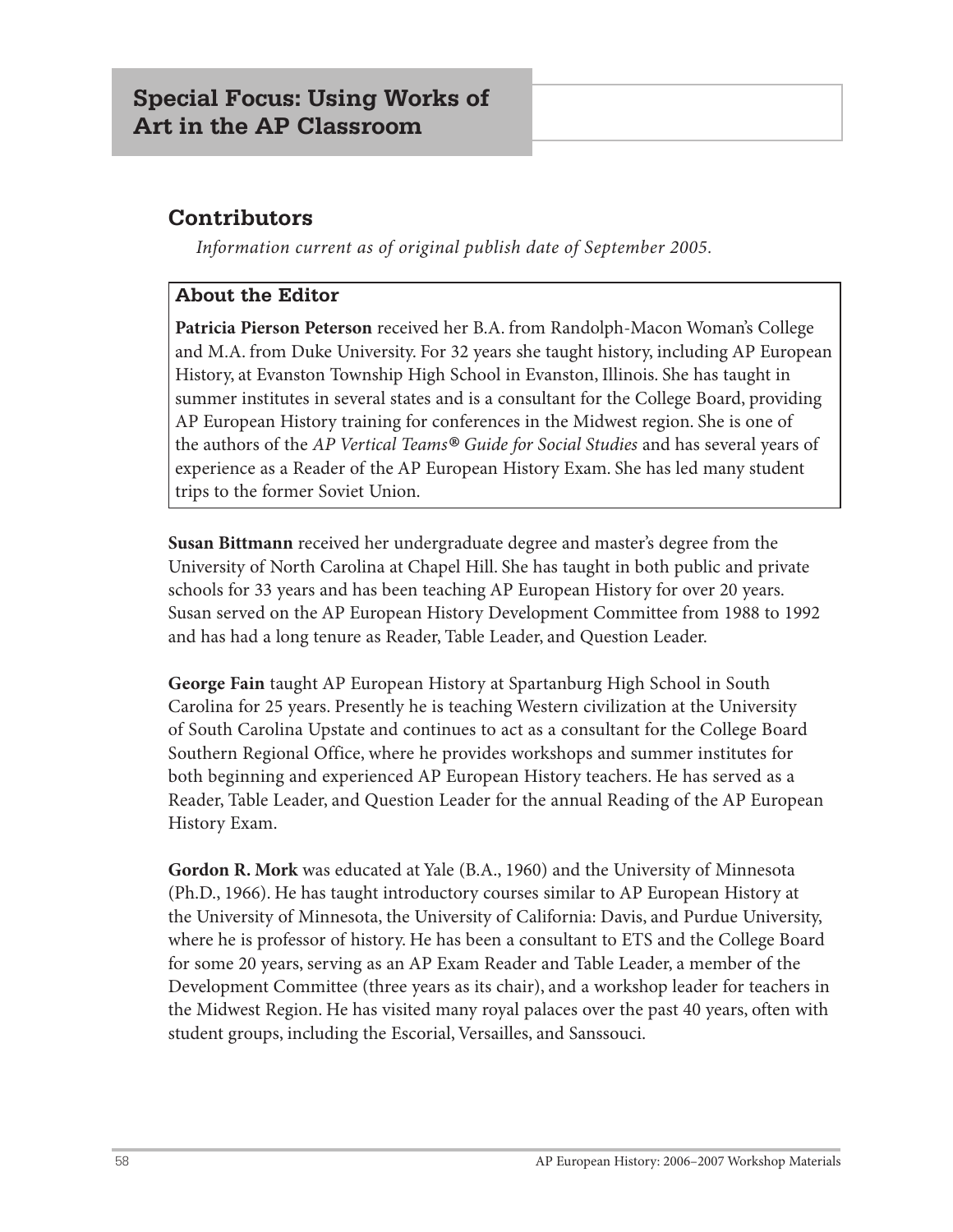**Jack Stovel** has a B.S. from Colgate University and an M.A.T. from Wesleyan University. He taught at Mt. Greylock Regional High School in Williamstown, Massachusetts, for over 30 years, and he currently teaches at the Castilleja School in Palo Alto, California. He has been a Reader of AP Exams for many years, served on the AP European History Development Committee, and has conducted AP workshops for the College Board all across the country. He is the author of the 1999 edition of the *AP® European History Teacher's Guide* published by the College Board.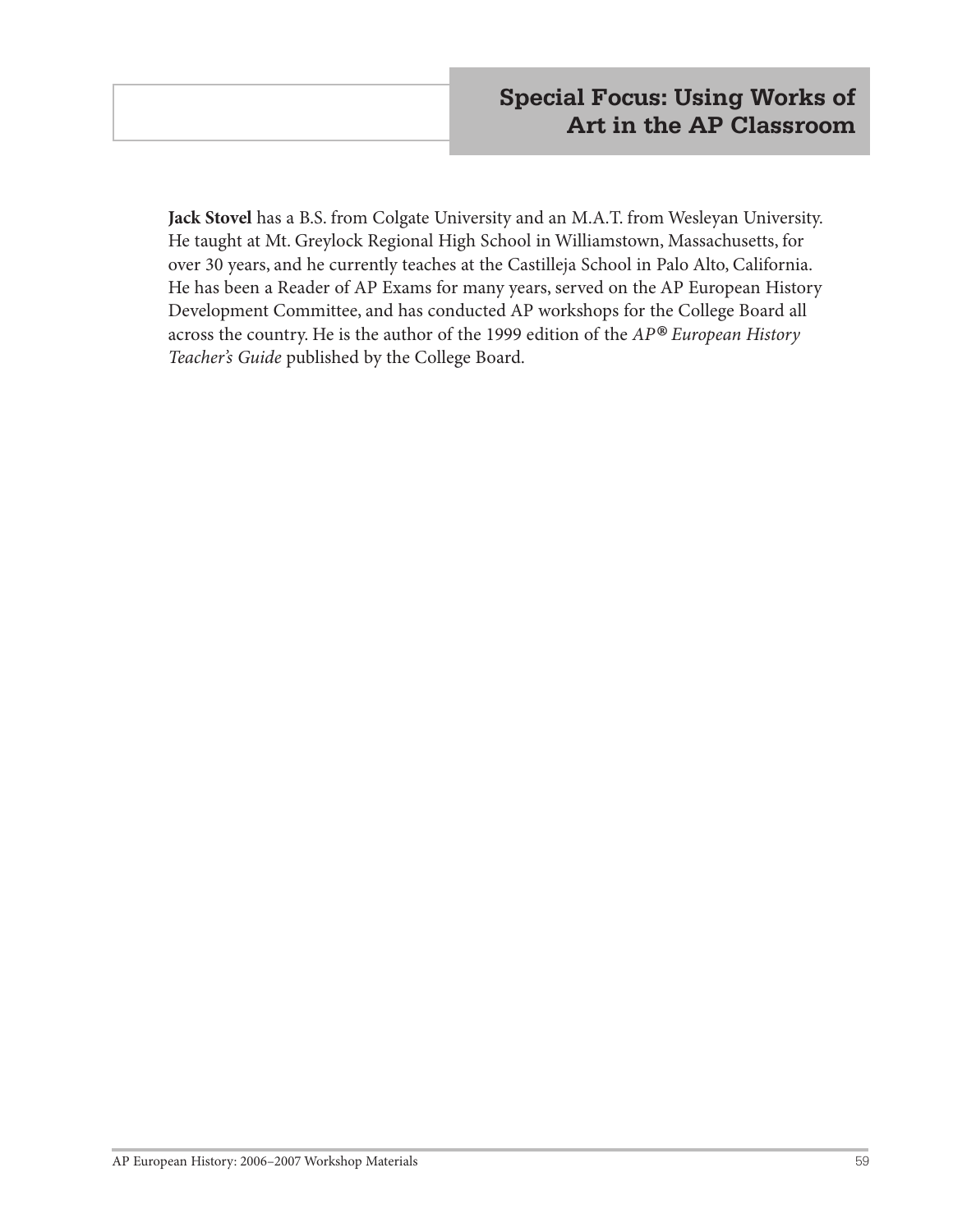# **Contact Us**

# **College Board Regional Offices**

#### **National Office**

Advanced Placement Program 45 Columbus Avenue New York, NY 10023-6992 212 713-8066 Email: ap@collegeboard.org

#### **AP Services**

P.O. Box 6671 Princeton, NJ 08541-6671 609 771-7300 877 274-6474 (toll free in the U.S. and Canada) Email: apexams@info.collegeboard.org

#### **AP Canada Office**

1708 Dolphin Avenue, Suite 406 Kelowna, BC, Canada V1Y 9S4 250 861-9050 800 667-4548 (toll free in Canada only) Email: gewonus@ap.ca

#### **AP International Office**

Serving all countries outside the U.S. and Canada 45 Columbus Avenue New York, NY 10023-6992 212 373-8738 Email: apintl@collegeboard.org

#### **Middle States Regional Office**

Serving Delaware, District of Columbia, Maryland, New Jersey, New York, Pennsylvania, Puerto Rico, and the U.S. Virgin Islands 2 Bala Plaza, Suite 900 Bala Cynwyd, PA 19004-1501 866 392-3019 Email: msro@collegeboard.org